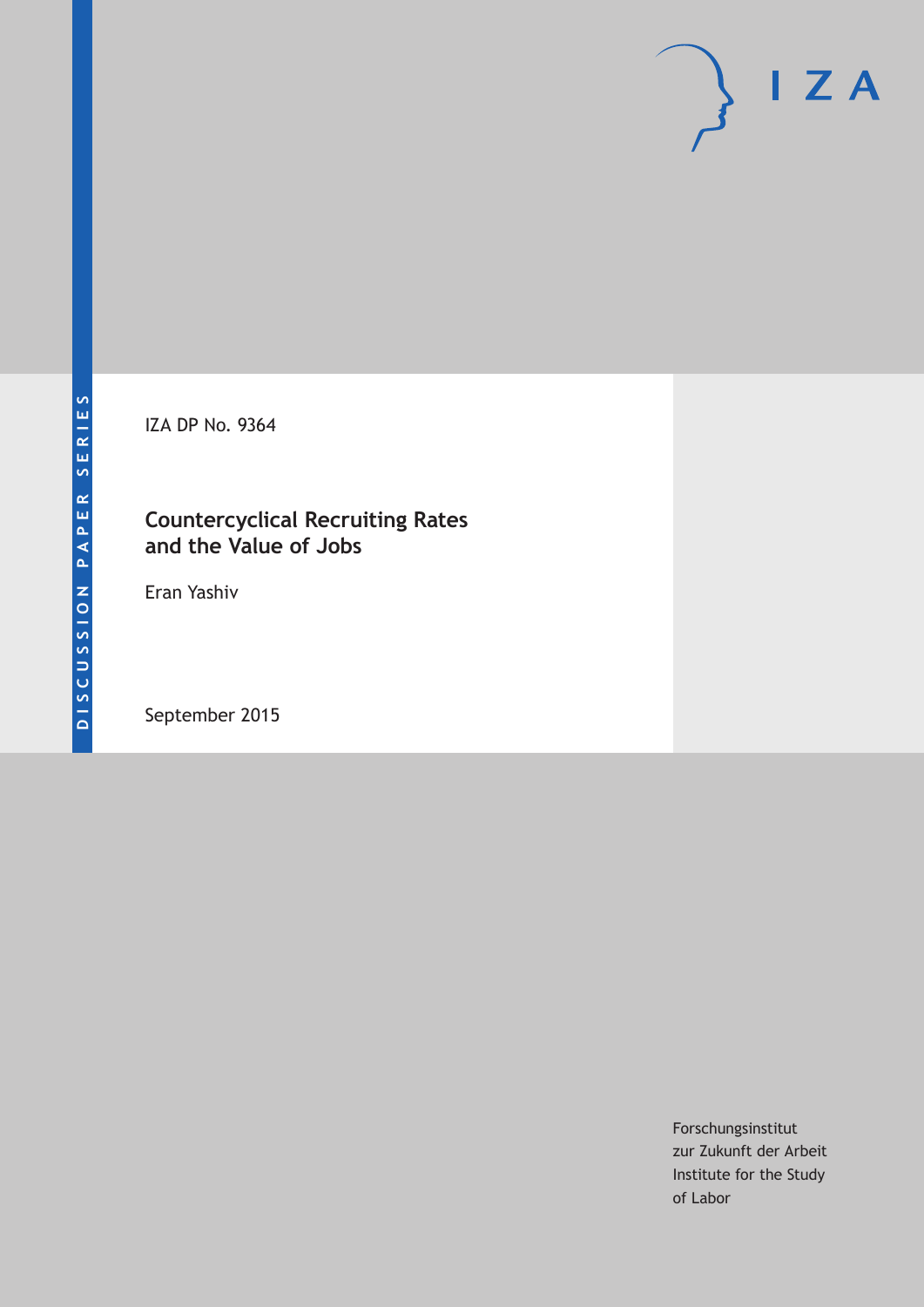# **Countercyclical Recruiting Rates and the Value of Jobs**

**Eran Yashiv**  *Tel Aviv University* 

*and IZA* 

Discussion Paper No. 9364 September 2015

IZA

P.O. Box 7240 53072 Bonn Germany

Phone: +49-228-3894-0 Fax: +49-228-3894-180 E-mail: iza@iza.org

Any opinions expressed here are those of the author(s) and not those of IZA. Research published in this series may include views on policy, but the institute itself takes no institutional policy positions. The IZA research network is committed to the IZA Guiding Principles of Research Integrity.

The Institute for the Study of Labor (IZA) in Bonn is a local and virtual international research center and a place of communication between science, politics and business. IZA is an independent nonprofit organization supported by Deutsche Post Foundation. The center is associated with the University of Bonn and offers a stimulating research environment through its international network, workshops and conferences, data service, project support, research visits and doctoral program. IZA engages in (i) original and internationally competitive research in all fields of labor economics, (ii) development of policy concepts, and (iii) dissemination of research results and concepts to the interested public.

IZA Discussion Papers often represent preliminary work and are circulated to encourage discussion. Citation of such a paper should account for its provisional character. A revised version may be available directly from the author.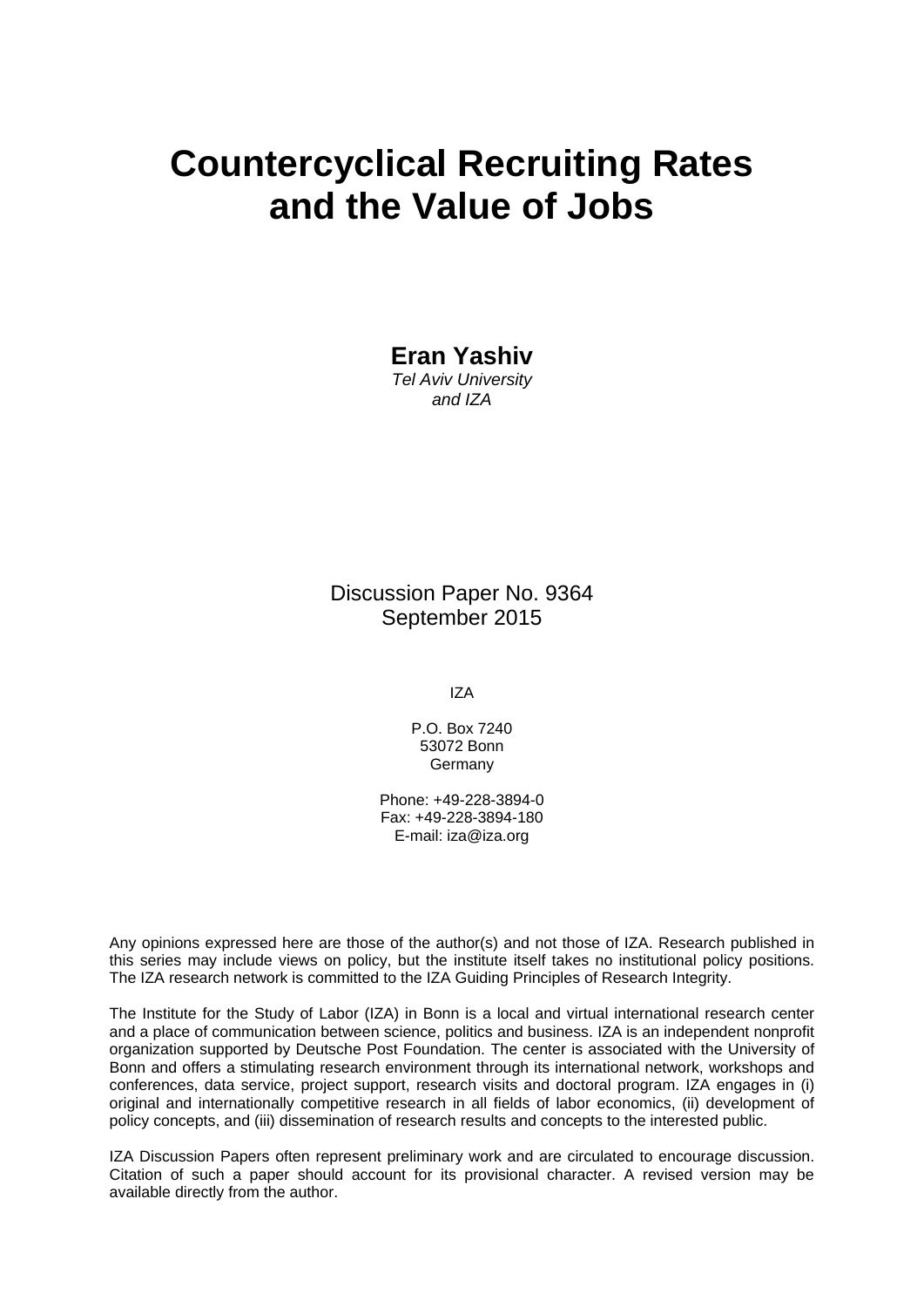IZA Discussion Paper No. 9364 September 2015

## **ABSTRACT**

## **Countercyclical Recruiting Rates and the Value of Jobs**

U.S. CPS gross flows data indicate that in recessions firms actually *increase* their hiring rates from the pools of the unemployed and out of the labor force. Why so? The paper provides an explanation by studying the optimal recruiting behavior of the representative firm. This behavior is a function of the value of jobs, i.e., the expected present value of the marginal worker to the firm. Job values are estimated to be counter-cyclical in U.S. data, the underlying reason being the dynamic behavior of the labor share of GDP. The countercyclicality of hiring rates and job values, which may appear counter-intuitive, is shown to be consistent with well-known business cycle facts, such as pro-cyclical employment and procyclical vacancy and job-finding rates (as well as job to job flows). The analysis emphasizes the difference between current labor productivity and the forward-looking concept of job value. The paper explains the high volatility of firm recruiting behavior, as well as the reduction in labor market fluidity in the U.S. over time, using the same framework.

JEL Classification: E24, E32

Keywords: firm recruitment, job values, business cycles, vacancies, hiring, labor market frictions, volatility, labor market fluidity

Corresponding author:

Eran Yashiv The Eitan Berglas School of Economics Tel Aviv University Tel Aviv 69978 Israel E-mail: yashiv@post.tau.ac.il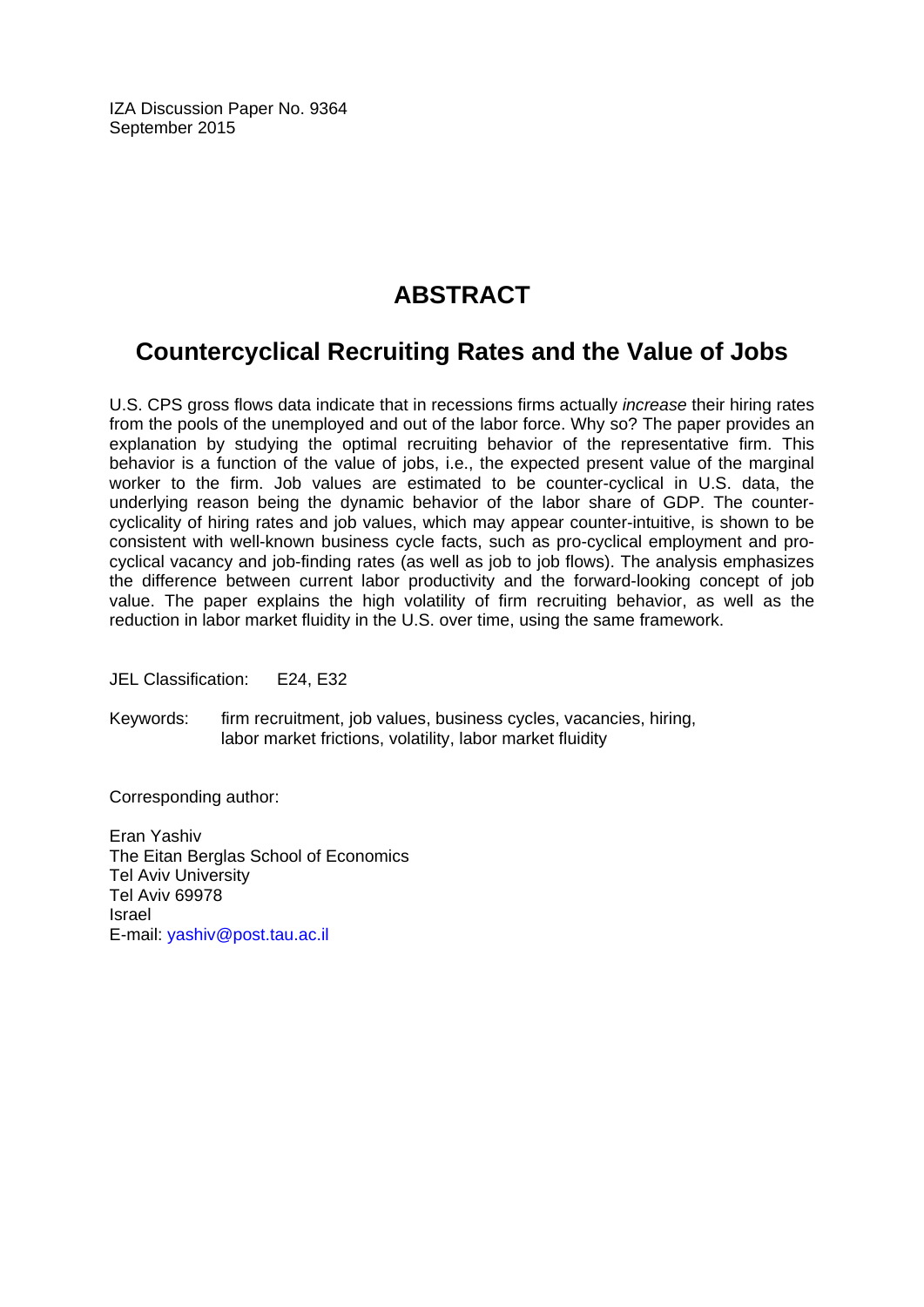### **Countercyclical Recruiting Rates and the Value of Jobs**<sup>1</sup>

## **1 Introduction**

The paper asks what governs the representative firm recruiting behavior along the business cycle. This behavior is important for our understanding of business cycles and employment dynamics. In particular, I look at the optimality equation of the firm, which equates the marginal cost of worker recruitment and the expected present value of the worker for the firm, i.e., the job value. I examine the issue empirically by estimating alternative specifications of the equation. Estimation rests on key formulations in the literature, particularly the ones related to search and matching models. Following estimation, I analyze the cyclical behavior of job values and examine their components.

The main findings are as follows:

(i) Job values are counter-cyclical in U.S. data. This means that in recessions the value of jobs for firms goes *up*. Note that this value is a forwardlooking expected present value of future labor profitability.

(ii) Correspondingly, hiring rates from non-employment (unemployment + out of the labor force) are counter-cyclical: it is worthwhile for firms to increase hiring rates as job values rise in recessions.

(iii) While the afore-mentioned hiring rates are counter-cyclical, vacancy rates and hiring rates from employment (i.e., job to job flows) are procyclical. The differences between points (ii) and (iii) are explained.

(iv) While point (i), the counter-cyclicality of job values, may appear counter-intuitive, it is consistent with the findings of recent studies looking at the cyclical behavior of the labor share in GDP. It is the dynamic behavior of the labor share that engenders the counter-cyclicality of the forwardlooking job values.

(v) Points (i) and (ii) do not contradict what we already know about the cyclical features of the labor market, including pro-cyclical employment and job finding rates.

(vi) Moving from cyclicality to volatility, the high volatility of vacancy and hiring rates is explained within the same framework. Part of the explanation has to do with job values and another part with the interaction of recruitment behavior with capital investment behavior, an issue which has typically been overlooked.

(vii) The secular phenomenon of a reduction in labor market fluidity

<sup>&</sup>lt;sup>1</sup>I am grateful to Larry Christiano and Giuseppe Moscarini for very useful discussions; to seminar partcipants at the Dale Mortensen memorial conference (Aarhus, October 2014) and at the CEPR ESSIM conference (Tarragona, May 2015) for useful comments; and to Avihai Lifschitz, Andrey Perlin and Ziv Usha for excellent research assistance. Any errors are my own.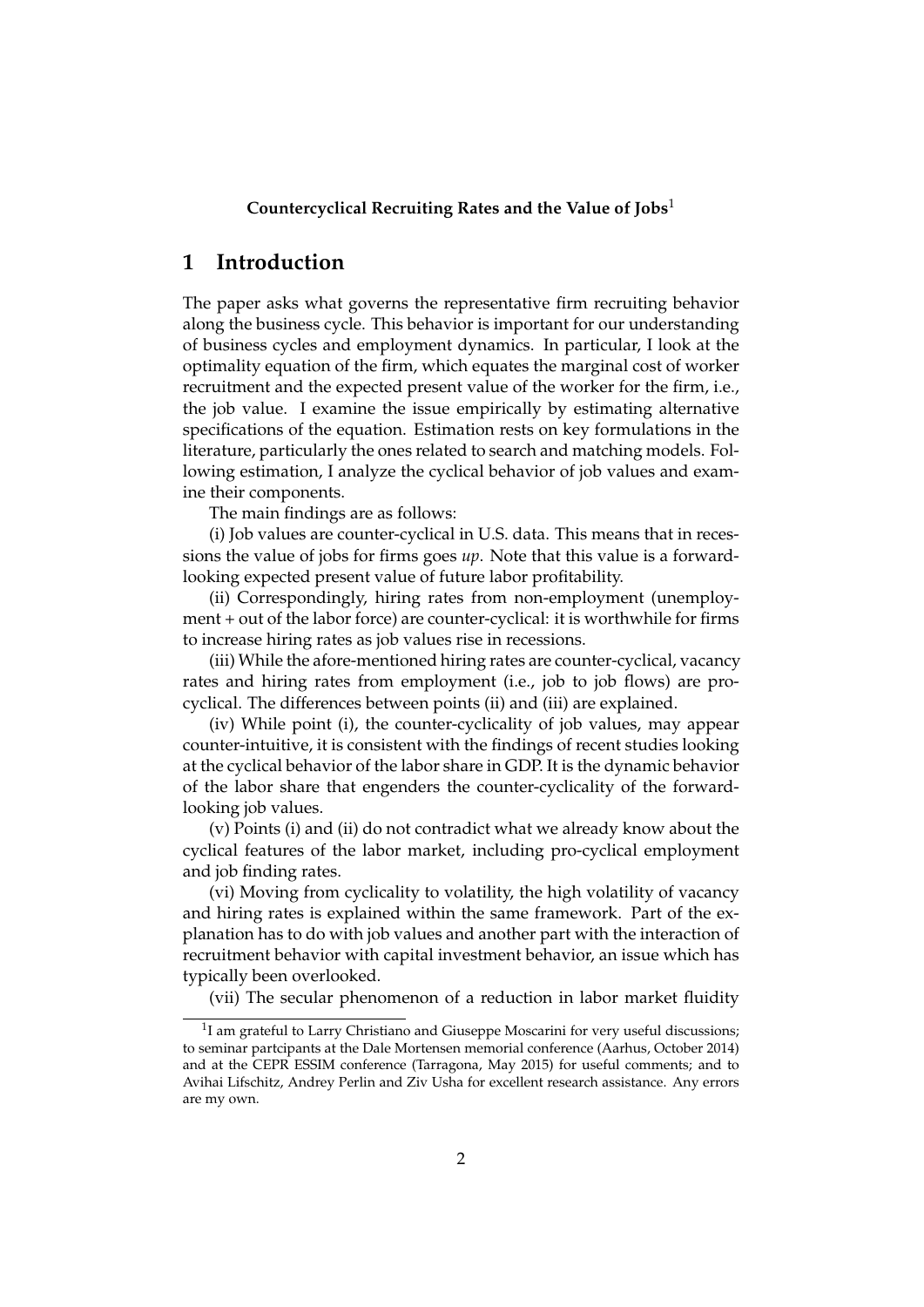in the U.S. over time, noted by Davis and Haltiwanger (2014), is also accounted for using the same framework.

The paper proceeds as follows: Section 2 presents the context of the paper in the literature. Section 3 presents the model and the key relations to be empirically examined. The data and methodology are elaborated in Section 4, followed by the presentation of the cyclical behavior of the key data series in Section 5. The results of the empirical work are presented in Section 6 and their cyclical implications are elaborated in Section 7. Section 8 studies the volatility of the series related to recruitment (vacancy and hiring rates) and relates them to the estimated job values. Section 9 elaborates on the connections of the results to the dynamics of the labor share in GDP, recently discussed in other Macro contexts. In Section 10 I use this framework to explain the decline in U.S. labor market fluidity. Section 11 concludes. Derivations and other technical matters are relegated to appendices.

## **2 The Paper in the Context of the Literature**

This paper focuses on the firms' optimal recruiting behavior in the presence of frictions. To see how recent literature has approached this topic, it may be useful to discuss this behavior using the following simple equation:

$$
MC_t(\cdot) = E_t PV_t(\cdot) \tag{1}
$$

The equation relates the marginal costs of vacancies or of hiring which the firm faces with the marginal benefit, which is the expected present value of what the firm will get from the employment relationship. Table 1 lists 13 key studies and reports what these studies have posited with respect to the LHS and the RHS of equation (1). Appendix A presents the full equation as formulated by each study. The studies are divided into two groups – those positing linear costs and those positing convex costs.

#### **Table 1**

Beyond the differences between linear and convex costs, the table shows that the different permutations of formulating the equation include:

(i) Single job vs large firms.

(ii) Using vacancies or actual hires as arguments of the cost function.

(iii) Formulating labor only or capital and labor as determining productivity.

(iv) Wages (appearing on the RHS) being determined by the Nash solution, intrafirm bargaining, credible bargaining or sticky wage mechanisms.

(v) Worker separations modeled as exogenous or endogenous, constant or stochastic.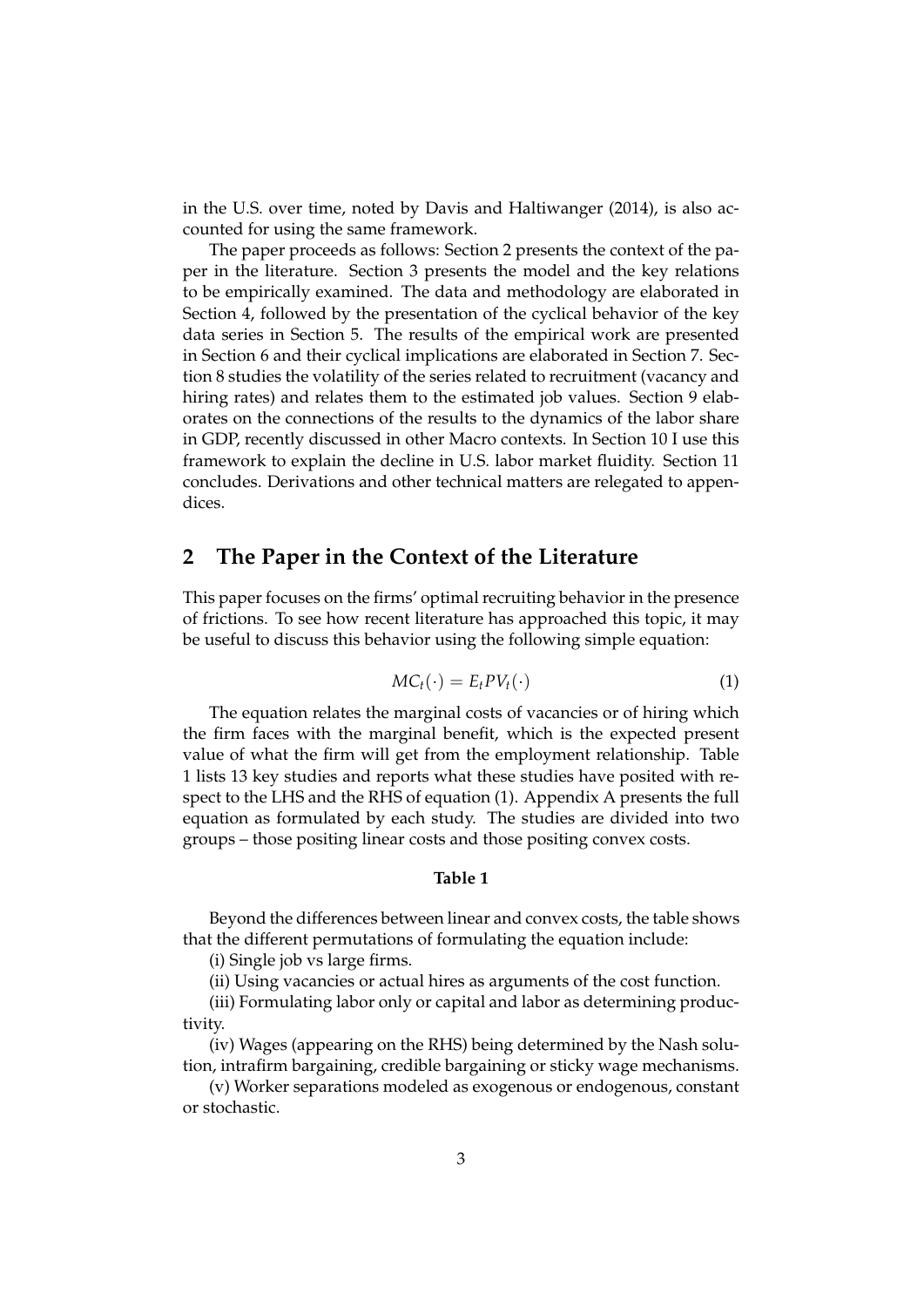(vi) Discounting the future with a constant or time-varying rate; for the latter, there are different formulations (IMRS, WACC or derived from the stock market).

The current paper looks at a number of alternative specifications. The key one has large firms and convex costs; takes into account both vacancies and actual hires as arguments of the cost function; includes capital as well as labor; models capital adjustment frictions as well as labor frictions; uses actual wages and separation rates, without explicitly modelling how they are determined; and uses a time-varying IMRS-type discount rate.

In previous work – Merz and Yashiv (2007) and Yashiv (2015) – I have also used this formulation, or special cases of it. The former paper did so in the context of studying the determinants of the market value of U.S. firms. The idea there is that the value of investment and the value of hiring make up the value of the firm. The latter paper uses the formulation above to analyze the joint, forward-looking behavior of hiring and investment, examining their inter-relationships and the determinants of their present values. In contrast, the current paper focuses on job values and their implications for recruiting behavior over the business cycle. In particular, it relates those to the behavior of the labor share over the cycle. It does so using an updated data set, covering the Great Recession and its aftermath, examining alternative specifications, and undertaking decompositions of the determinants of job values and recruitment rates.

## **3 The Model**

I present a model of firm optimization, which includes capital as well as labor, and formulate the costs function underlying the problem in such a way that the cases shown in Table 1 above will mostly be special cases.

#### **3.1 The General Model**

*Set-Up.* There are identical workers and identical firms, who live forever and have rational expectations.

*Worker Flows.* Consider worker flows. The flow from non-employment – unemployment (*U*) and out of the labor force (*O*) – to employment is to be denoted  $OE + UE$  and the separation flow in the opposite direction,  $EU + EO$ . Worker flows within employment – i.e., job to job flows – are to be denoted *EE*.

I shall denote: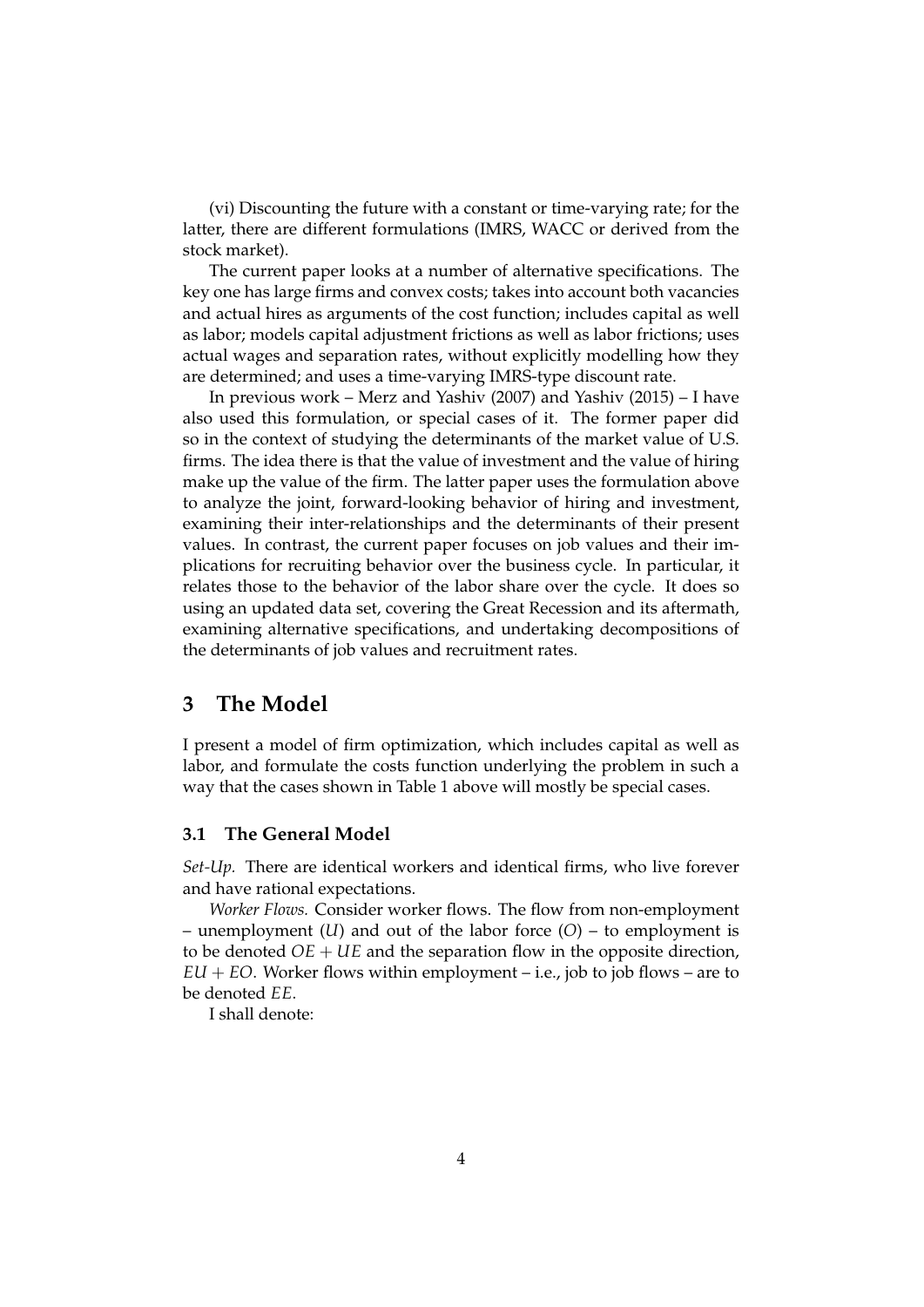$$
\frac{h}{n} = \left(\frac{h^{1}}{n}\right) + \left(\frac{h^{2}}{n}\right)
$$
\n
$$
\frac{h^{1}}{n} = \frac{OE + UE}{E}
$$
\n
$$
\frac{h^{2}}{n} = \frac{EE}{E}
$$
\n(2)

Hence  $h^1$  and  $h^2$  denote flows from non-employment and from other employment, respectively.

Separation rates are given in an analogous way by:

$$
\psi = \psi^{1} + \psi^{2}
$$
\n
$$
\psi^{1} = \frac{EO + EU}{E}
$$
\n
$$
\psi^{2} = \frac{EE}{E} = \frac{h^{2}}{n}
$$
\n(3)

Employment dynamics are thus given by:

$$
n_{t+1} = (1 - \psi_t^1 - \psi_t^2)n_t + h_t^1 + h_t^2
$$
  
=  $(1 - \psi_t)n_t + h_t, \quad 0 \le \psi_t \le 1$   

$$
h_t^2 = \psi_t^2 n_t
$$
 (4)

 $\emph{Matching and Separations.}$   $^2$  Firms hire from non-employment  $(h_t^1)$  and from other firms  $(h_t^2)$ . Each period, the worker's effective units of labor (normally 1 per person) depreciate to 0, in the current firm, with some ex- $\alpha$  ogenous probability  $\psi_t$ . Thus, the match suffers an irreversible idiosyncratic shock that makes it no longer viable. The worker may be reallocated to a new firm where his/her productivity is (temporarily) restored to 1. This happens with a probability of  $\psi_t^2$ . Those who are not reallocated join unemployment, with probability  $\psi_t^1 = \psi_t - \psi_t^2$ . So the fraction  $\psi_t^2$  that enters job to job flows depends on the endogenous hiring flow  $h_t^2$ . The firm decides how many vacancies  $v_t$  to open and, given job filling rates  $(q_t^1, q_t^2)$ , will get to hire from the pre-existing non-employed and from the pool of matches just gone sour. The job-filling or matching rates satisfy:

$$
q_t^1 = \frac{h_t^1}{v_t}
$$
  
\n
$$
q_t^2 = \frac{h_t^2}{v_t}
$$
  
\n
$$
q_t = q_t^1 + q_t^2
$$
\n(5)

 $2$ I am indebted to Giuseppe Moscarini for very useful suggestions to this section.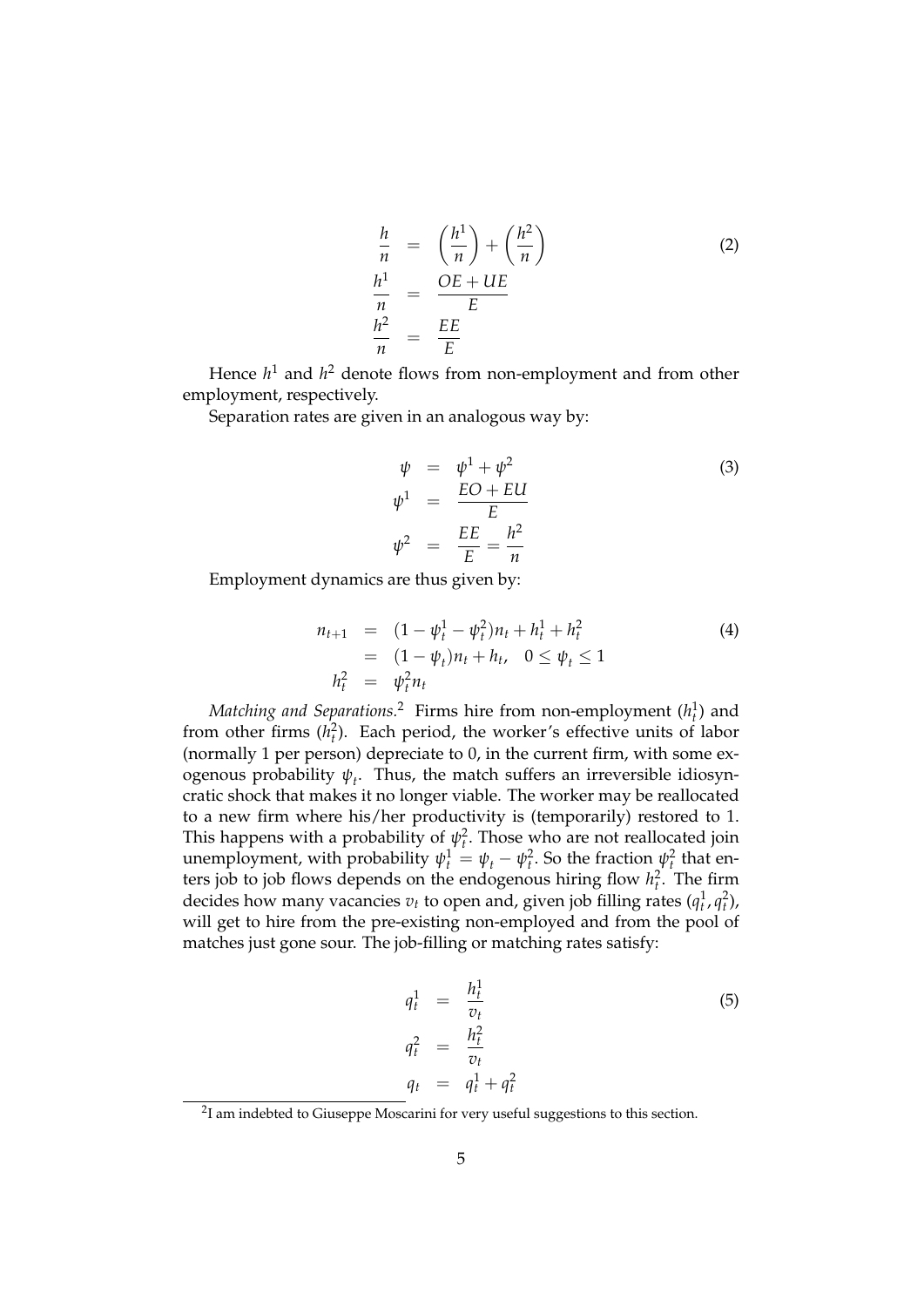*Firms Optimization.* Firms make gross investment (*it*) and vacancy (*vt*) decisions. Once a new worker is hired, the firm pays him or her a perperiod wage *w<sup>t</sup>* . Firms use physical capital (*kt*) and labor (*nt*) as inputs in order to produce output goods  $y_t$  according to a constant-returns-to-scale production function *f* with productivity shock *z<sup>t</sup>* :

$$
y_t = f(z_t, n_t, k_t), \tag{6}
$$

Gross hiring and gross investment are subject to frictions, spelled out below, and hence are costly activities. I represent these costs by a function  $g[i_t, k_t, v_t, h_t, n_t]$  which is convex in the firm's decision variables and exhibits constant returns-to-scale, allowing hiring costs and investment costs to interact.

In every period *t*, the capital stock depreciates at the rate  $\delta_t$  and is augmented by new investment *i<sup>t</sup>* . Similarly, workers separate at the rate *ψ<sup>t</sup>* and the employment stock is augmented by new hires  $q_t v_t = h_t$ . The laws of motion are:

$$
k_{t+1} = (1 - \delta_t)k_t + i_t, \quad 0 \le \delta_t \le 1.
$$
 (7)

$$
n_{t+1} = (1 - \psi_t)n_t + q_t v_t, \quad 0 \le \psi_t \le 1
$$
 (8)

The representative firm chooses sequences of *i<sup>t</sup>* and *v<sup>t</sup>* in order to maximize its profits as follows:

$$
\max_{\{i_{t+j}, v_{t+j}\}} E_t \sum_{j=0}^{\infty} \left( \prod_{i=0}^{j} \rho_{t+i} \right) (1 - \tau_{t+j}) \left( \begin{array}{c} f(z_{t+j}, n_{t+j}, k_{t+j}) - g\left(i_{t+j}, k_{t+j}, v_{t+j}, h_{t+j}, n_{t+j}\right) \\ -w_{t+j} n_{t+j} - \left(1 - \chi_{t+j} - \tau_{t+j} D_{t+j}\right) \widetilde{p}_{t+j}^{T} i_{t+j} \end{array} \right) \tag{9}
$$

subject to the constraints (7) and (8), where  $\tau_t$  is the corporate income tax rate,  $w_t$  is the wage,  $\chi_t$  the investment tax credit,  $D_t$  the present discounted value of capital depreciation allowances,  $\tilde{p}_t^I$  the real pre-tax price of investment goods, and *ρt*+*<sup>j</sup>* is a time-varying discount factor. The firm takes the paths of the variables  $q_t$ ,  $w_t$ ,  $\psi_t$ ,  $p_t^I$ ,  $\delta_t$ ,  $\tau_t$  and  $\rho_t$  as given. This is consistent with the standard models in the search and matching and Tobin's q literatures. The Lagrange multipliers associated with these two constraints are denoted  $Q_{t+j}^K$  and  $Q_{t+j}^N$ , respectively. These Lagrange multipliers can be interpreted as marginal *Q* for physical capital, and marginal *Q* for employment, respectively. I shall use the term capital value or present value of investment for the former and job value or present value of hiring for the latter.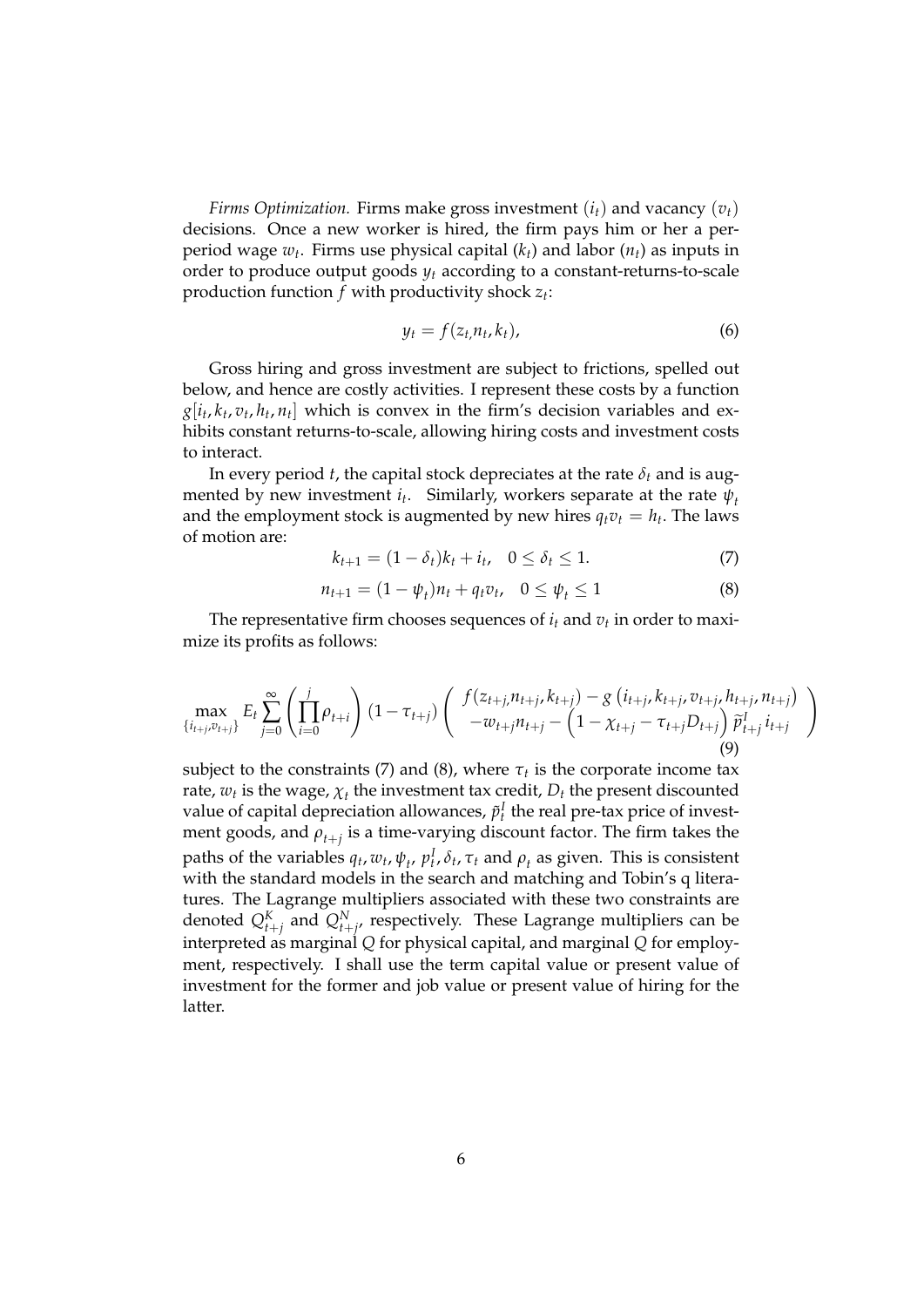The first-order conditions for dynamic optimality are:<sup>3</sup>

$$
Q_t^K = E_t \left[ \rho_{t+1} \left[ (1 - \tau_{t+1}) \left( f_{k_{t+1}} - g_{k_{t+1}} \right) + (1 - \delta_{t+1}) Q_{t+1}^K \right] \right] \tag{10}
$$

$$
Q_t^K = (1 - \tau_t) \left( g_{i_t} + p_t^I \right) \tag{11}
$$

$$
Q_t^N = E_t \left[ \rho_{t+1} \left[ \left( 1 - \tau_{t+1} \right) \left( f_{n_{t+1}} - g_{n_{t+1}} - w_{t+1} \right) + \left( 1 - \psi_{t+1} \right) Q_{t+1}^N \right] \right] (12)
$$

$$
Q_t^N = (1 - \tau_t) \frac{g_{v_t}}{q_t} \tag{13}
$$

Using these equations, the following expression captures the RHS of equation (1), the present value of the job to the firm:

$$
PV_{t} = \rho_{t,t+1} \left(1 - \tau_{t+1}\right) \left[ \begin{array}{c} f_{n_{t+1}} - g_{n_{t+1}} - w_{t+1} \\ + (1 - \psi_{t+1}) \frac{g_{v_{t+1}}}{g_{t+1}} \end{array} \right] \tag{14}
$$

Basically *PV<sup>t</sup>* is the present value of the profit flows from the marginal worker  $f_{n_{t+j}} - g_{n_{t+j}} - w_{t+j}$  for  $j = 1...\infty$  adjusted for taxes  $(\tau_{t+j})$  and separation rates  $(\psi_{t+j})$ .

I can summarize the firm's first-order necessary conditions from equations (10)-(13) by the following two expressions:

$$
(1 - \tau_t) \left( g_{i_t} + p_t^I \right) = E_t \left[ \rho_{t,t+1} \left( 1 - \tau_{t+1} \right) \left[ \begin{array}{c} f_{k_{t+1}} - g_{k_{t+1}} \\ + (1 - \delta_{t+1}) \left( g_{i_{t+1}} + p_{t+1}^I \right) \end{array} \right] \right]
$$
(15)

$$
(1 - \tau_t) \frac{g_{v_t}}{q_t} = E_t \left[ \rho_{t,t+1} \left( 1 - \tau_{t+1} \right) \left[ \begin{array}{c} f_{n_{t+1}} - g_{n_{t+1}} - w_{t+1} \\ + (1 - \psi_{t+1}) \frac{g_{v_{t+1}}}{g_{t+1}} \end{array} \right] \right]
$$
(16)

Equation (16) is at the focal point of the analysis and gives structure to equation (1) above. Following the explicit formulation of the costs function *g* I shall consider alternative, specific cases. Equation (15) is estimated jointly with equation (16). The estimated equations are spelled out in Appendix B.

*The costs function g*, capturing the different frictions in the hiring and investment processes, is at the focus of the estimation work. Specifically, hiring costs include costs of advertising, screening and testing, matching frictions, training costs and more. Investment involves implementation costs, financial premia on certain projects, capital installation costs, learning the use of new equipment, etc. Both activities may involve, in addition

$$
p_{t+j}^I = \frac{1 - \chi_{t+j} - \tau_{t+j} D_{t+j}}{1 - \tau_{t+j}} \, \widetilde{p}_{t+j}^I.
$$

 $3$ where I use the real after-tax price of investment goods, given by: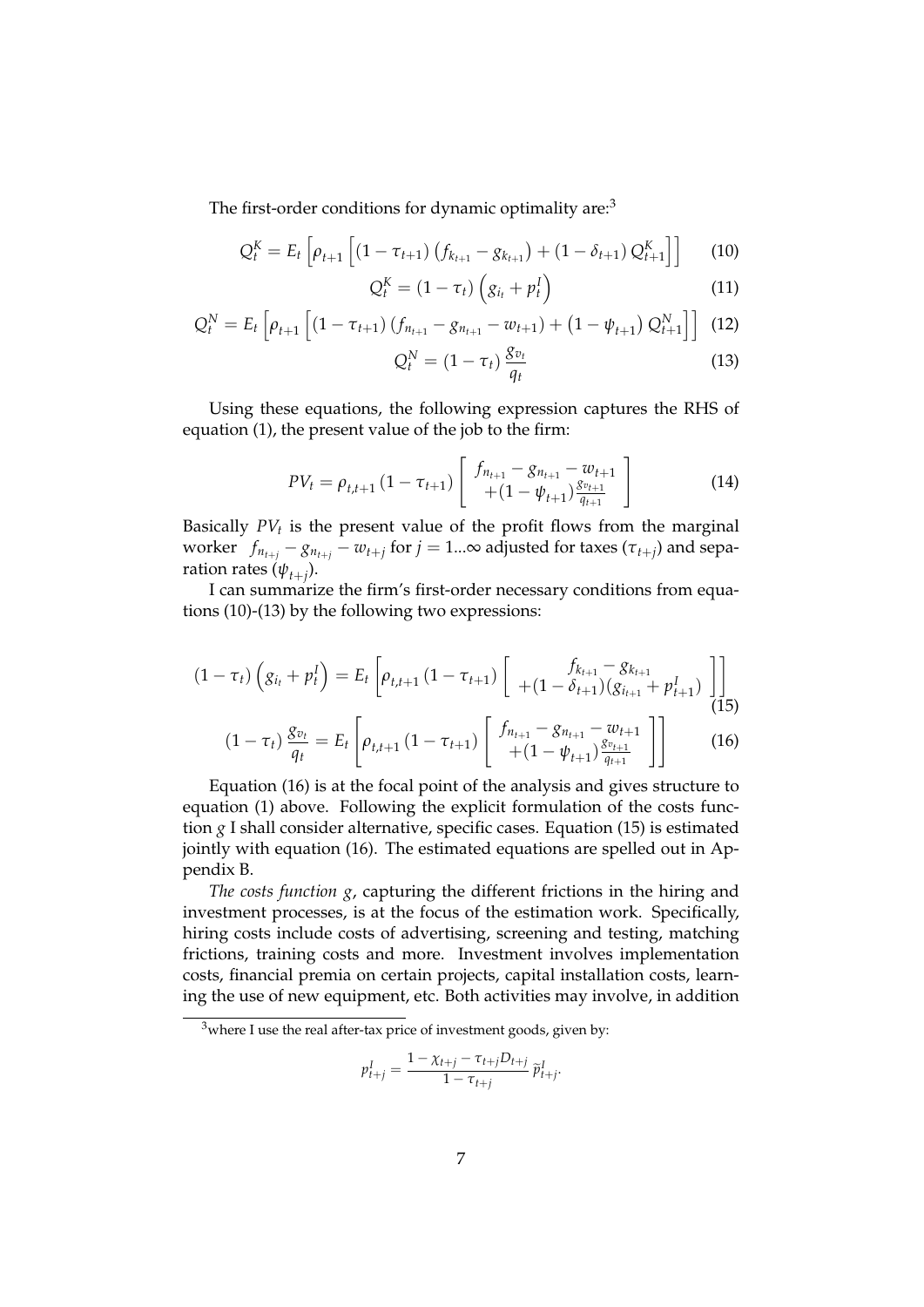to production disruption, the implementation of new organizational structures within the firm and new production techniques.<sup>4</sup>In sum *g* is meant to capture all the frictions involved in getting workers to work and capital to operate in production, and not, say, just capital adjustment costs or vacancy costs. One should keep in mind that this is formulated as the costs function of the representative firm within a macroeconomic model, and not one of a single firm in a heterogenous firms micro set-up.

*Functional Form.* The parametric form I use is the following, generalized convex function.

$$
g(\cdot) = \begin{bmatrix} \frac{e_1}{\eta_1} (\frac{i_t}{k_t})^{\eta_1} & \frac{e_1}{\eta_2} \left[ \frac{(1-\lambda_1-\lambda_2)v_t + \lambda_1 q_t^1 v_t + \lambda_2 q_t^2 v_t}{n_t} \right]^{\eta_2} \\ + \frac{e_3}{\eta_3} \left( \frac{i_t}{k_t} \frac{q_t^1 v_t}{n_t} \right)^{\eta_3} + \frac{e_3}{\eta_3} \left( \frac{i_t}{k_t} \frac{q_t^2 v_t}{n_t} \right)^{\eta_3} \end{bmatrix} f(z_t, n_t, k_t).
$$
 (17)

This function is linearly homogenous in its arguments *i*, *k*, *v*, *h*, *n.* The parameters *e*<sub>l</sub>, *l* = 1, 2, 31, 32 express scale, and the parameters  $η_1$ ,  $η_2$ ,  $η_{31}$ ,  $η_{32}$ express the convexity of the costs function with respect to its different arguments.  $\lambda_1$  is the weight in the cost function assigned to hiring from nonemployment  $(\frac{h_t^1}{n_t}), \lambda_2$  is the weight assigned to hiring from other firms  $(\frac{h_t^2}{n_t}),$ and  $(1 - \lambda_1 - \lambda_2)$  is the weight assigned to vacancy  $(\frac{v_t}{n_t})$  costs. The weights  $\lambda_1$  and  $\lambda_2$  are thus related to the training and production disruption aspects, while the complementary weight is related to the vacancy creation and recruiting aspects. The last two terms in square brackets capture interactions between investment and hiring. I rationalize the use of this form in what follows.

*Arguments of the function.* This specification captures the idea that frictions or costs increase with the extent of the activity in question – vacancy creation, hiring and investment. This needs to be modelled relative to the size of the firm. The intuition is that hiring 10 workers, for example, means different levels of hiring activity for firms with 100 workers or for firms with 10,000 workers. Hence firm size, as measured by its physical capital stock or its level of employment, is taken into account and the costs function is increasing in the vacancy, hiring and investment rates,  $\frac{v}{n}$ ,  $\frac{h}{n}$  $\frac{h}{n}$  and  $\frac{i}{k}$ . The function used postulates that costs are proportional to output, i.e., the results can be stated in terms of lost output.

More specifically, the terms in the function presented above may be justified as follows (drawing on Garibaldi and Moen (2009)): suppose each worker *i* makes a recruiting and training effort *h<sup>i</sup>* ; as this is to be modelled as a convex function, it is optimal to spread out the efforts equally across workers so  $h_i = \frac{h}{n}$ ; formulating the costs as a function of these efforts and putting them in terms of output per worker one gets  $c \left( \frac{h}{n} \right)$ *n f*  $\frac{1}{n}$ ; as *n* workers

<sup>4</sup>See Alexopoulos (2011) and Alexopoulos and Tombe (2012).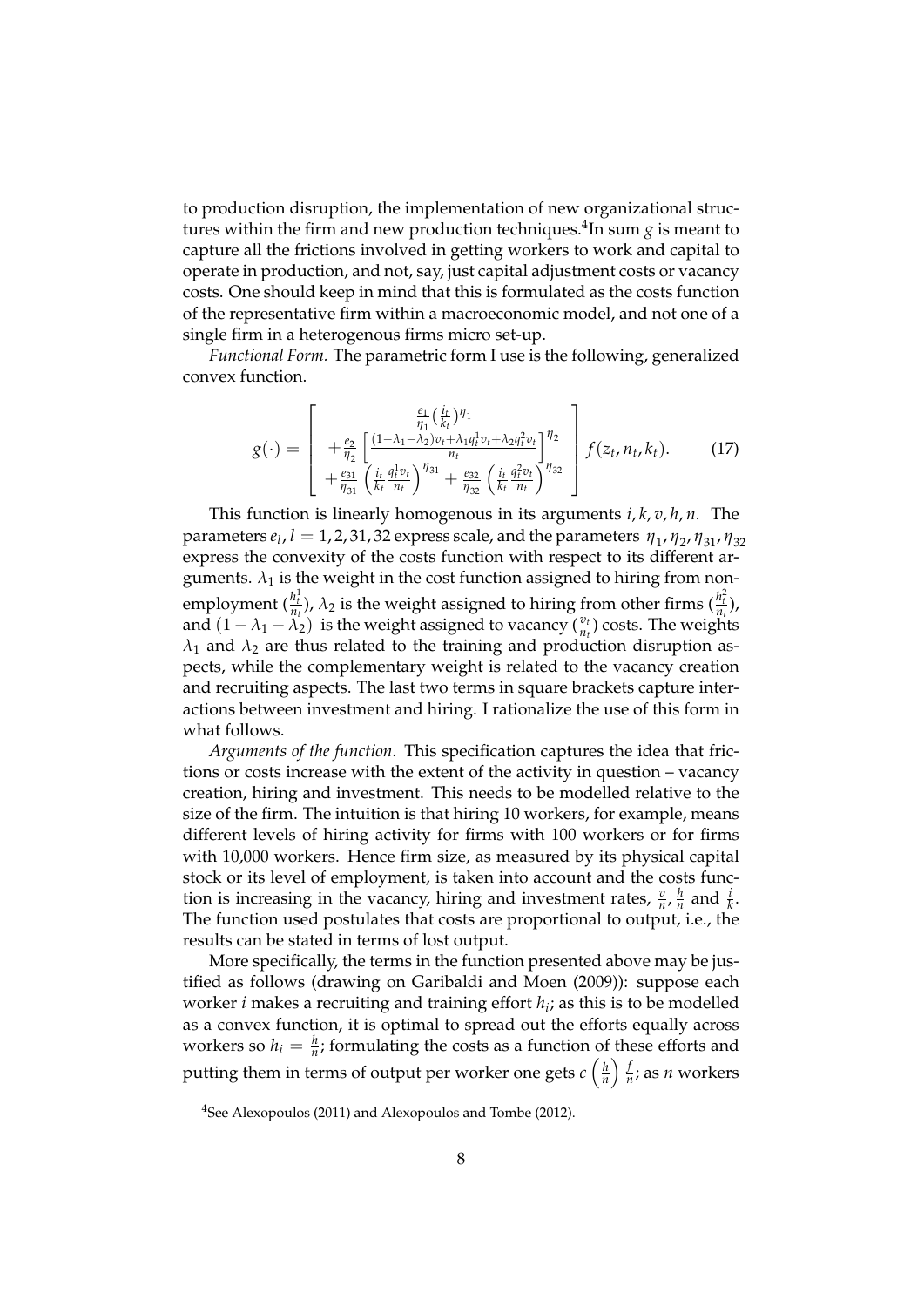do it then the aggregate cost function is given by  $c\left(\frac{h}{n}\right)$ *n*  $\int f$ .

*Convexity.* I use a convex function. While non-convexities were found to be significant at the micro level (plant, establishment, or firm), a number of recent papers have given empirical support for the use of a convex function in the aggregate, showing that such a formulation is appropriate at the macroeconomic level.<sup>5</sup>

*Interaction.* The terms  $\frac{e_{31}}{\eta_{31}}\left(\frac{i_l}{k_l}\right)$ *kt*  $q_t^1 v_t$  $\left(\frac{1}{n_t}v_t\right)^{\eta_{31}}$  and  $\frac{e_{32}}{\eta_{32}}\left(\frac{i_t}{k_t}\right)$ *kt*  $q_t^2 v_t$  $\int_{n_t}^{2p_t}{\eta_{32}}$  express the interaction of investment and hiring costs. They allow for a different interaction for hires from non-employment  $(h_t^1)$  and from other firms  $(h_t^2)$ . These terms, absent in many studies, have important implications for the complementarity of investment and hiring.

#### **3.2 Alternative Specifications**

Beyond the general model spelled out above, which nests most of the specifications of Table 1, I specifically examine two special cases.

### **3.2.1 Tobin's q Approach**

As shown in the second group of studies in Table 1 above, there is a formulation of optimal hiring with convex costs following the logic of the literature on investment models, mostly the seminal contributions of Lucas and Prescott (1971) and of Tobin (1969) and Hayashi (1982). This approach ignores the other factor of production (i.e., assumes no adjustment costs for it). In the current case, investment in capital is assumed to have no adjustment costs. Typically quadratic costs are posited (for vacancies and hiring). Hence in this case  $e_1 = e_{31} = e_{32} = 0$  and  $\eta_2 = 2$ . The optimality equation becomes:

$$
(1 - \tau_t) \frac{e_2}{q_t} \left[ (1 - \lambda_1 - \lambda_2) + \lambda_1 q_t^1 + \lambda_2 q_t^2 \right]^2 \frac{v_t}{n_t} = E_t \frac{1}{\frac{f_t}{n_t}} \left[ \rho_{t, t+1} \left( 1 - \tau_{t+1} \right) \left[ \begin{array}{c} f_{n_{t+1}} - g_{n_{t+1}} - w_{t+1} \\ + (1 - \psi_{t+1}) \frac{g_{v_{t+1}}}{q_{t+1}} \end{array} \right] \right]
$$
\n(18)

#### **3.2.2 The Standard Search and Matching Model**

The standard search and matching model does not consider investment when formulating costs and refers to linear vacancy costs. It refers to vacancies only (not to hiring). In terms of the model above it has  $e_1 = e_{31}$ 

<sup>5</sup>Thus, Thomas (2002) and Kahn and Thomas (2008, see in particular their discussion on pages 417-421) study a dynamic, stochastic, general equilibrium model with nonconvex capital adjustment costs. One key idea which emerges from their analysis is that there are smoothing effects that result from equilibrium price changes.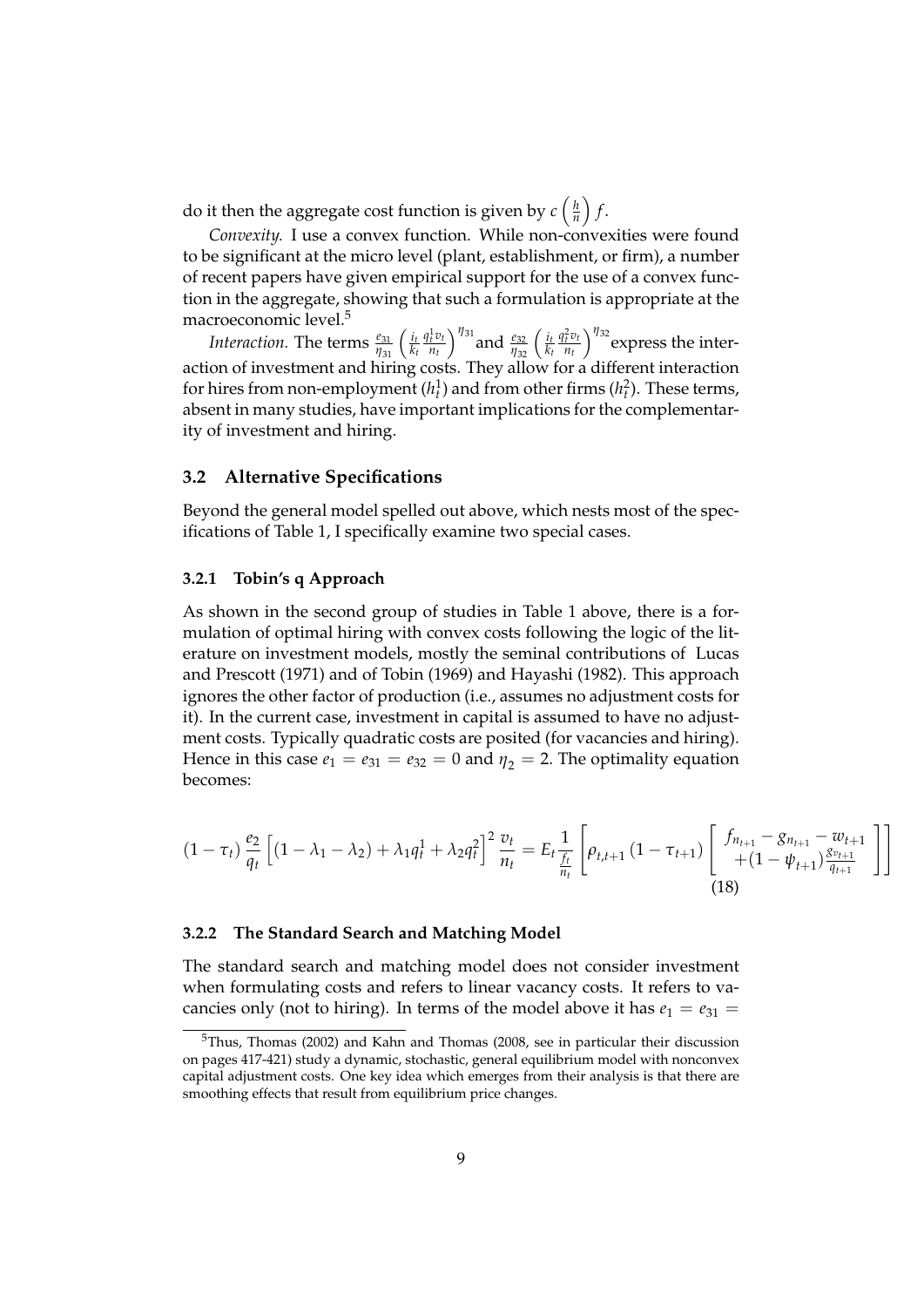$e_{32} = 0, \lambda_1 = \lambda_2 = 0$  and  $\eta_2 = 1$ . It thus formulates the optimality equation for vacancy creation  $(v_t)$  as follows, i.e., this is equation (16) for this particular model.

$$
(1 - \tau_t) \frac{e_2}{q_t} \frac{f_t}{n_t} = E_t \left[ \rho_{t+1} \left( 1 - \tau_{t+1} \right) \left[ f_{n_{t+1}} - w_{t+1} + (1 - \psi_{t+1}) \frac{e_2}{q_{t+1}} \frac{f_{t+1}}{n_{t+1}} \right] \right]
$$
(19)

As shown in the first group of studies in Table 1 above, and further discussed in Appendix A, this is a prevalent formulation, that has total costs be a linear function of vacancies, i.e.,  $\frac{e_2}{q_t}$ *ft*  $\frac{f}{n_t} v_t$  whereby the cost is proportional to labor productivity  $\frac{f_t}{n_t}$  and depends on the average duration of the vacancy  $\frac{1}{q_t}$  ( $q_t$  is the job filling rate,  $q_t = \frac{h_t}{v_t}$  $\frac{n_t}{v_t}$ ).

## **4 Methodology and Data**

To be empirically evaluated, the afore-going optimality equations will be estimated. I discuss the data, the estimation methodology and a postestimation approximation and variance decomposition.

#### **4.1 Data**

The data are quarterly and pertain to the private sector of the U.S. economy. For a large part of the empirical work reported below the sample period is 1994-2013. The start date of 1994 is due to the lack of availability of job to job worker flows  $(h_t^2)$  data prior to that. For another part of the empirical work, the sample covers 1976-2013 and the 1976 start is due to the availability of credible monthly CPS data from which the gross hiring flows  $(h_t^1)$ series is derived. This longer sample period covers five NBER-dated recessions, and both sample periods include the Great Recession (2007-2009) and its aftermath (2009-2013). The data include NIPA data on the Non Financial Corporate Business Sector (NFCB) GDP and its deflator, capital, investment, the price of investment goods and depreciation, BLS CPS data on employment and on worker flows, and Fed data computations on tax and depreciation allowances. Appendix C elaborates on the sources and on data construction. These data have the following distinctive features: (i) they pertain to the U.S. private sector; (ii) both hiring  $h_t$  and investment  $i_t$  refer to gross flows; likewise, separation of workers  $\psi_t$  and depreciation of capital  $\delta_t$  are gross flows; (iii) the estimating equations take into account taxes and depreciation allowances. Table 2 presents key sample statistics.

#### **Table 2**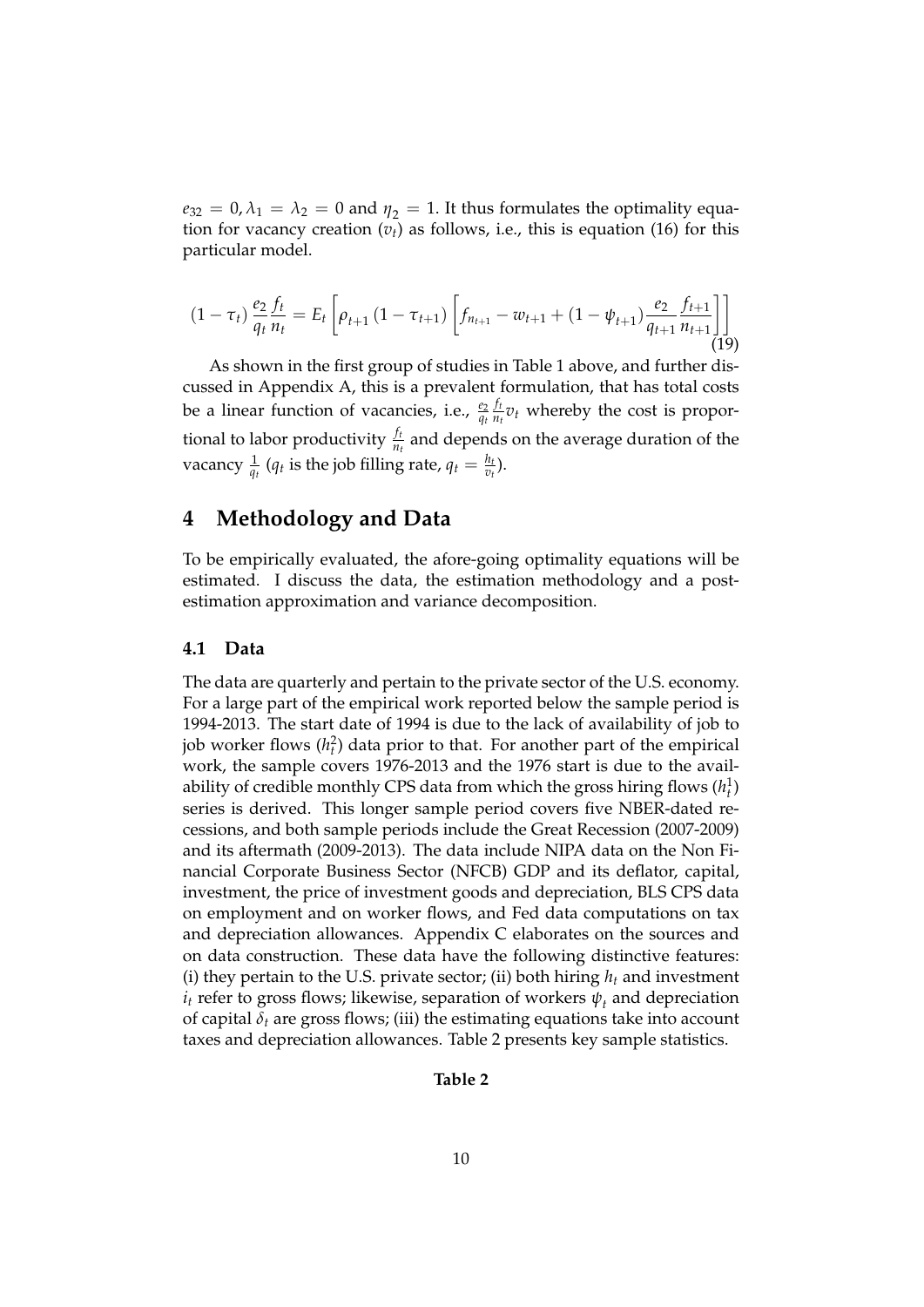#### **4.2 Estimation**

I use the different model specifications discussed above. For the production function I use a standard Cobb-Douglas formulation, with productivity shock *z<sup>t</sup>* :

$$
f(z_t, n_t, k_t) = e^{z_t} n_t^{\alpha} k_t^{1-\alpha}, \ 0 < \alpha < 1. \tag{20}
$$

The costs function *g* was spelled out above (see equation (17)). Estimation pertains to the parameters *α*;*e*1,*e*2,*e*31,*e*32; *η*<sup>1</sup> , *η*<sup>2</sup> , *η*31, *η*32, *λ*1, *λ*2, or to a subset of these parameters.

Estimation of the parameters in the production and costs functions allows for the quantification of the derivatives  $g_{i_t}$  and  $g_{v_t}$  that appear in the firms' optimality equations. I structurally estimate the firms' first-order conditions – equation (16) and the associated equation (15) – using Hansen's (1982) generalized method of moments (GMM). The moment conditions estimated are those obtained under rational expectations. I formulate the equations in stationary terms by dividing the investment equation by  $\frac{f_i}{k_i}$ and the vacancy/hiring equation by  $\frac{f_t}{n_t}$ . Appendix B spells out the first derivatives included in these equations and the estimated equations. Importantly, I check whether the estimated  $g$  function fulfills the convexity requirement.

## **4.3 Post Estimation Approximation and Variance Decomposition**

Post estimation I compute an approximated present value,  $Q_t^N$  and its variance decomposition. Iterating forward the RHS of (16) one gets:

$$
PV_{t} = \sum_{j=1}^{\infty} \left[ \begin{array}{c} \left( \prod_{l=1}^{j} \rho_{t+l-1,l+l} \frac{\frac{f_{t+l}}{n_{t+l}}}{\frac{n_{t+l-1}}{n_{t+l-1}}} \right) \left( \prod_{l=2}^{j} (1 - \psi_{t+l-1}) \right) (1 - \tau_{t+j}) \\ \left[ \alpha - \frac{g_{n_{t+j}}}{\frac{f_{t+j}}{n_{t+j}}} - \frac{w_{t+j}}{\frac{f_{t+j}}{n_{t+j}}} \right] \end{array} \right] \tag{21}
$$

Following Cochrane (1992), I use the following first-order Taylor expansion to get (see Appendices D and E for details<sup>6</sup>):

$$
PV_{t} \cong E_{t} \left[ \sum_{j=1}^{\infty} \exp \left[ \sum_{l=1}^{j} g_{t+l}^{r} \right] \exp \left[ \sum_{l=1}^{j} g_{t+l}^{f} \right] \exp \left[ \sum_{m=l}^{j} g_{t+m-1}^{s} \right] MP_{t+j} \right] (22)
$$

where

$$
MP_{t+j} \equiv (1 - \tau_{t+j}) \left( \alpha - \frac{g_{n_{t+j}}}{\frac{f_{t+j}}{n_{t+j}}} - \frac{w_{t+j}}{\frac{f_{t+j}}{n_{t+j}}} ) \right)
$$
(23)

 $6N$ ote, though, that Cochrane (1992) does a second-order rather than a first-order Taylor expansion.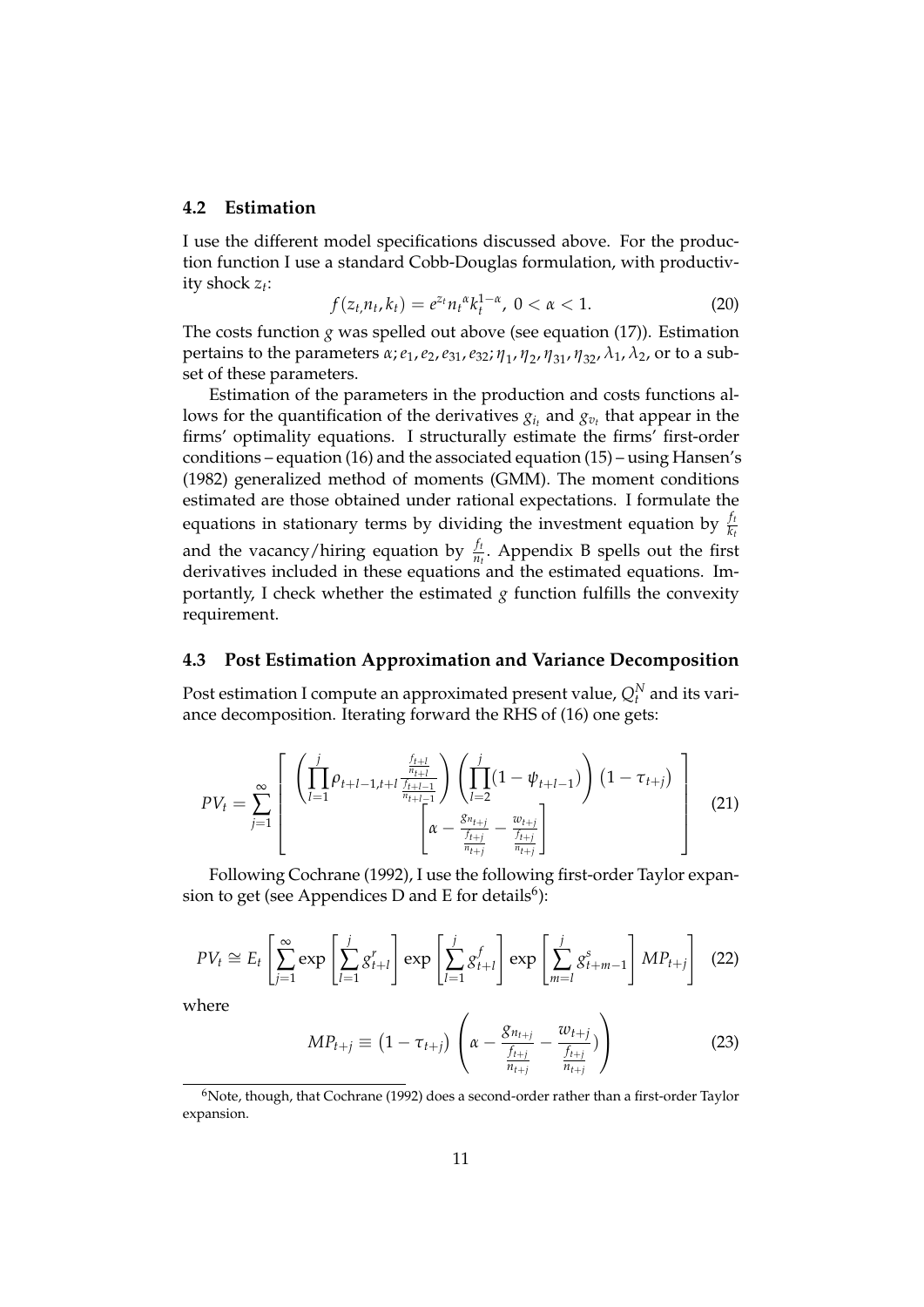$$
g_t^f = \ln\left(\frac{\frac{f_{t+1}}{n_{t+1}}}{\frac{f_t}{n_t}}\right)
$$
  
\n
$$
g_t^s \equiv \ln(1 - \psi_t)
$$
  
\n
$$
g_t^r \equiv \ln \rho_{t,t+1} \equiv \ln\left(\frac{1}{1 + r_t}\right)
$$

Using a sample period truncated at *T*, yields the variance decomposition:

$$
var(PV_t) \cong \frac{\Omega' \Omega^f E(MP)}{1 - \Omega} \sum_{j=1}^T (\Omega)^{j-1} cov(PV_t, g^r_{t+j}) +
$$
\n
$$
\frac{\Omega' \Omega^f E(MP)}{1 - \Omega} \sum_{j=1}^T (\Omega)^{j-1} cov(PV_t, g^f_{t+j}) +
$$
\n
$$
\frac{\Omega' \Omega^f E(MP)}{1 - \Omega} \sum_{j=2}^T (\Omega)^{j-1} cov(PV_t, g^s_{t+j}) +
$$
\n
$$
\Omega' \Omega^f \sum_{j=1}^T (\Omega)^{j-1} cov(PV_t, MP_{t+j})
$$
\n(24)

where:

$$
\Omega^f = e^{E(g_t^f)}
$$
\n
$$
\Omega^s = e^{E(g_t^s)}
$$
\n
$$
\Omega^r = e^{E(g_t^f)}
$$
\n
$$
\Omega = e^{E(w)} = \Omega^f \Omega^s \Omega^r
$$
\n
$$
w_t \equiv (g_t^f + g_t^s + g_t^r)
$$

The variance of job values breaks down into terms relating to future discount rates  $(g_{t+j}^r)$ , productivity growth  $(g_t^f)$  $\int_{t+j}^{f}$ ), separation rates  $(g_{t+j}^{s})$  and marginal profits (*MPt*+*<sup>j</sup>* ). In what follows I look at the relative size of the different terms on the RHS of equation (24) in order to gauge their relative importance.

## **5 The Cyclical Behavior of Vacancy and Hiring Rates**

Before turning to the results of estimation, it is worthwhile to briefly examine the cyclical behavior of each of the data series themselves: hiring rates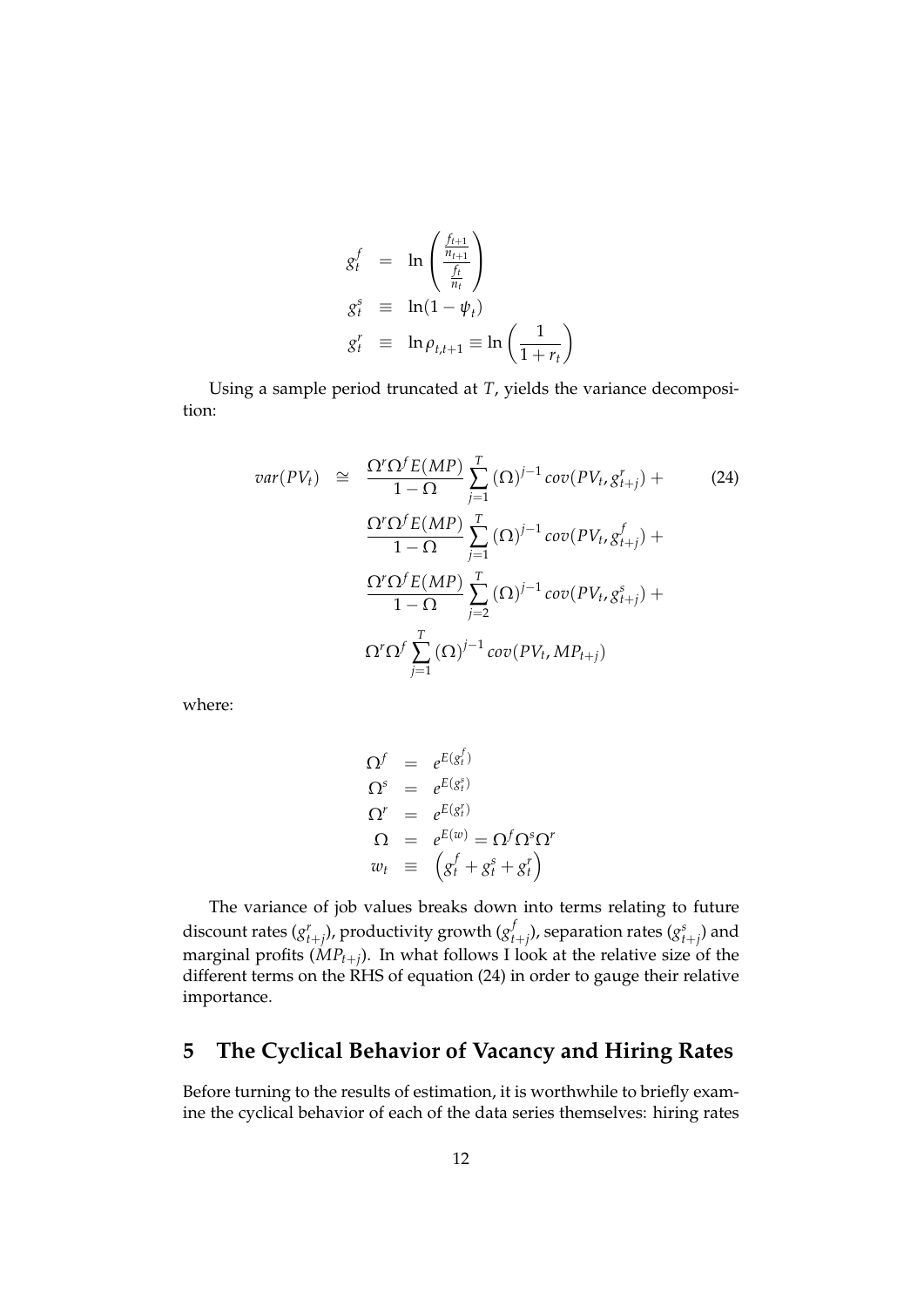$\left(\frac{h_i^1}{n_t}\right)$  from non-employment (unemployment + OLF); hiring rates  $\left(\frac{h_i^2}{n_t}\right)$  from employment (i.e., job to job flows); and vacancy rates  $(\frac{v_t}{n_t})$ . I consider each in turn.

#### **5.1 Hiring from Non-Employment**

I compute  $\rho(\frac{h_t^1}{n_t}, f_{t+i})$  where  $h_t^1$  is the CPS gross hiring flow from the pool of unemployment plus out of the labor force and *ft*+*<sup>i</sup>* is NFCB GDP (*f*), in logged, HP filtered terms (see Appendix C for data definitions and sources).

#### **Table 3 and Figure 1**

Hiring rates from non-employment are *counter-cyclical*. This fact has received little attention in the literature.

#### **5.2 Job to Job Flows**

I repeat the same computation for job to job flows i.e.,  $\rho(\frac{h_t^2}{n_t}, f_{t+i})$  where  $h_t^2$ is the CPS gross job to job flows, based on the work of Fallick and Fleischmann (2004), which was updated till 2013 (see Appendix C). The sample here starts in 1994.

#### **Table 4 and Figure 2**

Job to job flows, i.e., hiring rates from employment, are pro-cyclical. This is well-known; see, for example, Davis, Faberman, and Haltiwanger (2012, pp.14-15).

#### **5.3 Vacancy Rates**

I repeat the same computation for vacancy rates i.e.,  $\rho\left(\frac{v_i}{n}\right)$  $\frac{v_t}{n_t}$ ,  $f_{t+i}$ ) where  $v_t$  is the adjusted HWI rate taken from Barnichon (2014), as delineated in the Appendix C.

#### **Table 5 and Figure 3**

Vacancy rates are pro-cyclical, as is well-known too (see Davis, Faberman and Haltiwanger (2013)).

#### **5.4 CPS vs JOLTS Hires Data**

When using these worker flows, a natural question that arises concerns the possible use of JOLTS data. These data are not used here, as they do not allow for the breakdown of hiring into  $h_t^1$  and  $h_t^2$  and are available only from December 2000 (for a detailed discussion of these data see Davis, Faberman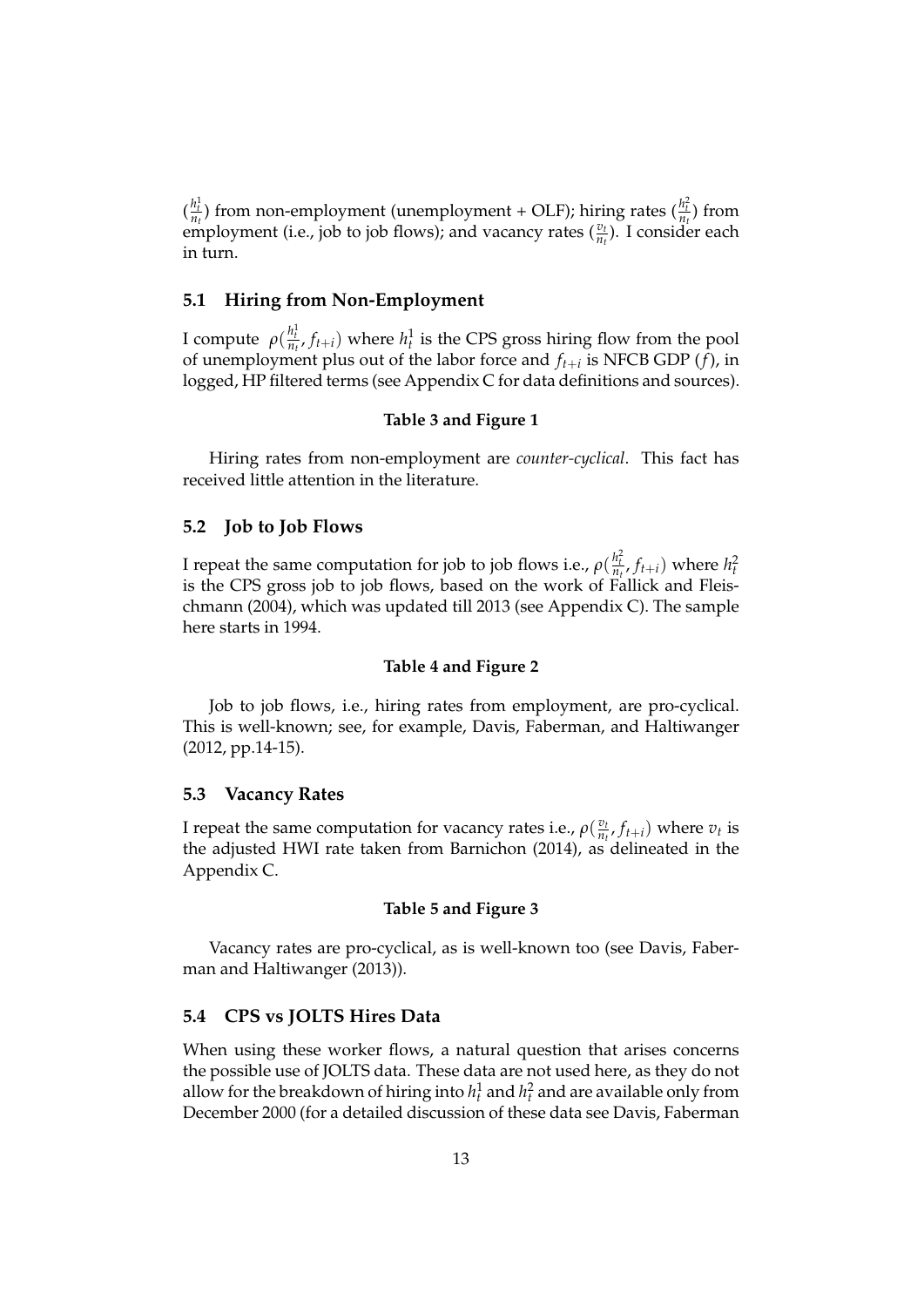and Haltiwanger (2013)). Moreover, there are big differences between CPS and JOLTS data as shown in the following table that pertains to total hires  $h_t = h_t^1 + h_t^2$  in the overlapping sample period.

#### **Table 6**

The following conclusions emerge from the table: the CPS mean is 1.83 times higher that the JOLTS mean, the CPS median is 1.81 times higher; the c.o.v of CPS is 0.0587, about half of c.o.v for JOLTS at 0.10; the third moment is very different; only the fourth moment is close across the data samples.

Hence one should note that these two data sets yield very different worker flow series and any comparisons need to be done with care. I do not use JOLTS data here for the reasons elaborated above (for further discussion,see Davis, Faberman and Haltiwanger (2006)).

#### **5.5 Consistency with Well-Known Facts**

The emerging picture from Figures 1-3 and Tables 3-5 is consistent with some well-known facts. Note that the hiring rate is the product of the job finding rate, the non-employment rate and the inverse of the employment rate:

$$
\underbrace{\frac{h_t^1}{n_t}}_{\text{ring rate}} = \underbrace{\frac{h_t^1}{u_t + o_t}}_{\text{job finding non-empty}} \times \underbrace{\frac{1}{\frac{n_t}{p o p_t}}}_{\text{inv emp ratio}} \tag{25}
$$

where *pop* is the working age population.

hi

The following table shows the co-movement statistics for these variables.

#### **Table 7**

The job finding rate  $\frac{h_t^1}{u_t + o_t}$  is pro-cyclical, as is well known. The latter feature has been emphasized by Shimer (2012). The non-employment rate  $u_t + o_t$  $\frac{d_t + o_t}{p_{opt}}$  and the inverse of the employment ratio  $\frac{1}{\frac{n_t}{p_{opt}}}$ are counter-cyclical, as widely known too. At the same time the gross hiring rate  $\frac{h_t^1}{n_t}$  is countercyclical, as shown above. The hiring rate is counter-cyclical as the countercyclicality of the last two variables dominates the pro-cyclicality of the jobfinding rate. $<sup>7</sup>$ </sup>

Also note the following. Employment dynamics are given by:

$$
\frac{n_{t+1} - n_t}{n_t} = \frac{h_t^1}{n_t} - \psi_t^1 \tag{26}
$$

<sup>&</sup>lt;sup>7</sup>In this context the following quote from Shimer (2012, page 145) is pertinent: "Still, it is most important point to recognize the differential behavior of the job finding probability and the number of workers finding jobs;..."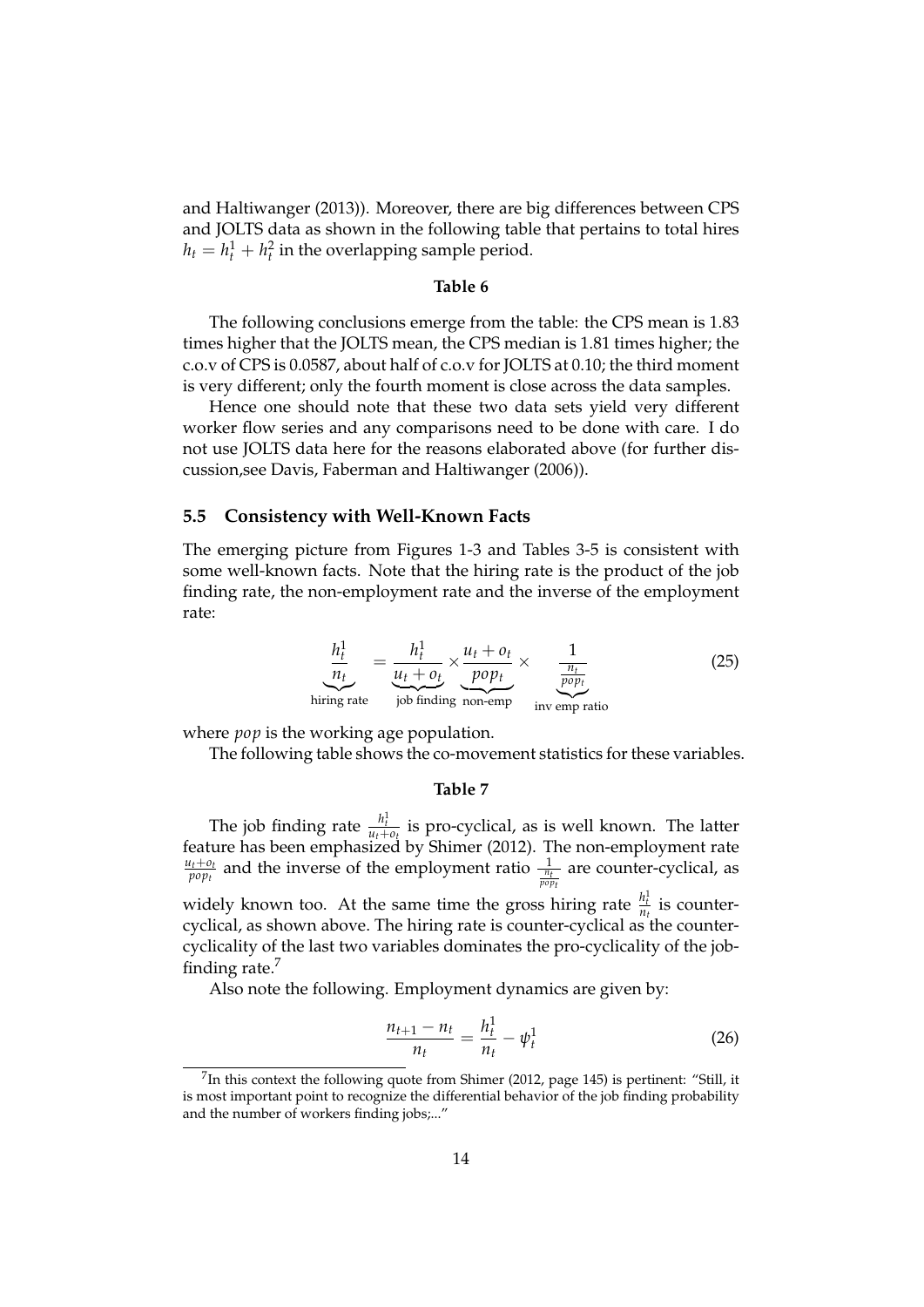Along the cycle the variables in (26) can be shown as follows:

#### **Figure 4**

Evidently, in the shaded NBER-dated recession periods, net employment growth is negative with separations being higher than hires. At the same time, in cyclical terms, Figure 5 shows that both rates increase – relative to the HP trend – during recessions, i.e., *both are counter-cyclical.*

#### **Figure 5**

## **6 Results**

I present GMM estimates of equations (15) and (16) under the alternative specifications described above. Subsequently I use the estimates to present the variance decomposition defined in (24) and a graphical illustration of key relationships as implied by estimation.

#### **6.1 FOC Estimation**

Table 8 reports the results of estimation. The table reports the estimates and their standard errors, Hansen's (1982) J-statistic and its p-value.

#### **Table 8**

Table 9 shows the moments of the estimated marginal costs series.

#### **Table 9**

Row (a) examines a quadratic function ( $\eta_1 = \eta_2 = 2$ ) with linear interactions ( $\eta_{31} = \eta_{32} = 1$ ). The weights on the different elements of the hiring process – vacancies, hiring from non-employment, and hiring from other employment – are expressed by the fixed parameters  $\lambda_1 = 0.6$ ,  $\lambda_2 = 0.2$ , obtained after some experimentation. The parameters estimated are the scale parameters  $(e_1,e_2,e_{31}$  and  $e_{32})$  of the frictions function (17) and the labor share (*α*) of the production function (20). The J-statistic has a high p-value, the parameters are precisely estimated, and the resulting *g* function fulfills all convexity requirements; the estimate of  $\alpha$  is around the conventional estimate of 0.66. Table 9 indicates very moderate costs estimates.

Row (b) takes up a very similar specification but ignores job to job flows, i.e., sets  $\lambda_2 = e_{32} = 0$  and  $h_t^2 = \psi_t^2 = 0$ . This allows for the use of a much longer data sample – 1976:1-2013:4, with 152 quarterly observations. It too yields a J-statistic with a high p-value, is, for the most part, precisely estimated, and the resulting *g* fulfills all convexity requirements.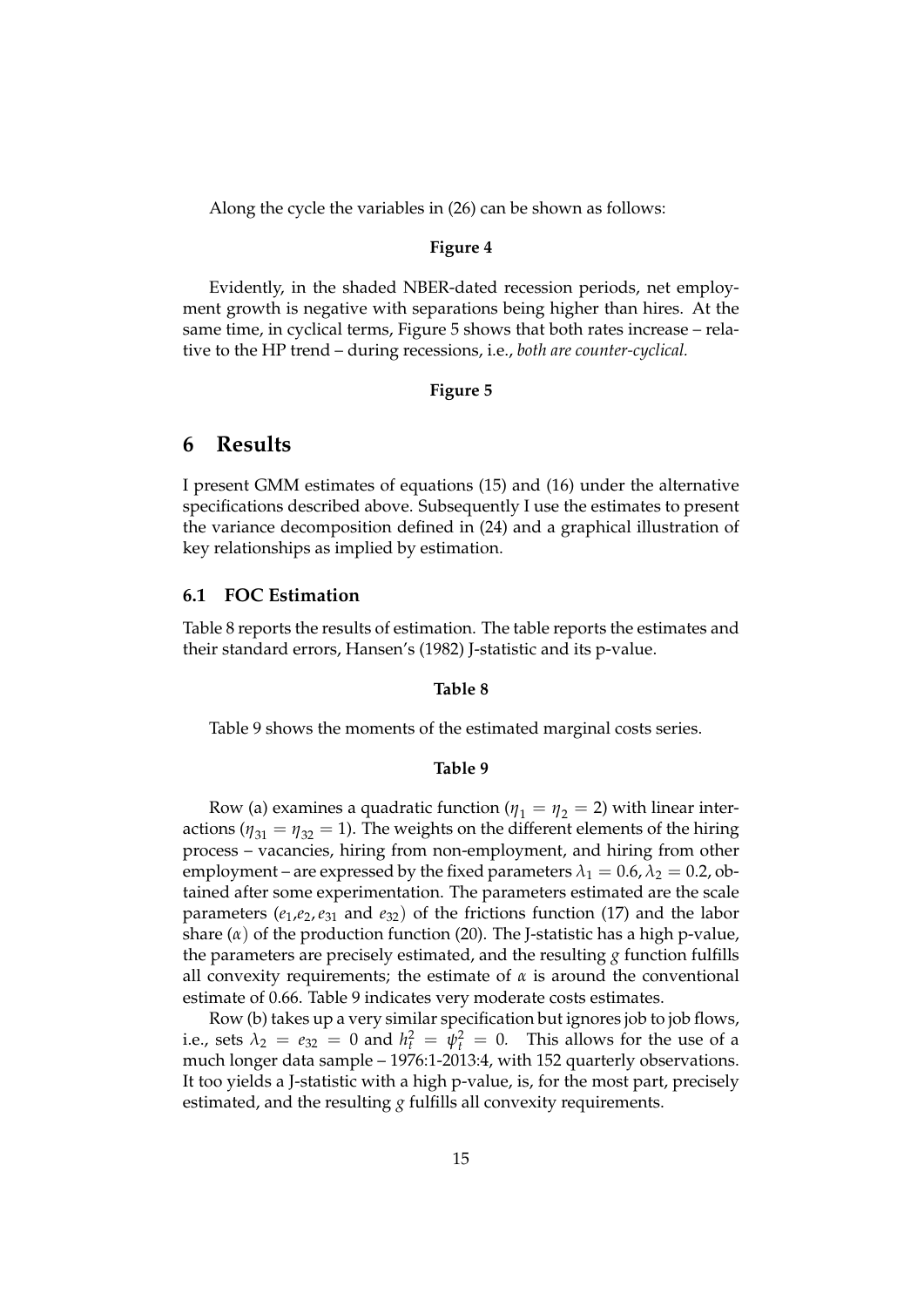The two rows – (a) and (b) - yield similar results in terms of the implied costs reported in Table 9. In particular, both feature negative coefficients for the interaction terms, implying complementarity between hiring and investment.

Row (c) follows Tobin's q type of models and looks at a quadratic specification, ignoring the other factor of production (here ignoring investment in capital). It thus sets  $\eta_2 = 2, e_1 = e_{31} = e_{32} = 0$ , i.e., has quadratic vacancy and hiring costs, with no role for capital (see equation (18)). While the results appear reasonable and there is no rejection of the model, this specification implies very high, unreasonable costs, as seen in Table 9. This is reminiscent of the results of Tobin'q models for investment.

Row (d) reports the results of the standard (Pissarides-type) search and matching model formulation with linear vacancy costs and no other arguments, as formulated in equation (19), such that  $\eta_2 = 1, e_1 = e_{31} = e_{32}$  $\lambda_1 = \lambda_2 = 0$ . The emerging estimates imply even higher costs (shown in Table 9) and the parameter *α* is estimated at a high value (0.77).

In what follows I denote the results of row (a) as the preferred specification, noting that row (b) yields a similar picture over a longer sample period. I focus on row (a) so as to continue to take into account job to job flows, available only from 1994.

#### **6.2 Post Estimation: Approximation and Variance Decomposition**

Table 10 reports the results of the variance decomposition defined by equation (24) following the approximation equation (22).

#### **Table 10**

For the preferred specification, Table 10 shows that the key determinant of job value volatility (denoted *var*(*PVt*)) is the last term, i.e., the sum of the co-variances of job values with future marginal profits *T* ∑ *j*=1  $(Q)^{j-1}$   $cov(PV_t, MP_{t+j}).$ Recall that marginal profits *MPt*+*<sup>j</sup>* are net marginal productivity less the  $\left(\begin{array}{cc} g_{n_{t+j}} & w_{t+j} \end{array}\right)$ 

wage, 
$$
(1 - \tau_{t+j}) \left( \alpha - \frac{8n_{t+j}}{\frac{f_{t+j}}{n_{t+j}}} - \frac{w_{t+j}}{\frac{f_{t+j}}{n_{t+j}}} \right)
$$
. With the small variability of  $\tau_{t+j}$  and  $\frac{8n_{t+j}}{n_{t+j}}$ 

 $\frac{g_{n_{t+j}}}{f_{t+j}}$ , the main driver of volatility are the future labor shares  $\frac{w_{t+j}}{\frac{f_{t+j}}{n_{t+j}}}$ . All other

terms in the decomposition play a very small role.

For the Tobin'q specification and for the standard search and matching model, Table 10 shows that there is some role in the variance decomposition also for the discount rate, the productivity growth rate and the separation rate. Together they account for about 20% of the variance of the approximated, truncated present value, as compared to less than 2% in the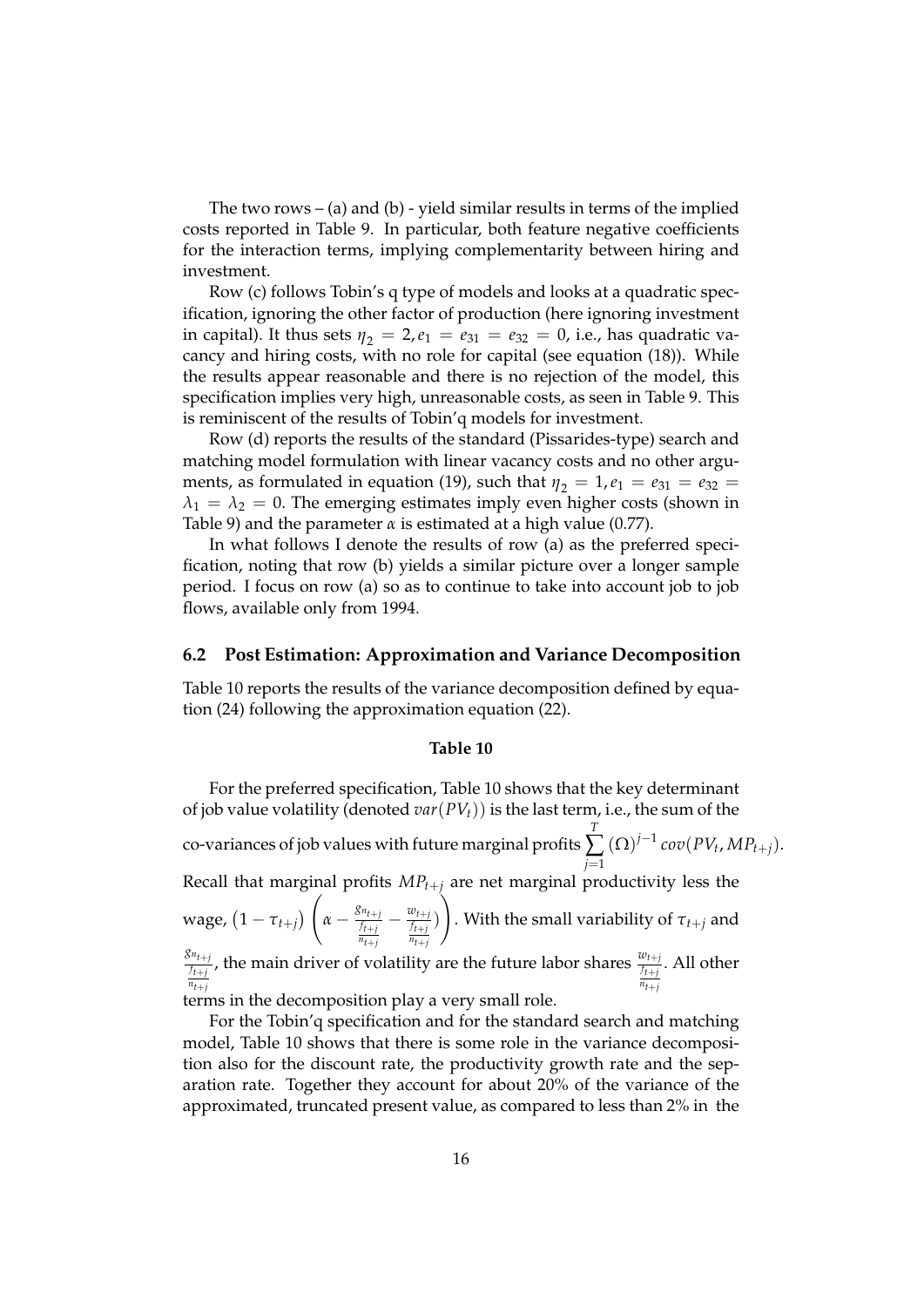preferred specification. This difference helps explain some further implications of the estimates, discussed below.

#### **6.3 Implications for Key Relationships**

I look at the implications of the preferred specification for key relationships in the model. One such relationship is that of vacancy rates  $(\frac{v_t}{n_t})$  with job values  $(\frac{Q_t^N}{\frac{f_t}{n_t}})$ ) and investment rates  $(\frac{i_t}{k_t})$ . Using equation (13) and the estimates of row (a) in Table 8 this is given by:

$$
\frac{v_t}{n_t} = \frac{\frac{Q_t^N}{n_t}(q_t^1 + q_t^2)}{e_2\left[(1 - \lambda_1 - \lambda_2) + \lambda_1 q_t^1 + \lambda_2 q_t^2\right]\frac{i_t}{k_t}} \tag{27}
$$

This equation is plotted in Figure 6, using the sample averages of tax rates  $(\tau_t)$  and job filling rates  $(q_t^1, q_t^2)$  employing the point estimates of the preferred specification. The figure uses empirically-relevant ranges for  $\frac{v_t}{n_t}$ , shown on the vertical axis, and  $\frac{Q_t^N}{f_t}$ and  $\frac{i_t}{k_t}$ , shown on the horizontal axes.

#### **Figure 6**

This is a linear relationship, whereby labor recruiting, as expressed by the vacancy rate, rises with job values and with the other firm activity – the capital investment rate. In the following sections I look at the cyclical behavior and volatility of these three key variables  $-\frac{v_t}{n_t}$ ,  $\frac{Q_t^N}{\frac{f_t}{n_t}}$ and  $\frac{i_t}{k_t}$ .

Another such relationship is the one between vacancy rates  $(\frac{v_t}{n_t})$  and the job filling rates  $(q_t^1, q_t^2)$  which the firm faces. These job-filling rates express the influence of matching processes and market conditions, taken as given by the firm. Using equation (27), the estimates of row (a) in Table 8, and the sample averages of  $\tau_t$ ,  $\frac{Q_t^N}{\frac{f_t}{n_t}}$ and  $\frac{i_t}{k_t}$  this is shown in Figure 7.

#### **Figure 7**

This is a non-linear relationship. The figure shows a non-trivial asymmetry: recruiting  $(\frac{v_t}{n_t})$  *falls* as the job filling rate from non-employment  $(q_t^1)$ rises, and *rises* as the job filling rate from other firms  $(q_t^2)$  rises. Why so? Each job filling rate has three effects. One is to increase the job value through the term  $Q_t^N$ <br>*f<sub>t</sub>*  $(q_t^1 + q_t^2)$ (1*τt*) thereby increasing the vacancy rate. A second is

to reduce marginal costs via the interaction with the rate of investment, i.e., the term  $- (e_{31}q_t^1 + e_{32}q_t^2) \frac{i_t}{k_t}$  $\frac{h_t}{k_t}$  which also operates to increase the vacancy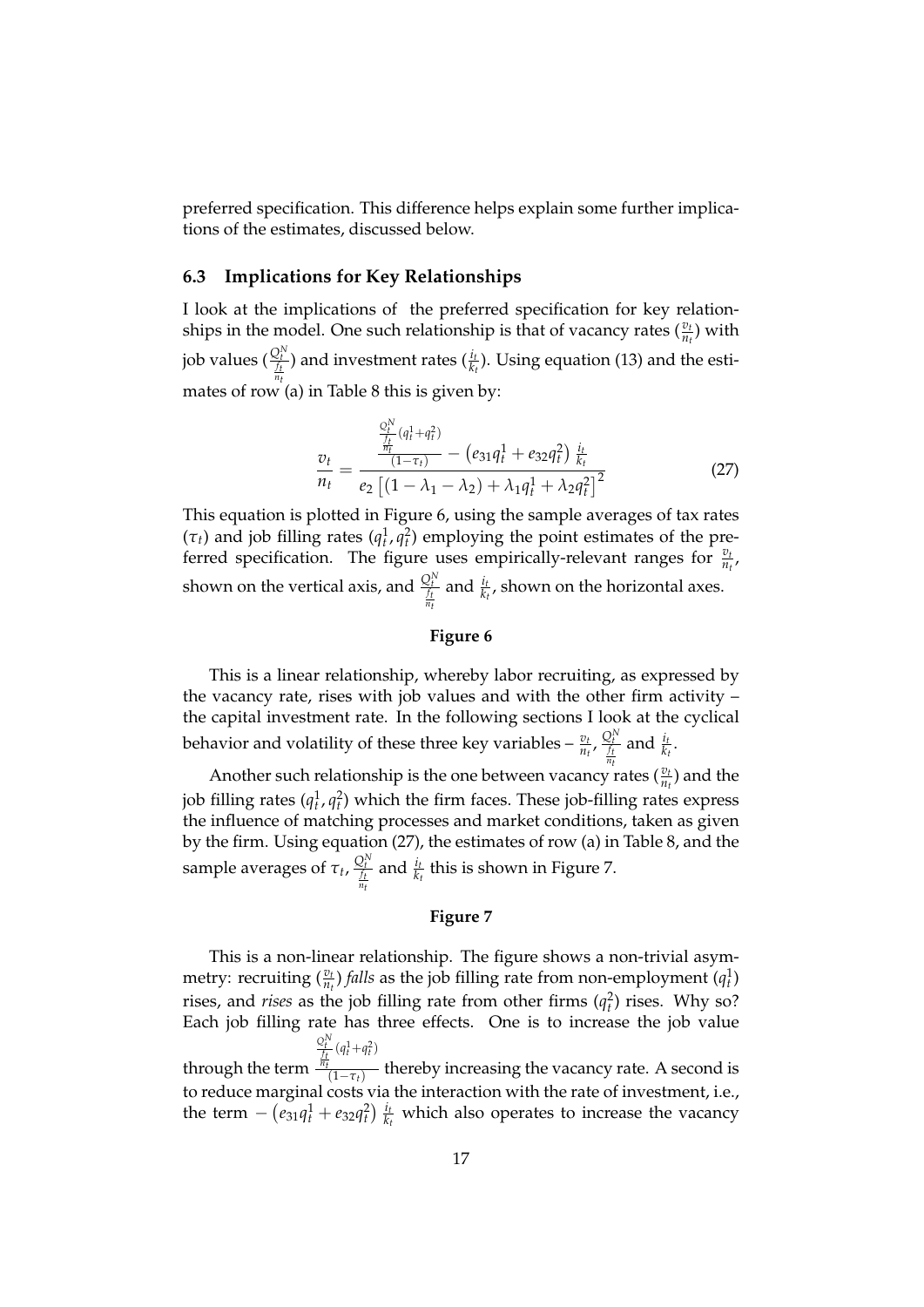rate (note that  $e_{31},e_{32} < 0$ ). The third is a scale effect that raises marginal costs for any level of the vacancy rate, i.e., the term  $e_2\left[(1-\lambda_1-\lambda_2)+\lambda_1q_t^1+\lambda_2q_t^2\right]^2$ . This third effect operates to lower the vacancy rate. The preferred specification implies that the third effect dominates in the case of the job filling rate from non-employment  $(q_t^1)$  and the first two effects dominate in the case of the job filling rate from other firms  $(q_t^2)$ .

## **7 The Cyclicality of Job Values**

Section 5 above has presented the cyclical properties of the key *data* series. This section examines the cyclical properties of *estimated* job values in the different models.

Table 11 reports the cyclical behavior of estimated job values, using the point estimates of the LHS of equation (16), i.e., of marginal hiring costs, as reported in the different specifications of Table 8. Figure 8 presents the time series plots.

#### **Table 11 and Figure 8**

The preferred specification (row (a) of Table 8) indicates counter-cyclicality, the Tobin's q model is weakly pro-cyclical (row (c)), while the standard model (row (d)) is strongly pro-cyclical.

Getting back to equation (1) the implications of these results are that they indicate very different views of the cyclicality of job values.

Starting with the specification of row (d) in Table 8, the standard search and matching (Pissarides-type) model, note that in its simple form the optimality equation is given by (re-writing equation (19)):

$$
(1 - \tau_t) \frac{e_2}{q_t} = E_t \left[ \rho_{t+1} \left( 1 - \tau_{t+1} \right) \frac{\frac{f_{t+1}}{n_{t+1}}}{\frac{f_t}{n_t}} \left[ \alpha - \frac{w_{t+1}}{\frac{f_{t+1}}{n_{t+1}}} + (1 - \psi_{t+1}) \frac{e_2}{q_{t+1}} \right] \right] \tag{28}
$$

This equation has a pro-cyclical *MC<sup>t</sup>* on the LHS, as shown in Table 11 and Figure 8. This is to be expected as it depends inversely on the matching rate  $q_t = \frac{h_t}{v_t}$  $\frac{n_t}{v_t}$ , which itself is highly counter-cyclical. This means that job values, on the RHS, are pro-cyclical too.

The specification of row (c) in Table 8, the Lucas-Prescott/Tobin approach has marginal costs being weakly pro-cyclical, as seen in Table 11 and Figure 8. Repeating equation (18):

$$
(1 - \tau_t) \frac{e_2}{q_t} \left[ \begin{array}{c} (1 - \lambda_1 - \lambda_2) \\ + \lambda_1 q_t^1 + \lambda_2 q_t^2 \end{array} \right]^2 \frac{v_t}{n_t} = E_t \frac{1}{\frac{f_t}{n_t}} \left[ \rho_{t, t+1} \left( 1 - \tau_{t+1} \right) \left[ \begin{array}{c} f_{n_{t+1}} - g_{n_{t+1}} - w_{t+1} \\ + (1 - \psi_{t+1}) \frac{g_{v_{t+1}}}{g_{t+1}} \end{array} \right] \right]
$$
\n(29)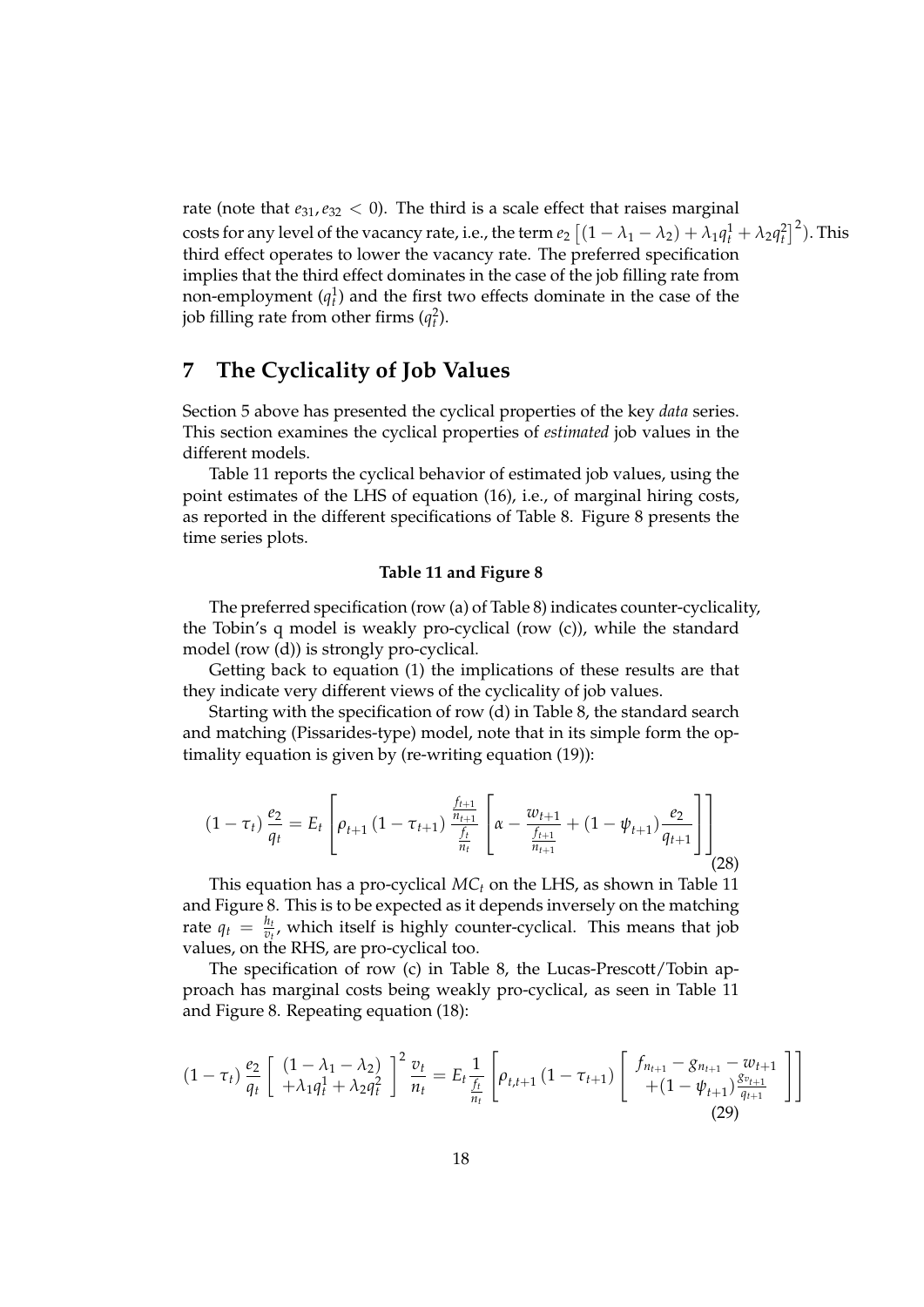The reason for the weak pro-cyclicality is that the pro-cyclicality of  $\frac{e_2}{q_t}$ and of  $\frac{v_t}{n_t}$  is offset to some extent by the counter-cyclicality of  $q_t^1$  and  $q_t^2$ .

The preferred specification of row (a) in Table 8, implies the opposite. The results of Table 11 and Figure 8 indicate counter-cyclicality. Note that this is a broader model. It follows the Pissarides approach of using a vacancy creation equation but  $MC_t$  depends on all the relevant rates  $-\frac{h_t^1}{n_t}$ ,  $\frac{h_t^2}{n_t}$ and  $\frac{v_t}{n_t}$ . The equation here is:

$$
(1 - \tau_t) \frac{1}{q_t} \begin{bmatrix} e_2 \begin{bmatrix} (1 - \lambda_1 - \lambda_2) \\ + \lambda_1 q_t^1 + \lambda_2 q_t^2 \end{bmatrix}_{\substack{t \ k}}^2 \end{bmatrix} = E_t \frac{1}{\frac{f_t}{n_t}} \begin{bmatrix} \rho_{t,t+1} (1 - \tau_{t+1}) \begin{bmatrix} f_{n_{t+1}} - g_{n_{t+1}} - w_{t+1} \\ + (1 - \psi_{t+1}) \frac{g_{v_{t+1}}}{q_{t+1}} \end{bmatrix} \end{bmatrix}
$$
\n
$$
(30)
$$

This model delivers counter-cyclicality on both sides of the equation, as the pro-cyclicality of  $\frac{1}{q_t}$ *vt*  $\frac{v_t}{n_t}$ , and of  $(e_{31}q_t^1 + e_{32}q_t^2)\frac{i_t}{k_t}$  $\frac{l_t}{k_t}$  is out-weighed by the counter-cyclical term  $\left[ (1 - \lambda_1 - \lambda_2) + \lambda_1 q_t^1 + \lambda_2 q_t^2 \right]^2$ .

Note,too, that the RHS of equations (28), (29) and (30) are not the same. Table 10 gave evidence of that in terms of the variance decomposition.

## **8 The Volatility of Recruitment Rates**

The focus so far has been on the cyclicality of recruiting and of the associated job values. In this section I turn to study the *volatility* of the key variables expressing recruitment behavior, using the estimation results. In particular, I seek to explain the finding of high volatility, which has been widely discussed in the literature, mostly following Shimer (2005). I start by presenting some pertinent data moments. I then do variance decompositions of the vacancy rate, the total hiring rate, and the rate of hiring from non-employment using the preferred estimates, and of the vacancy rate, using the estimates of the standard search and matching model. I conclude by summarizing the findings with respect to the determinants of the high volatility of these recruitment variables.

#### **8.1 Background Data Moments**

As a background for the analysis to follow consider the following data moments. Table 12a shows the volatility, in terms of the standard deviations, of the key variables in firm behavior: the hiring rate – both the total one  $\frac{h_i}{n_i}$ and the rate from non-employment  $\frac{h_t^1}{n_t}$ , the vacancy rate  $\frac{v_t}{n_t}$ , and the job filling rates  $q_t^1$  and  $q_t^2$ . I also look at the investment rate  $\frac{i_t}{k_t}$ .<sup>8</sup> Table 12b presents

<sup>8</sup>The discussion here complements the discussion in Section 5 above. All variables are logged and HP-filtered.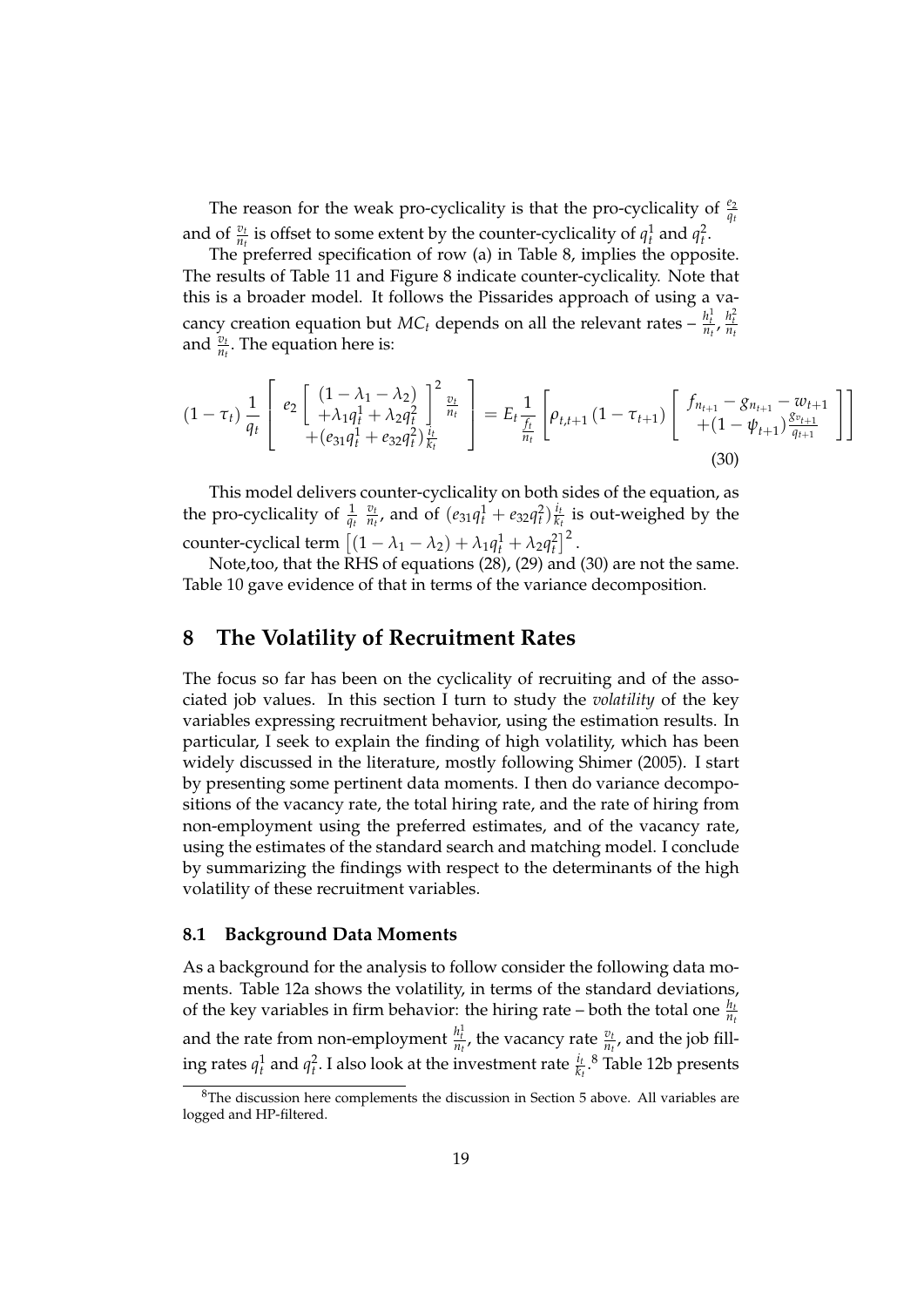the standard deviation and correlation of two key determinants: output (NFCB GDP, *f*) and the tax-adjusted job value ( $\frac{Q_t^N}{Q_t}$  $(1-\tau_t)\frac{f_t}{n_f}$ ), as estimated in Table 8 row (a). Table 12c reports the co-movement of the firm variables and the two latter variables.

#### **Tables 12 a,b,c**

These series are shown in Figure 9 with the vertical lines indicating the start and end of NBER-dated recessions.

#### **Figure 9**

The following points may be noted:

(i) The vacancy rate and the job filling rates are much more volatile than the hiring rates. As the latter are a function of the former, i.e.,  $\frac{h_t}{n_t} = (q_t^1 +$  $q_t^2$ )  $\frac{v_t}{n_t}$  $\frac{v_t}{n_t}$ , this is the result of the negative co-movement of  $\frac{v_t}{n_t}$  and  $(q_t^1 + q_t^2)$ .

(ii) Job values are much more volatile than output and are negatively correlated with it, i.e., are countercyclical.

(iii) In terms of the business cycle, the well-known moments shown here are the pro-cyclicality of the investment rate and of the vacancy rate and the counter-cyclicality of job filling rates. Much less known is the weak cyclicality of hiring rates, with the rate of hiring from non-employment, actually being counter-cyclical, as discussed in Section 5.

(iv) Job values have positive co-movement with the worker flow from non-employment, as expressed by the hiring rate  $\frac{h_t^1}{n_t}$  and the job filling rate  $q_t^1$ . But they negatively co-move with the decision variables of the firm – vacancy and investment rates.

These moments suggest differential behavior of the various recruitment variables, which I analyze using variance decompositions.

#### **8.2 The Vacancy Rate**

To explain the volatility of the vacancy rate, I start off from the F.O.C:

$$
(1-\tau_t)\frac{g_{v_t}}{q_t\frac{f_t}{n_t}}=\frac{Q_t^N}{\frac{f_t}{n_t}}
$$

Using the preferred estimates of Table 8 row (a) I get:

$$
\frac{1}{q_t^1 + q_t^2} \left[ \begin{array}{c} e_2 \left[ (1 - \lambda_1 - \lambda_2) + \lambda_1 q_t^1 + \lambda_2 q_t^2 \right]^2 \frac{v_t}{n_t} \\ + \left( e_{31} q_t^1 + e_{32} q_t^2 \right) \frac{i_t}{k_t} \end{array} \right] = \frac{Q_t^N}{(1 - \tau_t) \frac{f_t}{n_t}}
$$

The vacancy rate can then be expressed as follows (basically re-writing equation (27)):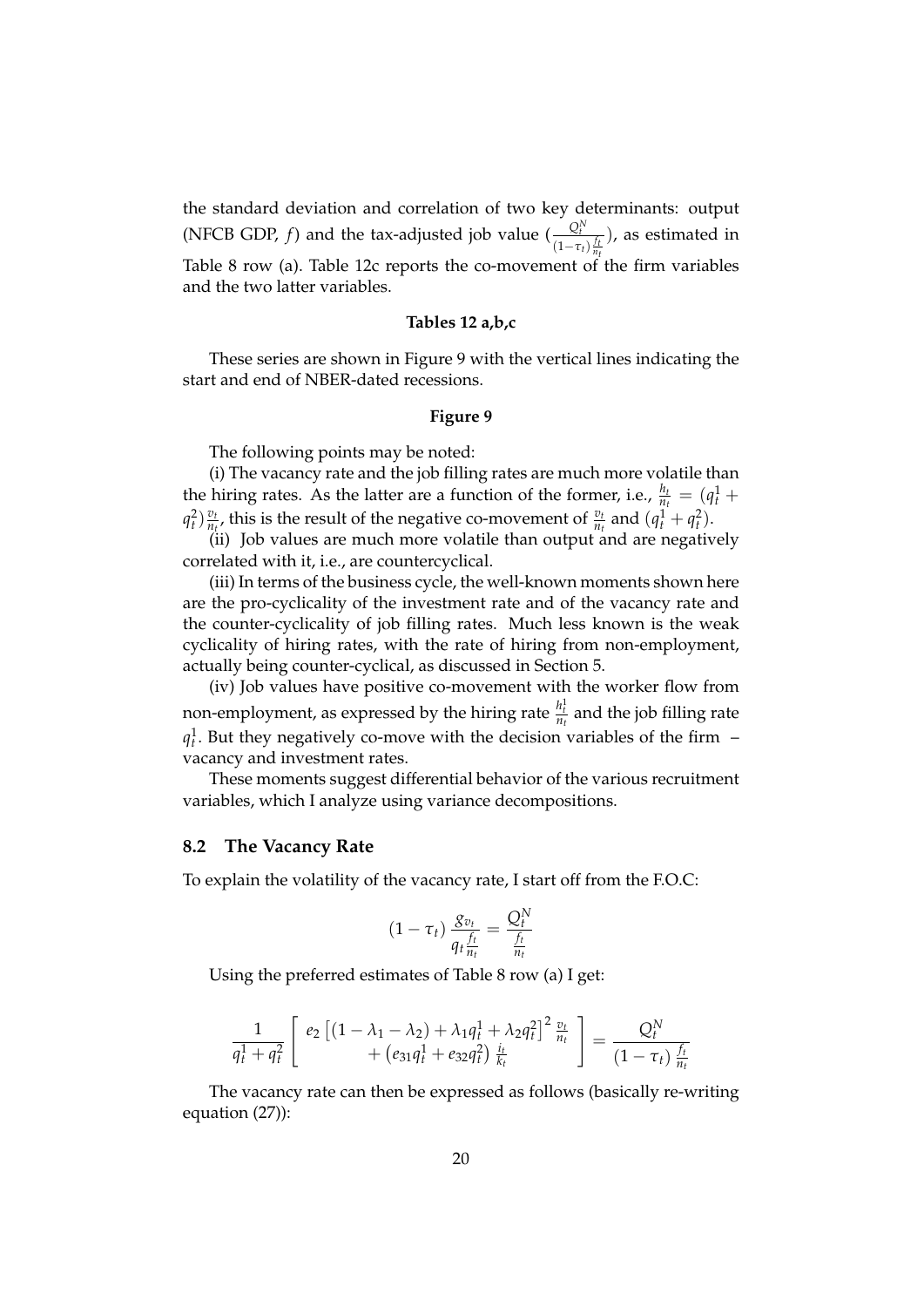$$
\frac{v_t}{n_t} = \frac{\frac{Q_t^N}{(1-\tau_t)\frac{f_t}{n_t}}(q_t^1 + q_t^2)}{e_2\left[(1-\lambda_1-\lambda_2)+\lambda_1q_t^1+\lambda_2q_t^2\right]^2} - \frac{\left(e_{31}q_t^1 + e_{32}q_t^2\right)\frac{i_t}{k_t}}{e_2\left[(1-\lambda_1-\lambda_2)+\lambda_1q_t^1+\lambda_2q_t^2\right]^2}
$$
\n(31)

Equation (31) shows that the vacancy rate is composed of two terms:

(i) The job value  $\frac{Q_t^N}{I_t}$  $(1-\tau_t)\frac{f_t}{n_t}$ , multiplied by a factor  $\frac{(q_t^1 + q_t^2)}{(q_t^1 + q_t^2)}$  $\frac{(4t+4t)}{e_2[(1-\lambda_1-\lambda_2)+\lambda_1q_t^1+\lambda_2q_t^2]^2}$ which is a non-linear function of the job filling rates  $q_t^1$  and  $q_t^2$  and model parameters  $(e_2, \lambda_1, \lambda_2)$ .

(ii) The investment rate  $\frac{i_t}{k_t}$ , multiplied by another factor  $\frac{-(e_{31}q_t^1+e_{32}q_t^2)}{e_2[(1-\lambda_1-\lambda_3)+\lambda_1q_t^1+q_t^2]}$  $e_2\left[\left(1-\lambda_1-\lambda_2\right)+\lambda_1q_t^1+\lambda_2q_t^2\right]^2$ which is a (different) non-linear function of the job filling rates  $q_t^1$  and  $q_t^2$ and model parameters  $(e_2, e_{31}, e_{32}, \lambda_1, \lambda_2)$ .

Table 13 reports the following variance decomposition which ensues:

$$
var(\frac{v_t}{n_t}) = var \left( \frac{\frac{Q_t^N}{(1 - \tau_t) \frac{f_t}{n_t}} (q_t^1 + q_t^2)}{e_2 \left[ (1 - \lambda_1 - \lambda_2) + \lambda_1 q_t^1 + \lambda_2 q_t^2 \right]^2} \right)
$$
\n
$$
+ var \left( \frac{(e_{31}q_t^1 + e_{32}q_t^2) \frac{i_t}{k_t}}{e_2 \left[ (1 - \lambda_1 - \lambda_2) + \lambda_1 q_t^1 + \lambda_2 q_t^2 \right]^2} \right)
$$
\n
$$
- 2cov \left( \frac{\frac{Q_t^N}{(1 - \tau_t) \frac{f_t}{n_t}} (q_t^1 + q_t^2)}{e_2 \left[ (1 - \lambda_1 - \lambda_2) + \lambda_1 q_t^1 + \lambda_2 q_t^2 \right]^2}, \frac{(e_{31}q_t^1 + e_{32}q_t^2) \frac{i_t}{k_t}}{e_2 \left[ (1 - \lambda_1 - \lambda_2) + \lambda_1 q_t^1 + \lambda_2 q_t^2 \right]^2} \right)
$$
\n
$$
(32)
$$

#### **Table 13**

The table implies that by far the biggest part of the variance of vacancy rates can be attributed to its second term, i.e., to investment rates  $\frac{i_t}{k_t}$  multiplied by the factor delineated above. Note that this term becomes zero in the case of no interaction of hiring costs and investment costs ( $e_{31} = e_{32}$ ) 0).

In order to better understand the significance of this breakdown, Table 14 shows correlations of these two terms with GDP (*ft*) and with job values  $\left(\frac{Q_t^N}{q\right)$  $(1-\tau_t)\frac{f_t}{n_t}$ ), where all variables have been logged and HP-filtered:

#### **Table 14**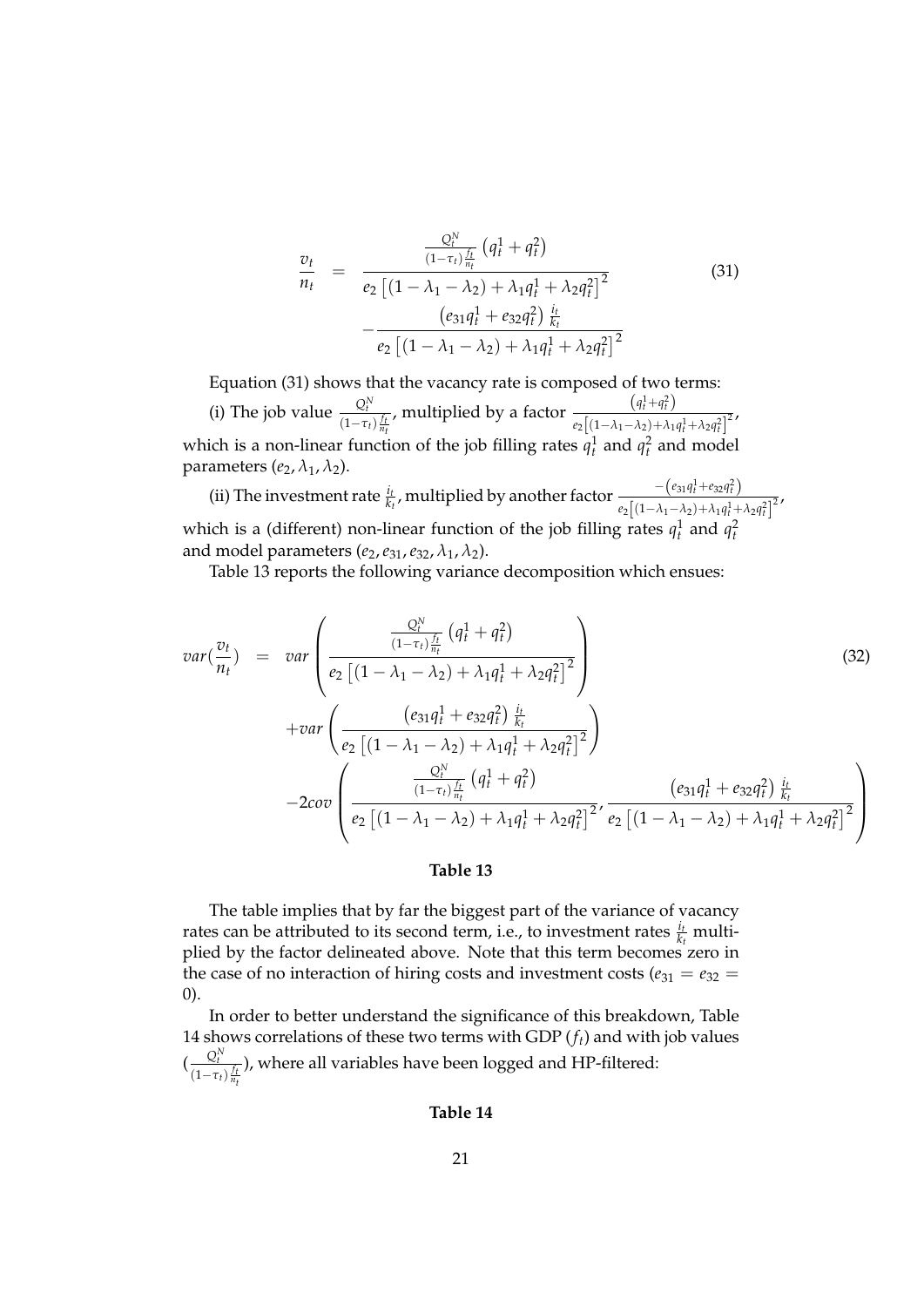Vacancy rates are pro-cyclical  $(0.91)$  and are negatively correlated  $(-0.56)$ with job values. This pro-cyclicality, as well as the negative correlation with job values, is very much engendered by the correlations of the second term, the investment rate multiplied by a factor, with GDP and with job values. In contrast, the first term determining the vacancy rate, job values multiplied by a factor, is weakly pro-cyclical and has a positive, rather than negative, correlation with job values.

Hence the second moments of the vacancy rate are dominated by the interaction of hiring and investment costs. The latter are a function of investment rates, which are volatile and pro-cyclical, as reported in Tables 12 a and c above. It is this vacancy rate which has been, together with the unemployment rate, at the center of attention in the discussions of high labor market volatility following Shimer (2005). The analysis here points to a volatility determinant which has received little, if any, attention previously: the capital investment rate operating through the interaction of investment and hiring costs.

#### **8.3 The Total Hiring Rate**

I now study the hiring rate in the same way. Note that the total hiring rate *ht*  $\frac{n_t}{n_t}$  is given by:

$$
\frac{h_t}{n_t} = \left(q_t^1 + q_t^2\right) \frac{v_t}{n_t} = \frac{\frac{Q_t^N}{(1 - \tau_t) \frac{f_t}{n_t}} \left(q_t^1 + q_t^2\right)^2}{e_2 \left[(1 - \lambda_1 - \lambda_2) + \lambda_1 q_t^1 + \lambda_2 q_t^2\right]^2} - \frac{\left(q_t^1 + q_t^2\right) \left(e_{31}q_t^1 + e_{32}q_t^2\right) \frac{i_t}{k_t}}{e_2 \left[(1 - \lambda_1 - \lambda_2) + \lambda_1 q_t^1 + \lambda_2 q_t^2\right]^2}
$$
\n(33)

I repeat the same computations for hiring rates. The variance of hiring rate is given by:

$$
var(\frac{h_t}{n_t}) = var\left(\frac{\frac{Q_t^N}{(1-\tau_t)\frac{f_t}{n_t}}(q_t^1 + q_t^2)^2}{e_2\left[(1-\lambda_1-\lambda_2)+\lambda_1q_t^1 + \lambda_2q_t^2\right]^2}\right)
$$
\n
$$
+ var\left(\frac{\left(q_t^1 + q_t^2\right)\left(e_{31}q_t^1 + e_{32}q_t^2\right)\frac{i_t}{k_t}}{e_2\left[(1-\lambda_1-\lambda_2)+\lambda_1q_t^1 + \lambda_2q_t^2\right]^2}\right)
$$
\n
$$
- 2cov\left(\frac{\frac{Q_t^N}{(1-\tau_t)\frac{f_t}{n_t}}(q_t^1 + q_t^2)^2}{e_2\left[(1-\lambda_1-\lambda_2)+\lambda_1q_t^1 + \lambda_2q_t^2\right]^2}, \frac{\left(q_t^1 + q_t^2\right)\left(e_{31}q_t^1 + e_{32}q_t^2\right)\frac{i_t}{k_t}}{e_2\left[(1-\lambda_1-\lambda_2)+\lambda_1q_t^1 + \lambda_2q_t^2\right]^2}\right)
$$
\n(34)

This yields the following decomposition in Table 15: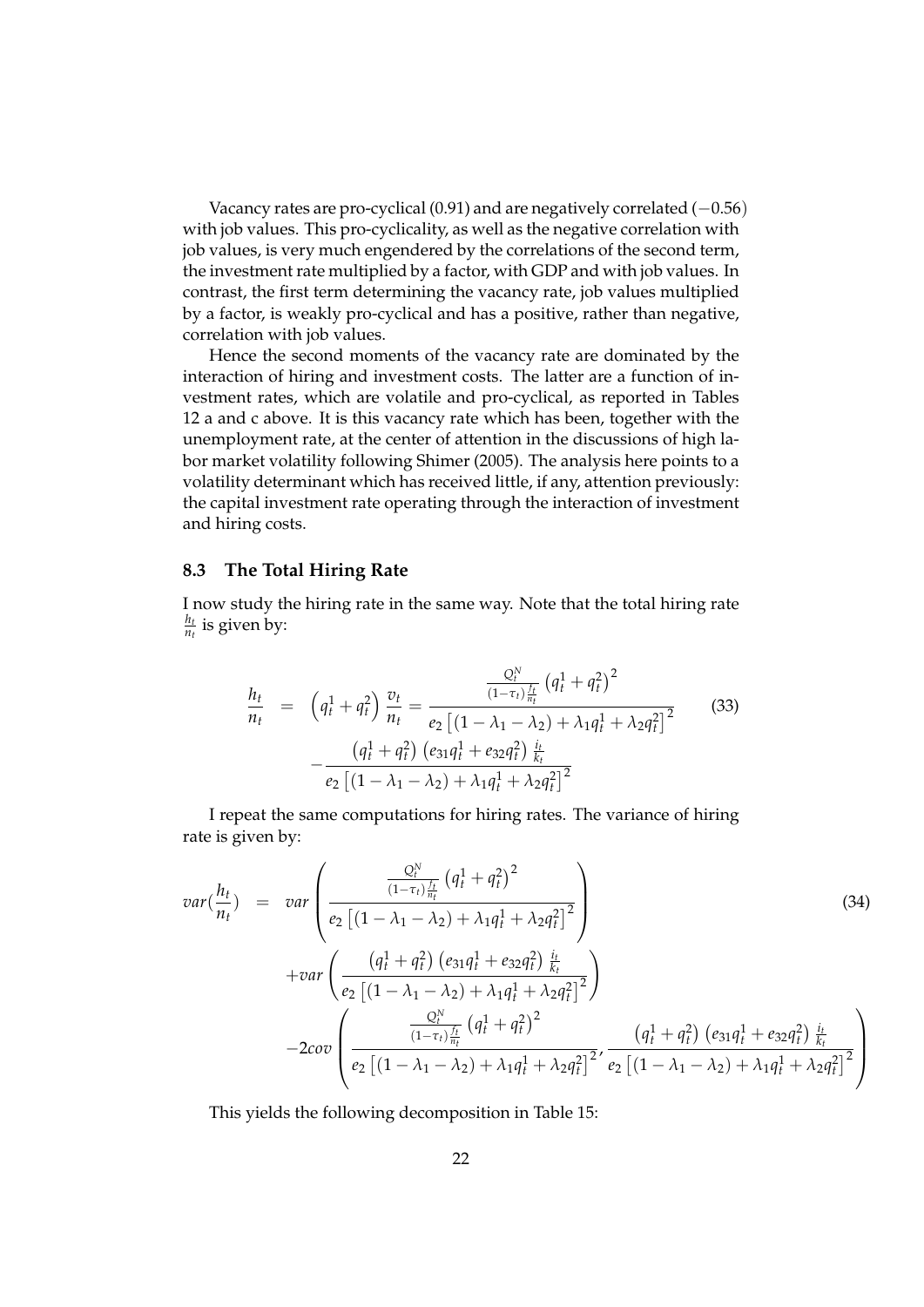#### **Table 15**

The table implies that by far the bigger part of the variance of hiring rates can again be attributed to its second term, i.e., investment rates  $\frac{i_{t}}{k_{t}}$ multiplied by a factor  $\frac{(q_1^1+q_1^2)(e_{31}q_1^1+e_{32}q_1^2)}{[(q_1^1+q_1^2)(e_{31}^1+e_{32}^1+e_{32}^2)]}$  $\frac{(n_1 + n_1)(3n_1 + 2n_2n_1)}{e_2[(1-\lambda_1-\lambda_2)+\lambda_1q_t^1+\lambda_2q_t^2]^2}$  which is a non-linear function of the job filling rates  $q_t^1$  and  $q_t^2$  and model parameters  $(e_2, e_{31}, e_{32}, \lambda_1, \lambda_2)$ . This term, again, is zero in the case of no interaction of hiring costs and investment costs ( $e_{31} = e_{32} = 0$ ).

Table 16 shows the correlations of the two components of  $\frac{h_t}{n_t}$  with GDP  $(f_t)$  and with job values  $\left(\frac{Q_t^N}{f_t}\right)$  $(1-\tau_t)\frac{f_t}{n_t}$ ), where all variables have been logged and HP-filtered:

#### **Table 16**

Here hiring is weakly related to GDP and to job values. Its two constituent terms offset each other, hence the weak correlations.

#### **8.4 The Rate of Hiring from Non-Employment**

Turning now to a sub-set of total hiring, the hiring rate from non-employment, it is given by:

$$
\frac{h_t^1}{n_t} = q_t^1 \frac{v_t}{n_t} = \frac{\frac{Q_t^N}{(1 - \tau_t) \frac{f_t}{n_t}} (q_t^1 + q_t^2) q_t^1}{e_2 \left[ (1 - \lambda_1 - \lambda_2) + \lambda_1 q_t^1 + \lambda_2 q_t^2 \right]^2} - \frac{q_t^1 (e_{31} q_t^1 + e_{32} q_t^2) \frac{i_t}{k_t}}{e_2 \left[ (1 - \lambda_1 - \lambda_2) + \lambda_1 q_t^1 + \lambda_2 q_t^2 \right]^2}
$$
\n(35)

Thus:

$$
var\left(\frac{h_t^1}{n_t}\right) = var\left(\frac{\frac{Q_t^N}{(1-\tau_t)\frac{f_t}{n_t}}\left(q_t^1 + q_t^2\right)q_t^1}{e_2\left[(1-\lambda_1-\lambda_2)+\lambda_1q_t^1 + \lambda_2q_t^2\right]^2}\right) \qquad (36)
$$
\n
$$
+ var\left(\frac{q_t^1\left(e_{31}q_t^1 + e_{32}q_t^2\right)\frac{i_t}{k_t}}{e_2\left[(1-\lambda_1-\lambda_2)+\lambda_1q_t^1 + \lambda_2q_t^2\right]^2}\right) \qquad (36)
$$
\n
$$
- 2cov\left(\frac{\frac{Q_t^N}{(1-\tau_t)\frac{f_t}{n_t}}\left(q_t^1 + q_t^2\right)q_t^1}{e_2\left[(1-\lambda_1-\lambda_2)+\lambda_1q_t^1 + \lambda_2q_t^2\right]^2}, \frac{q_t^1\left(e_{31}q_t^1 + e_{32}q_t^2\right)\frac{i_t}{k_t}}{e_2\left[(1-\lambda_1-\lambda_2)+\lambda_1q_t^1 + \lambda_2q_t^2\right]^2}\right)
$$

This yields the following decomposition in Table 17: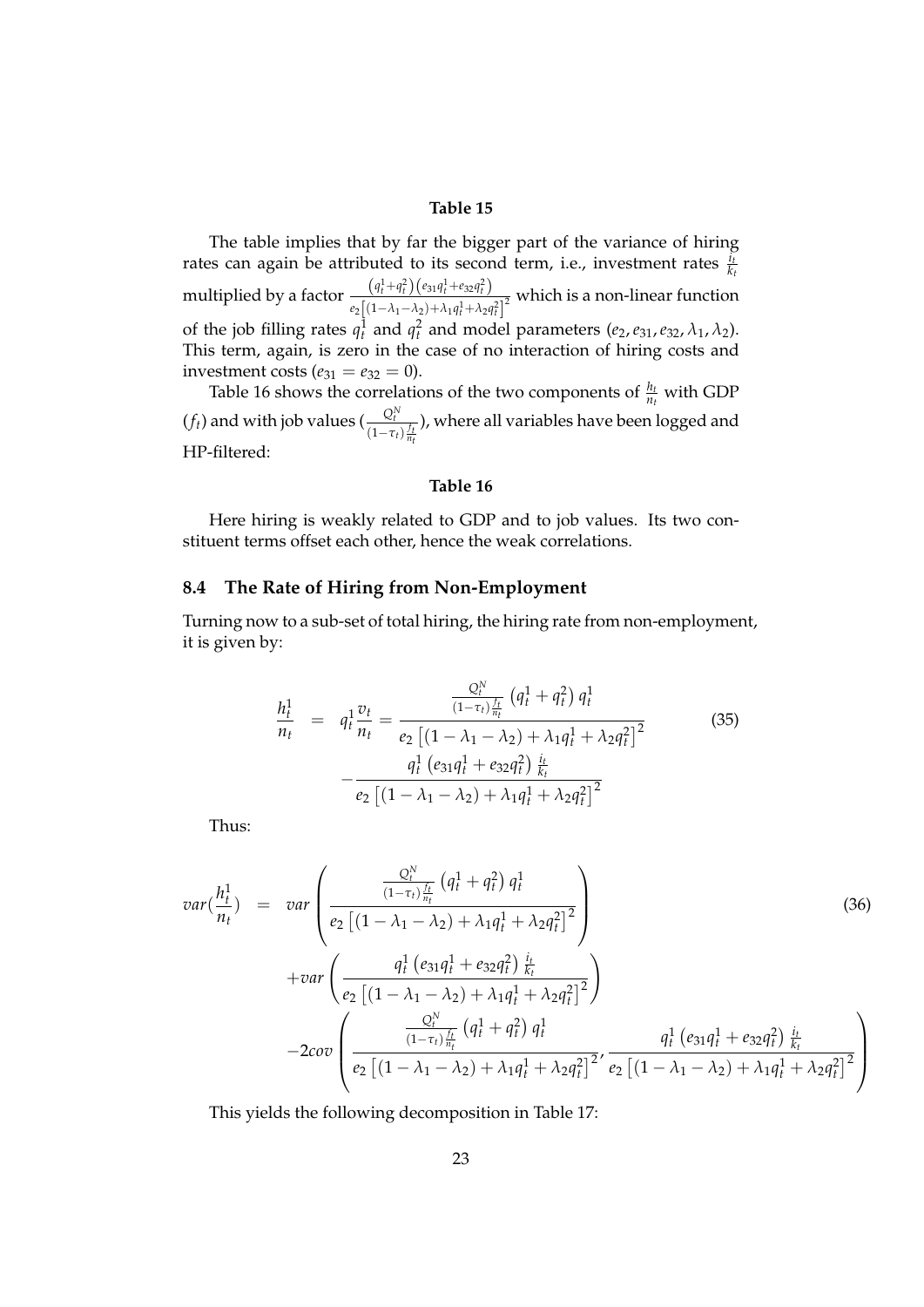#### **Table 17**

Here it is the first term, which depends on the job value, which plays the bigger role.

Table 18 shows the correlations of the two components of  $\frac{h_t^1}{n_t}$  with GDP  $(f_t)$  and with job values  $\left(\frac{Q_t^N}{f_t}\right)$  $(1-\tau_t)\frac{f_t}{n_t}$ ), where all variables have been logged and HP-filtered:

#### **Table 18**

The dominant role of the job value term is seen here by the correlation of the hiring rate  $\left(\frac{h_t^1}{n_t}\right)$  with it, 0.78, and by the fact that the hiring rate is counter-cyclical, following the counter-cyclicality of job values.

Note that the results of Tables 17 and 18, where job values dominate, are almost the opposite of the results of Tables 13 and 14 with respect to the vacancy rate and the results of Tables 15 and 16 with respect to the total hiring rate, where the interaction with investment rates dominates.

#### **8.5 The Standard Search and Matching Model.**

Now consider the same analysis in terms of the standard search and matching model. The relevant equation is:

$$
(1-\tau_t)\frac{g_{v_t}}{q_t\frac{f_t}{n_t}}=\frac{Q_t^N}{\frac{f_t}{n_t}}
$$

which in this case is given by:

$$
(1 - \tau_t) \frac{e_2}{q_t} = \frac{Q_t^N}{\frac{f_t}{n_t}}
$$
 (37)

Employing the widely-used Cobb Douglas matching function I get:

$$
\frac{m_t}{n_t} = \mu \left(\frac{v_t}{n_t}\right)^{\sigma} \left(\frac{u_t}{n_t}\right)^{1-\sigma}
$$
\n
$$
q_t = \frac{m_t}{v_t} = \frac{m_t}{n_t} \frac{n_t}{v_t}
$$
\n
$$
= \mu \left(\frac{v_t}{n_t}\right)^{\sigma-1} \left(\frac{u_t}{n_t}\right)^{1-\sigma}
$$

So:

$$
(1 - \tau_t) \frac{e_2}{\mu \left(\frac{v_t}{n_t}\right)^{\sigma - 1} \left(\frac{u_t}{n_t}\right)^{1 - \sigma}} = \frac{Q_t^N}{\frac{f_t}{n_t}}
$$
(38)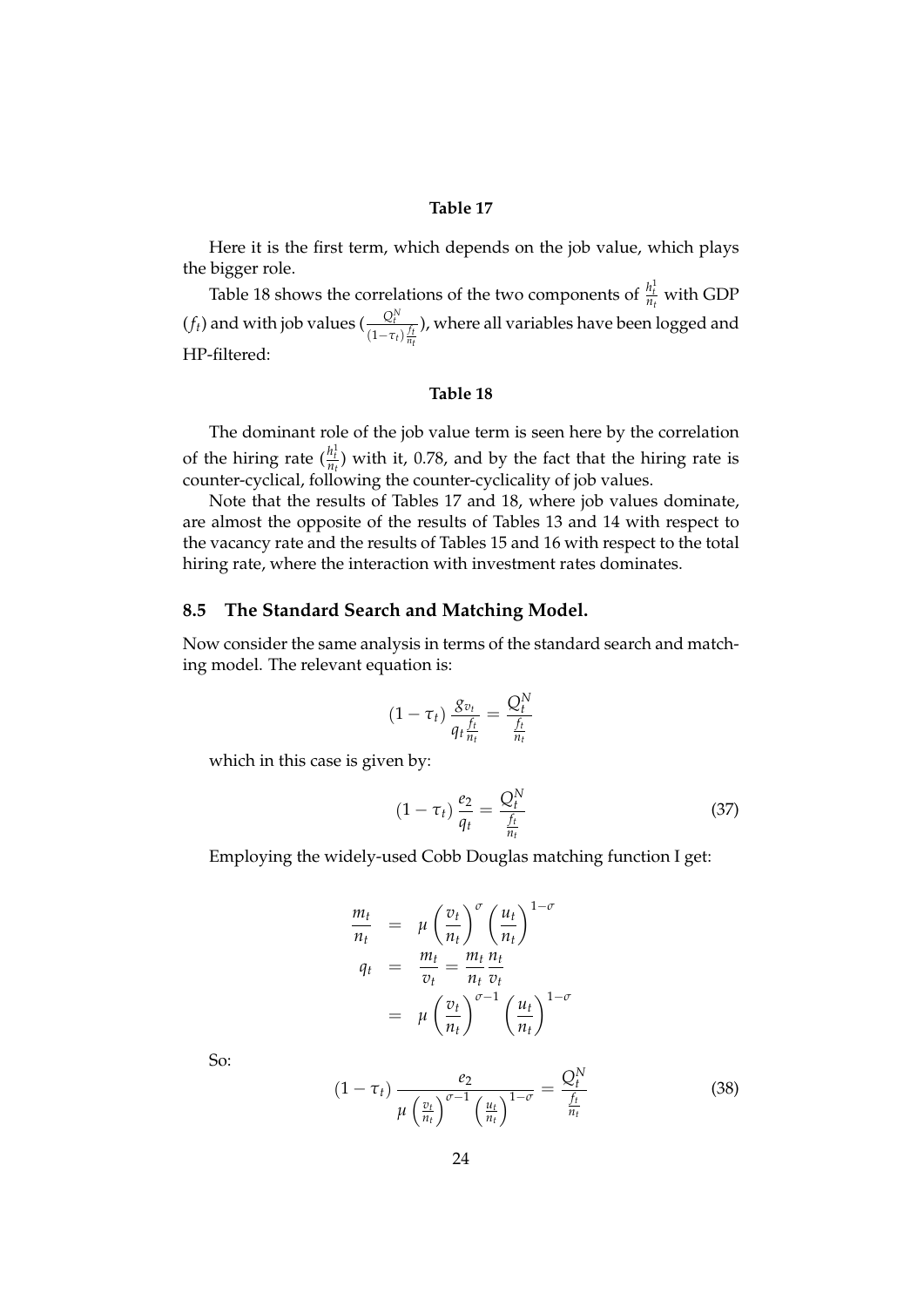Solving out for the vacancy rate:

$$
\mu \left(\frac{v_t}{n_t}\right)^{\sigma - 1} = (1 - \tau_t) \frac{e_2}{\left(\frac{u_t}{n_t}\right)^{1 - \sigma} \frac{Q_t^N}{\frac{f_t}{n_t}}}
$$

$$
\frac{v_t}{n_t} = \left[\frac{e_2}{\mu} \frac{(1 - \tau_t)}{\left(\frac{u_t}{n_t}\right)^{1 - \sigma} \frac{Q_t^N}{\frac{f_t}{n_t}}}\right]^{\frac{1}{\sigma - 1}}
$$

In log terms this is given by:

$$
\ln \frac{v_t}{n_t} = \frac{1}{\sigma - 1} \left[ \ln \frac{e_2}{\mu_t} - \ln \left( \frac{u_t}{n_t} \right)^{1 - \sigma} - \ln \left( \frac{Q_t^N}{\frac{f_t}{n_t} \left( 1 - \tau_t \right)} \right) \right]
$$

The variance decomposition is thus given by:

$$
var\left(\ln \frac{v_t}{n_t}\right) = \left(\frac{1}{\sigma - 1}\right)^2 var\left[\ln \frac{e_2}{\mu_t}\right]
$$
\n
$$
+ \left(\frac{1}{\sigma - 1}\right)^2 var\left[\ln \left(\frac{u_t}{n_t}\right)^{1-\sigma}\right]
$$
\n
$$
+ \left(\frac{1}{\sigma - 1}\right)^2 var\left[\ln \frac{Q_t^N}{\frac{f_t}{n_t}(1-\tau_t)}\right]
$$
\n
$$
-2\left(\frac{1}{\sigma - 1}\right)^2 cov\left[\ln \frac{e_2}{\mu_t}, \ln \left(\frac{u_t}{n_t}\right)\right]
$$
\n
$$
-2\left(\frac{1}{\sigma - 1}\right)^2 cov\left[\ln \frac{e_2}{\mu_t}, \ln \frac{Q_t^N}{\frac{f_t}{n_t}(1-\tau_t)}\right]
$$
\n
$$
+2\left(\frac{1}{\sigma - 1}\right)^2 cov\left[\ln \left(\frac{u_t}{n_t}\right)^{1-\sigma}, \ln \frac{Q_t^N}{\frac{f_t}{n_t}(1-\tau_t)}\right]
$$
\n(39)

Table 19 reports it, using the estimates of Table 8 row (d).

#### **Table 19**

The dominant term is the job value term, though all terms are sizeable, except for the co-variance between job values and the matching technology. Table 20 shows the correlations of the components of  $\frac{v_t}{n_t}$  with GDP  $(f_t)$ and with job values  $\left(\frac{Q_t^N}{\sigma_t^2}\right)$  $(1-\tau_t)\frac{f_t}{n_t}$ ), where all variables have been logged and HP-filtered.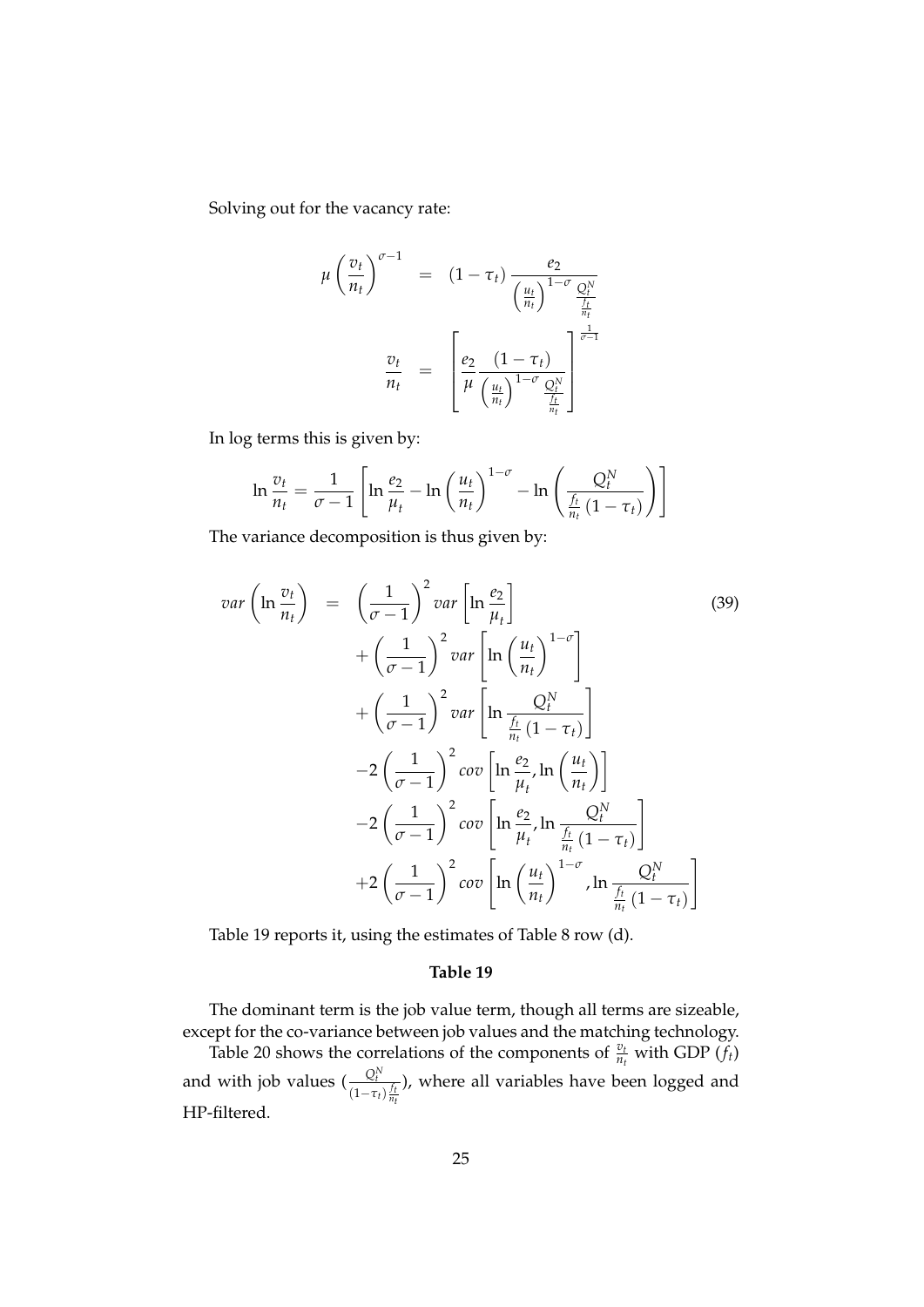#### **Table 20**

Vacancy rates are pro-cyclical and are positively correlated with job values, which are themselves pro-cyclical in this model (as discussed in Section 7 above).

#### **8.6 Summing Up**

The key series pertaining to worker recruiting display substantially different behavior.

(i) For both the vacancy rate  $\frac{v_t}{n_t}$  and the total hiring rate  $\frac{h_t}{n_t}$  the following is found:

a. There are two determinants: the job value  $\frac{Q_t^N}{I_t}$  $(1-\tau_t)\frac{f_t}{n_t}$ multiplied by a

factor, and the investment rate  $\frac{i_t}{k_t}$  multiplied by a different factor, with each factor being a function of the job filling rates and model parameters. These factors are functions of market conditions.

b. Much of the variance comes from the term which depends on the investment rate, hence the interaction of hiring costs and investment costs is key.

c. Both are pro-cyclical due to the fact that the high pro-cyclicality of the investment rate term dominates the counter-cyclicality of the job value term.

(ii) The hiring rate from non-employment  $\frac{h_t^1}{n_t}$  behaves differently, almost the opposite of the afore-going, and is counter-cyclical. It follows the behavior of job values, as the  $\frac{Q_t^N}{I_t}$  $(1-\tau_t)\frac{f_t}{n_t}$ term dominates.

Hence the volatility of vacancy and total hiring rates is driven by capital investment behavior, while that of hiring from unemployment by the (different) behavior of job values.

(iii) In the volatility analysis of the standard search model, the job value term dominates and the vacancy rate is tightly linked to it.

## **9 The Role of the Labor Share**

The labor share in GDP plays a key role in the afore-going results. It has also been the focus of some attention in recent macroeconomic models of the business cycle. The main reason for the key results of this paper is its cyclical behavior. The variance decomposition of the approximated *PV<sup>t</sup>* reported in Table 10 above reveals that the main determinant of the present value is the labor share; this is so because I am looking at the following expression (noting that all variables are computed relative to  $\frac{f_{t+1}}{n_{t+1}}$ ) :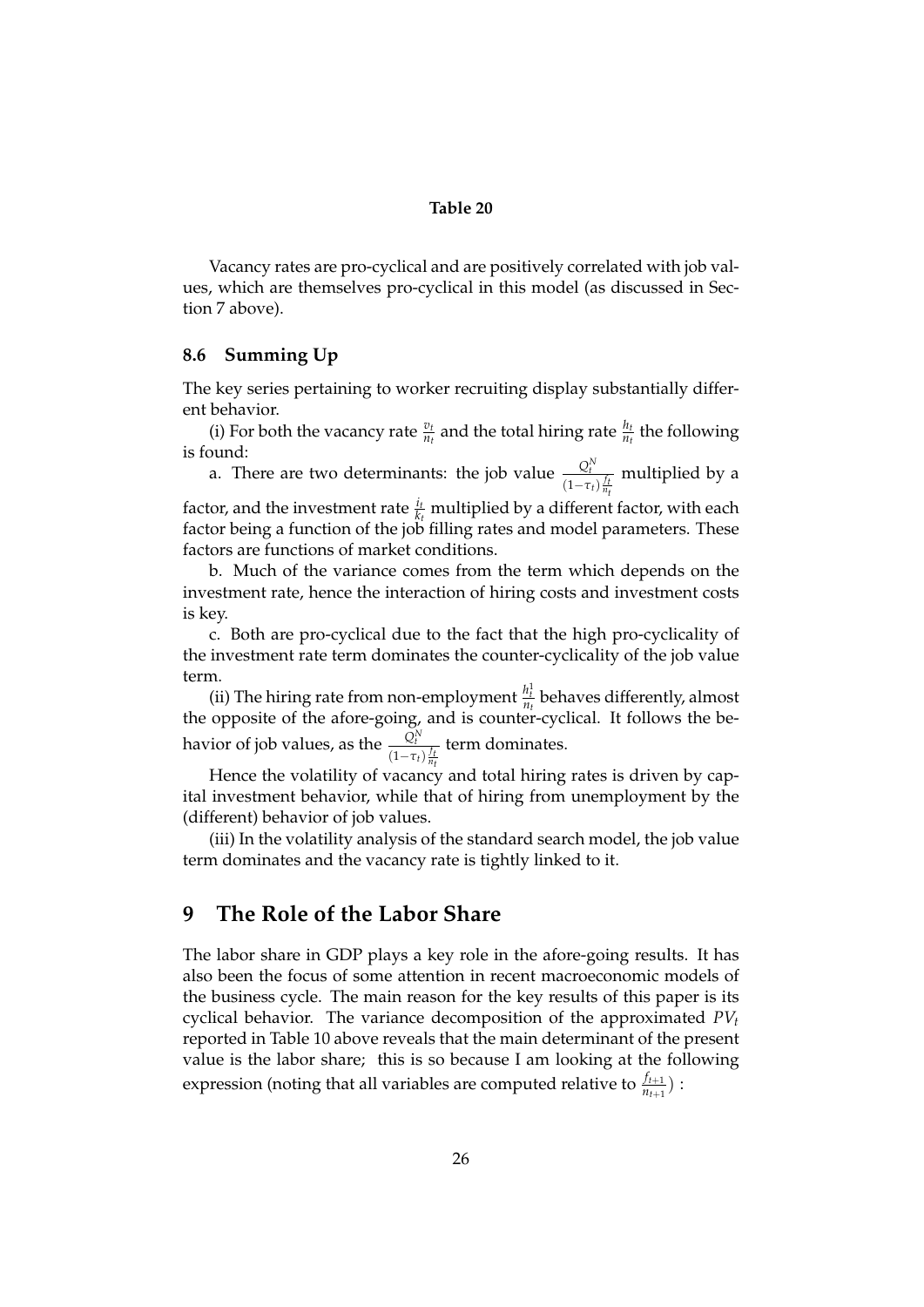$$
\frac{f_{n_{t+1}} - g_{n_{t+1}} - w_{t+1}}{\frac{f_{t+1}}{n_{t+1}}} = \alpha - \left(\frac{g_{n_{t+1}} + w_{t+1}}{\frac{f_{t+1}}{n_{t+1}}}\right)
$$

As *α* is constant and the term  $\frac{-g_{n_{t+1}}}{f_{t+1}}$  is empirically estimated to be small, the main driver is the labor share,  $\frac{w_{t+1}}{f_{t+1}}$ .  $n_{t+1}$ 

Consider the cyclicality of the labor share:

#### **Table 21**

Noting the bolded numbers in the table, *dynamically,* the labor share is pro-cyclical**.** As a result job values are counter-cyclical.

This cyclical behavior has recently been noted by a number of authors. The observation, whereby the labor share first falls in a boom and subsequently rises for a substantial period of time, i.e., is dynamically procyclical, was discussed by Rios-Rull and Santaeulalia-Llopis (2010). Hall (2014b) finds that the labor share is a-cyclical contemporaneously and procyclical subsequently. Ramey and Nekarda (2013) examine the cyclicality of mark-ups. Essentially they treat the mark-up as the inverse of the labor share (see their equation 5), allowing various modifications to the relationship, such as overhead hours, CES production functions, and differentials between marginal and average wages. Studying both aggregate and fourdigit manufacturing data of the U.S. economy, they find that mark-ups are *contemporaneously* pro-cyclical and that *dynamically* they are countercyclical. The latter finding means that if GDP is low now (recession), markups will rise henceforth (see their Figure 2). This is similar to the finding here that job values are counter-cyclical, i.e., that the *present value* of profits rises in recessions. It is so for the same reason, namely that the future labor share declines (i.e., again, dynamically the labor share is pro-cyclical).

Ramey and Nekarda (2013) also make the point that their findings contradict the conventional wisdom of New Keynesian models. The latter posit that demand shocks (monetary policy or government spending shocks) increase marginal costs while prices are sticky. Thereby positive shocks in these models lower the mark-ups, i.e., engender counter-cyclical mark-ups, contemporaneously, in contradiction to the afore-cited empirical findings.

## **10 Explaining the Decline in Labor Market Fluidity**

Recently, Davis and Haltiwanger (2014) have documented a decline over time in U.S. labor market fluidity. They provide detailed evidence, in terms of both worker flows and job flows (see, in particular, their Figures 1-10). In terms of the variables in the current data set, this is manifested in the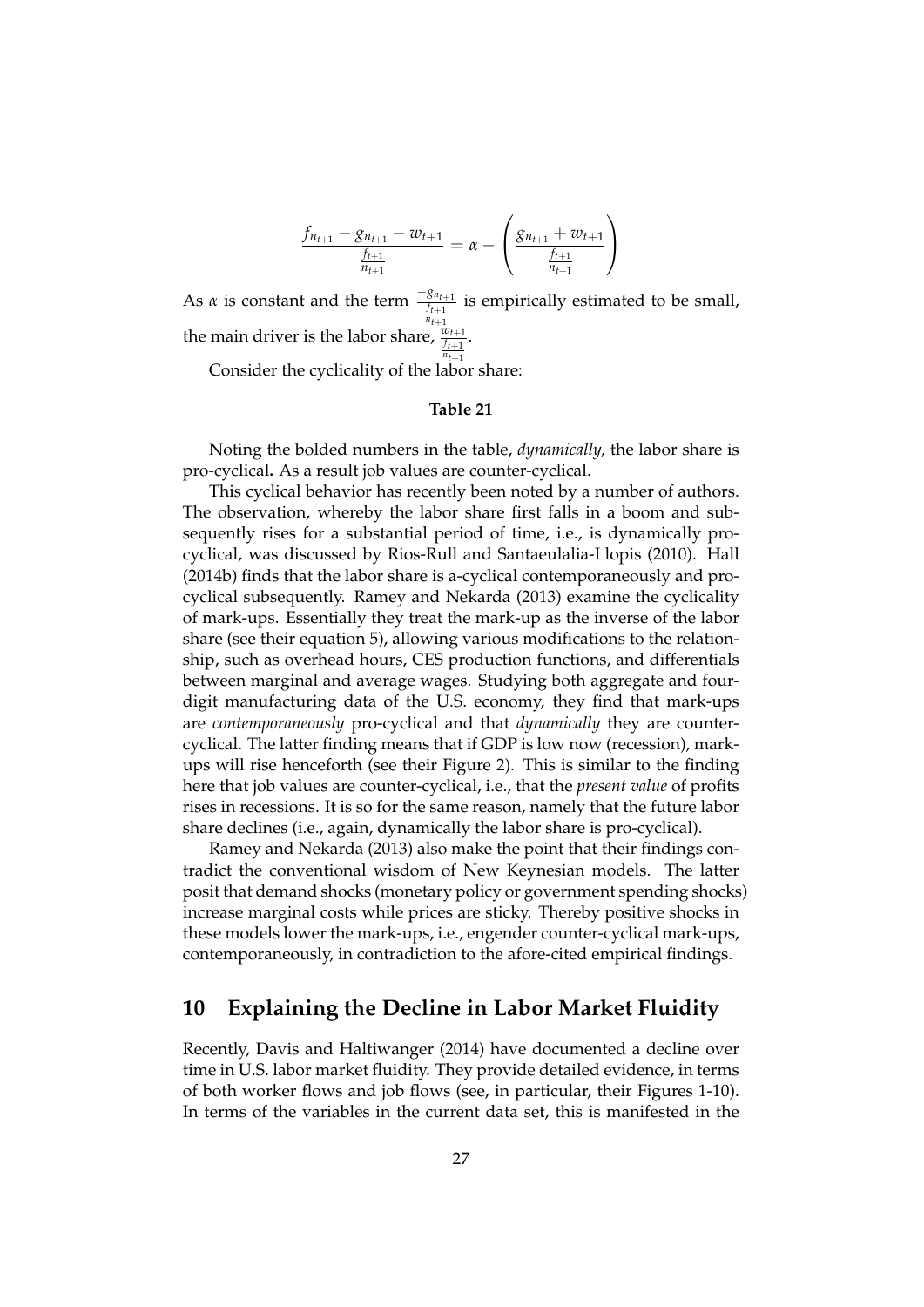decline of  $\frac{h^1}{n}$  $\frac{h^1}{n}$ ,  $\frac{h^2}{n}$  $\frac{h^2}{n}$ ,  $\psi^1$ ,  $\psi^2$  and  $\frac{v}{n}$ , which can be seen in Figure 10 for the full sample period (noting that job to job flows are measured from 1994 only).

#### **Figure 10**

The afore-going analysis can account for these facts too. Consider the following equation derived from equation (13):

$$
\frac{Q_t^N}{\frac{f_t}{n_t}} = (1 - \tau_t) \frac{g_{v_t}}{q_t^1 \frac{f_t}{n_t}}
$$
\n(40)

Table 22 shows the estimated LHS and the RHS of equation (40) separately for two sub-periods. As it is hard to pinpoint one particular year as the dividing line, somewhat arbitrarily the following sub-periods were examined: 1976-1995 and 1996-2013. In order to cater for the longest sample period possible, the figure uses the preferred estimates of row (b) in Table 8. It uses point estimates for the parameter values and the estimated average job value  $\frac{Q_t^N}{\frac{f_t}{n_t}}$ in each sub-sample. It also uses the data averages in the subsamples for the variables  $\tau_t$ ,  $q_t^1$  and  $\frac{i_t}{k_t}$ . Note that under this specification, which omits job to job flows, the RHS of equation (40) is given by (omitting time sub-scripts to denote averages):

$$
(1 - \tau) \frac{g_v}{q^1 \frac{f}{n}} = \frac{(1 - \tau_t)}{q_t^1} \left( e_2 \left( 1 - \lambda_1 + \lambda_1 q_t^1 \right)^2 \frac{v_t}{n_t} + e_3 q_t^1 \frac{i_t}{k_t} \right) \tag{41}
$$

$$
= (1 - \tau_t) e_3 \frac{i_t}{k_t} + \frac{(1 - \tau_t)}{q_t^1} e_2 \left( 1 - \lambda_1 + \lambda_1 q_t^1 \right)^2 \frac{v_t}{n_t}
$$

#### **Table 22**

Figure 11 plots the LHS and RHS of equation (41) in the space of MC and PV on the vertical axis and vacancy rates  $\frac{v}{n}$  on the horizontal axis.

#### **Figure 11**

The table and the figure show that job values  $(\frac{Q^N}{f})$  – depicted as the horizontal lines in the figure – declined somewhat<sup>"</sup> going from the pre-1995 period to the post-1995 period. The upward sloping curve, expressing marginal costs  $((1 - \tau) \frac{g_v}{g_1})$  $\frac{g_v}{q^1 \frac{f}{n}}$ ), moved in a counter-clockwise fashion. The changes in this latter curve are as follows: its intercept  $(1 - \tau_t)e_3\frac{i_t}{k_t}$  declined as the tax rate fell and the investment rate increased, noting that  $e_3 < 0$ ; its slope  $\frac{(1-\tau_t)}{q_t^1}e_2(1-\lambda_1+\lambda_1q_t^1)^2$  went up with the rise in  $q_t^1$  and the fall in the tax rate. The final outcome, shown in the intersection of the dashed lines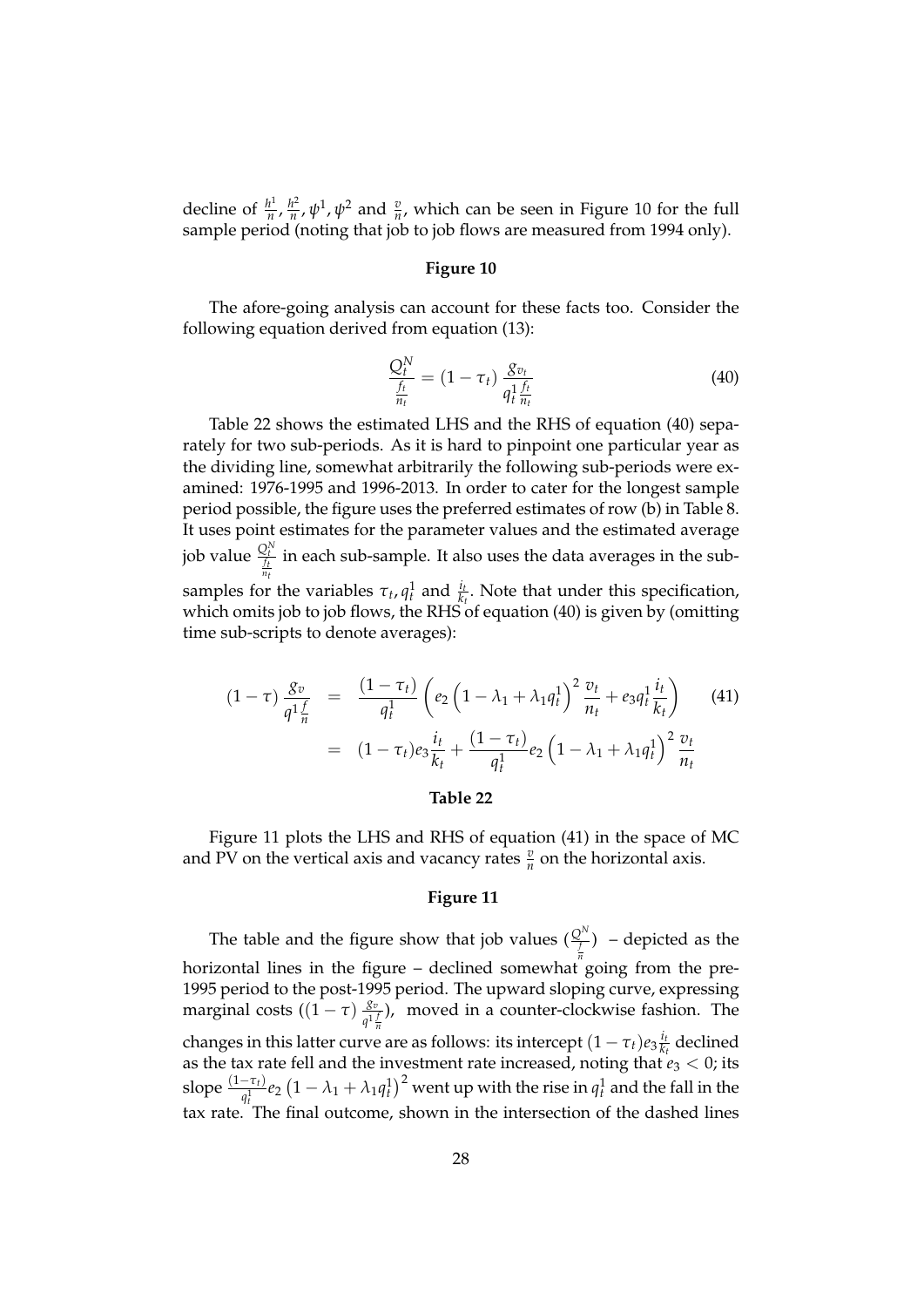marked 'new' as compared to the 'old' intersection, was that vacancy rates declined.

This analysis implies that the outcome of a lower vacancy rate, i.e., a decline in recruiting activity, took place as the result of the rise in the investment rate, the fall in the tax rate, and the rise in the job filling rate, all of which led to a movement of the marginal costs curve in a counterclockwise direction.

## **11 Conclusions**

The paper has provided a consistent picture of firm recruiting behavior in the U.S. First, job values were found to be counter-cyclical, mainly because of labor share cyclicality. The analysis has emphasized their forwardlooking, present value aspect. Second, and as a consequence, hiring from non-employment and the associated job-filling rate are counter-cyclical. This behavior is consistent with known facts in the labor market. These two points are different, though, from the conclusions of the standard search and matching model. Third, the same framework can account for the procyclicality of vacancy rates and job to job flows; these stem from the important interaction of labor recruiting behavior with capital investment behavior. Fourth, both the high volatility of key recruiting variables at business cycle frequency and their declining secular trends can be accounted for, using the same framework. In work in progress (see Faccini and Yashiv (2015 a,b)) we embed this set-up in a DSGE model and study the effects of technology and monetary policy shocks on recruitment behavior.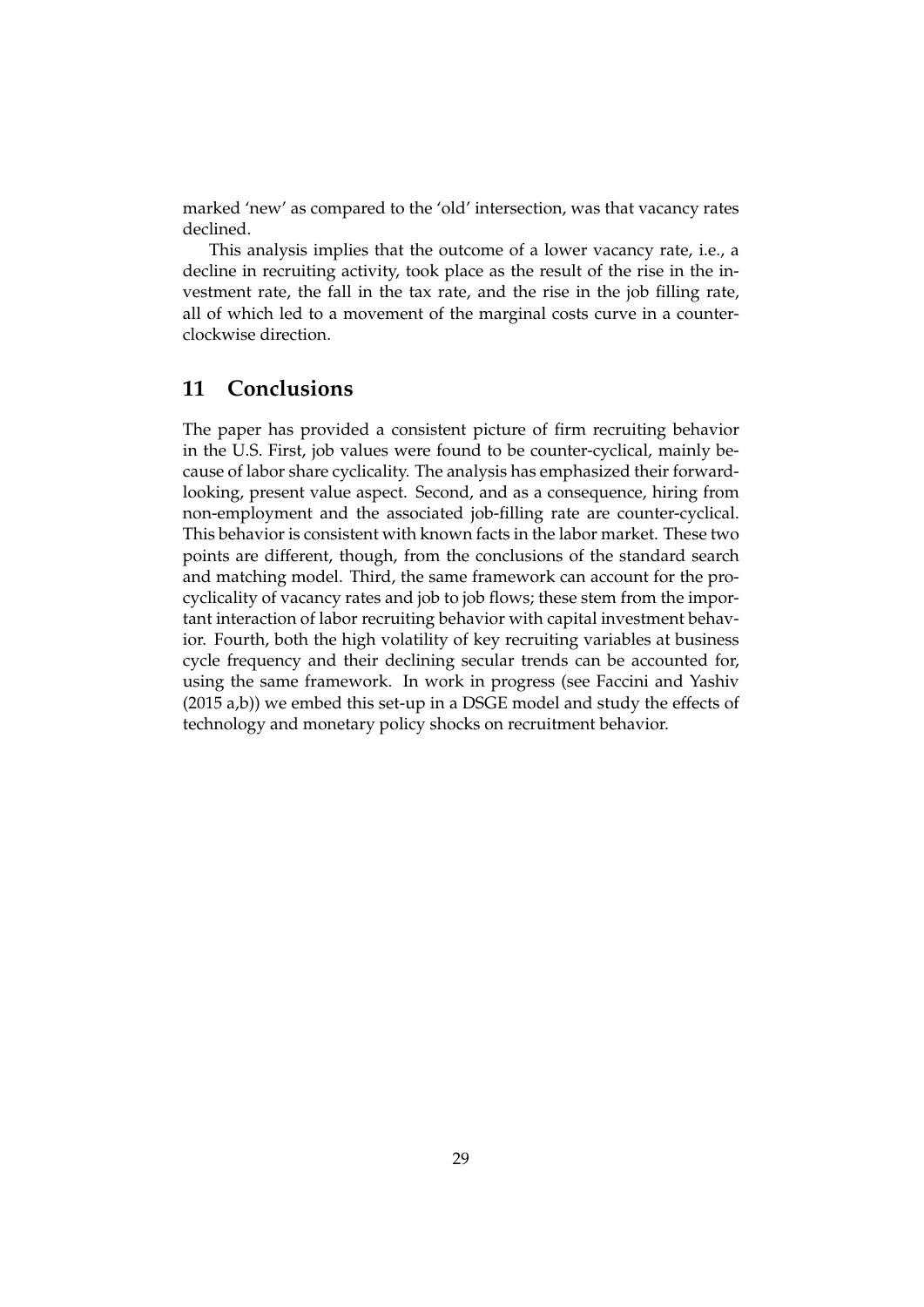## **References**

- [1] Acemoglu, Daron and William B. Hawkins, 2014."Search with Multi-Worker Firms," **Theoretical Economics** 9,3,583-628.
- [2] Alexopoulos, Michelle, 2011. "Read All About It! What Happens Following a Technology Shock," **American Economic Review** 101, 1144- 1179.
- [3] Alexopoulos, Michelle and Trevor Tombe, 2012. "Management Matters," **Journal of Monetary Economics** 59, 269-285.
- [4] Campbell, John .Y. and Robert J. Shiller, 1988. "The Dividend–Price Ratio and Expectations of Future Dividends and Discount Factors," **Review of Financial Studies** 1, 195–227.
- [5] Christiano, Lawrence. J., Martin S. Eichenbaum, and Mathias Trabandt, 2013. "Unemployment and Business Cycles," NBER Working Paper no. 19265.
- [6] Cochrane, John H., 1992. "Explaining the Variance of Price-Dividend Ratios" **Review of Financial Studies** 5,2,243-280.
- [7] Cochrane, John H. 2011. "Discount Rates," **Journal of Finance** 66, 1047-1108.
- [8] Davis, Steven J., R. Jason Faberman, and John C. Haltiwanger, 2006. "The Flow Approach to Labor Markets: New Data Sources and Micro-Macro Links," **Journal of Economic Perspectives** 20,3,3-26.
- [9] Davis, Steven J., R. Jason Faberman, and John C. Haltiwanger, 2012. "Labor Market Flows in the Cross Section and Over Time," **Journal of Monetary Economics** 59, 1, 1-18.
- [10] Davis, Steven J., R. Jason Faberman, and John C. Haltiwanger, 2013. "The Establishment-Level Behavior of Vacancies and Hiring," **The Quarterly Journal of Economics** 128: 581-622.
- [11] Davis, Steven J. and John Haltiwanger, 2014. "Labor Market Fluidity and Economic Performance," NBER Working Paper no. 20479.
- [12] Faccini, Renato and Eran Yashiv, 2015a. "Frictions in DSGE Models: Revisiting New Keynesian vs New Classical Results," working paper**.**
- [13] Faccini, Renato and Eran Yashiv, 2015b. "Hiring and Investment Frictions as Inflation Determinants," working paper.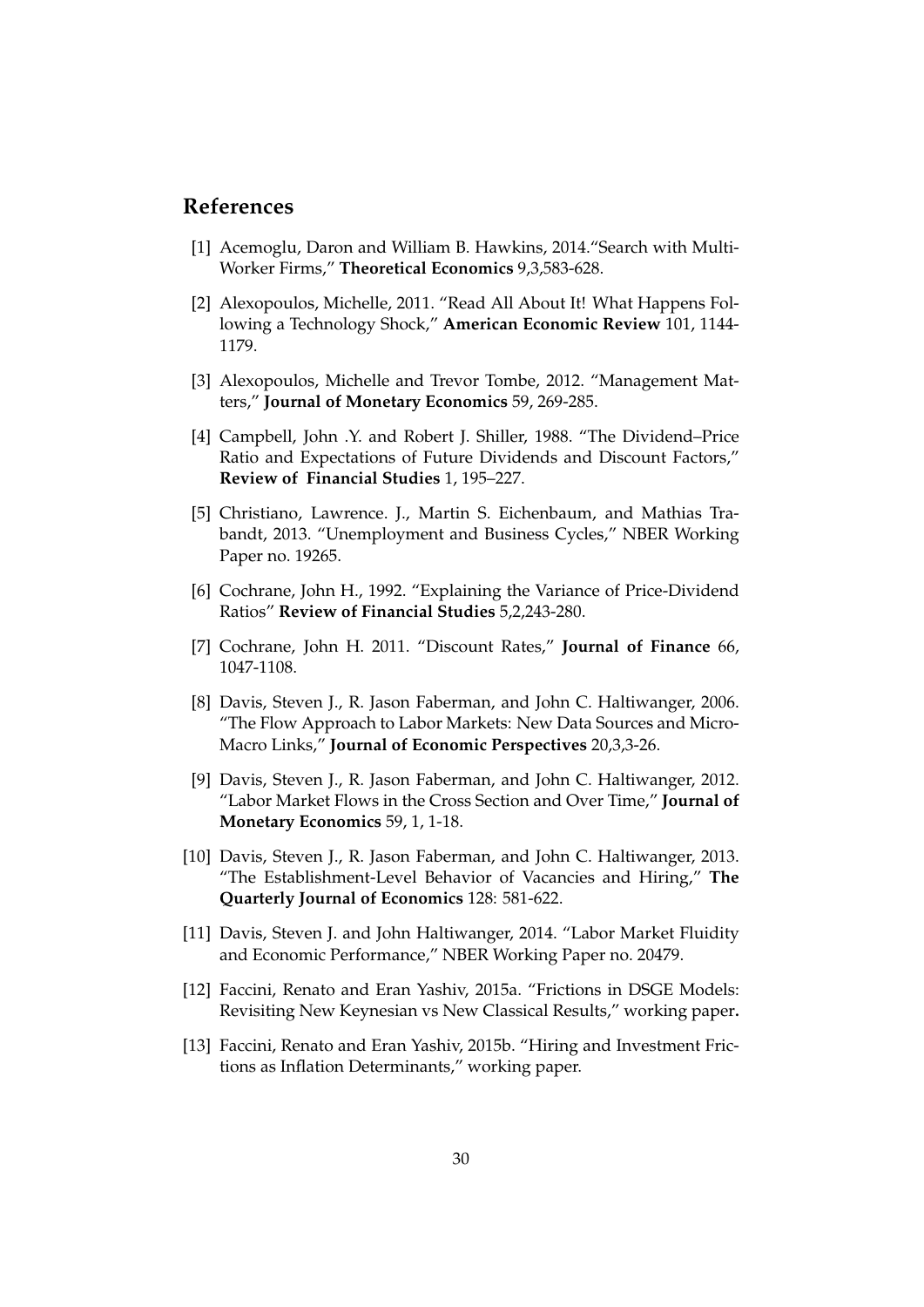- [14] Fallick, Bruce and Fleischman, Charles, 2004. "Employer-to-Employer Flows in the U.S. Labor Market: The Complete Picture of Gross Worker Flows" FEDS #2004-34.
- [15] Gali, Jordi, 2010. "Monetary policy and Unemployment" in Benjamin M. Friedman and Michael Woodford (eds.) **Handbook of Monetary Economics Vol. 3A**, 487-546, Elsevier, Amsterdam.
- [16] Garibaldi, Pietro and Espen R. Moen, 2009. "Industry Dynamics and Search in the Labor Market," working paper.
- [17] Gertler, Mark and Antonella Trigari, 2009. "Unemployment Fluctuations with Staggered Nash Wage Bargaining," **Journal of Political Economy** 117(1), 38-86.
- [18] Hagedorn, Marcus and Iourii Manovskii, 2008. "The Cyclical Behavior of Equilibrium Unemployment and Vacancies Revisited," **American Economic Review** 98(4), 1692-1706.
- [19] Hall, Robert E., 2005. "Employment Fluctuations with Equilibrium Wage Stickiness," **American Economic Review** 95(1), 50-65.
- [20] Hall, Robert E., 2014a. "High Discounts and High Unemployment," NBER Working Paper No. 19871.
- [21] Hall, Robert E., 2014b. "What the Cyclical Response of Advertising Reveals about Markups and other Macroeconomic Wedges," available at http://web.stanford.edu/~rehall/Ads042314.pdf
- [22] Hall, Robert E. and Paul R. Milgrom, 2008. "The Limited Influence of Unemployment on the Wage Bargain," **American Economic Review** 98(4), 1653-1674.
- [23] Hansen, Lars P. 1982. "Large Sample Properties of Generalized Method of Moments Estimators," **Econometrica** 50:1029-1054.
- [24] Hayashi, Fumio 1982. "Tobin's Marginal q and Average q: A Neoclassical Interpretation," **Econometrica** 50:213-224.
- [25] Kahn, Aubhik and Julia K. Thomas, 2008. "Idiosyncratic Shocks and the Role of Nonconvexities in Plant and Aggregate Investment Dynamics," **Econometrica** 76 (2), 395–436.
- [26] Lucas, Robert E. and Edward C. Prescott, 1971. "Investment Under Uncertainty," **Econometrica** 39, 5, 659-681.
- [27] Merz, Monika and Eran Yashiv, 2007. "Labor and the Market Value of the Firm," **American Economic Review,** 97, 4, 1419-1431.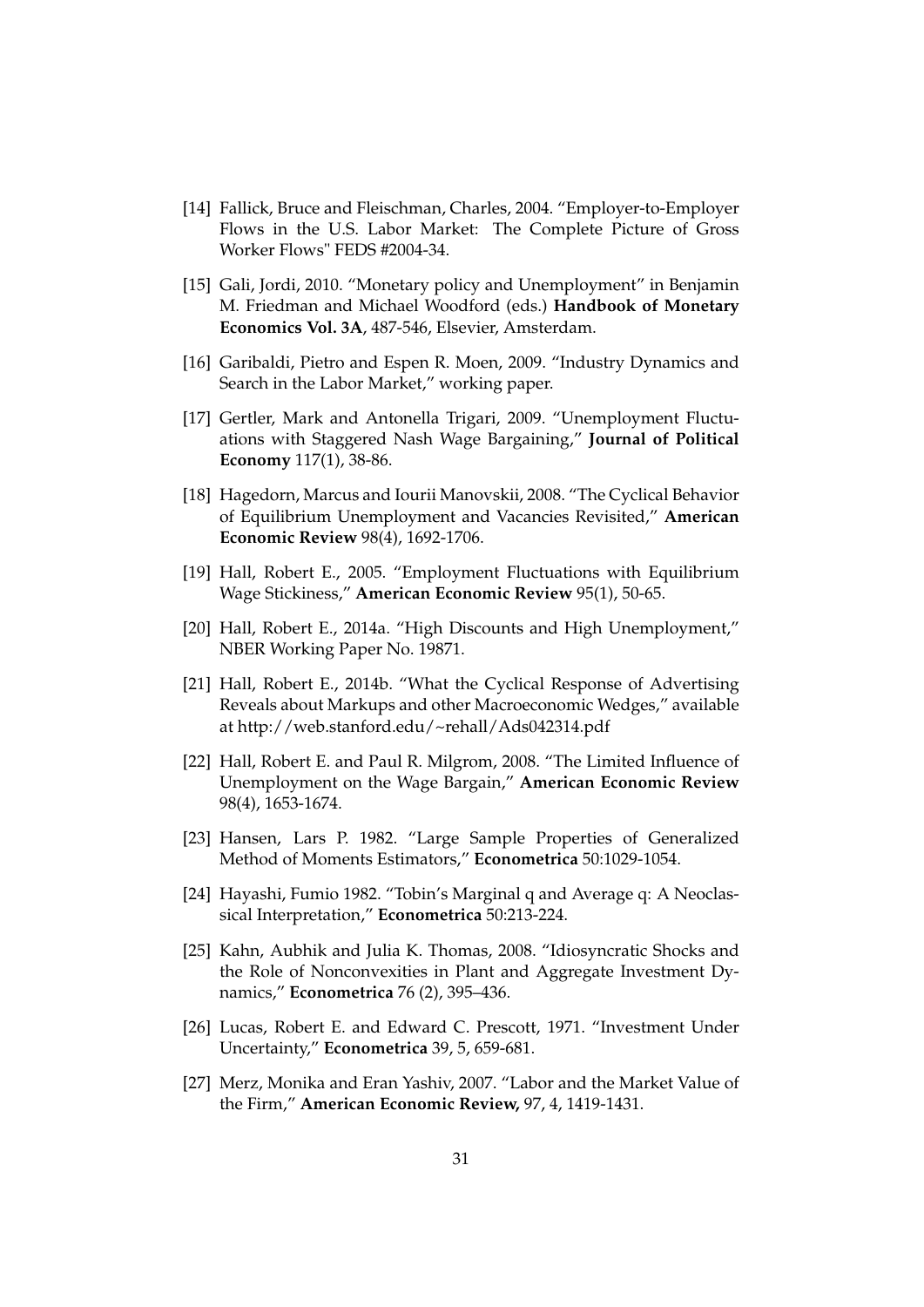- [28] Mortensen, Dale T. and Eva Nagypal, 2007. "More on Unemployment and Vacancy Fluctuations," **Review of Economic Dynamics,** 10(3), 327-347, July.
- [29] Nekarda, Christopher J. and Valerie A. Ramey, 2013. "The Cyclical Behavior of the Price-Cost Markup," NBER WP No. 19099.
- [30] Nobel Prize, 2013. "Understanding Asset Prices," **the Sveriges Riksbank Prize in Economic Sciences** 2013.
- [31] Pissarides, Christopher A. 2000. **Equilibrium Unemployment Theory,** 2nd edition, Cambridge, MIT Press.
- [32] Rios-Rull, Jose-Victor and Raul Santaeulalia-Llopis, 2010. "Redistributive Shocks and Productivity Shocks,"**Journal of Monetary Economics** 57, 931–948.
- [33] Shimer, Robert, 2005. "The cyclical behavior of equilibrium unemployment and vacancies," **American Economic Review**, 95, 25–49.
- [34] Shimer, Robert, 2012. "Reassessing the ins and outs of unemployment." **Review of Economic Dynamics** 15(2),127–148.
- [35] Thomas, Julia K., 2002. "Is Lumpy Investment Relevant for the Busines Cycle?" **Journal of Political Economy** 110, 3, 508-534.
- [36] Tobin, James 1969. "A General Equilibrium Approach to Monetary Theory," **Journal of Money, Credit, and Banking 1:15-29.**
- [37] Yashiv, Eran, 2015. "Capital Values and Job Values," **Review of Economic Dynamics,** forthcoming.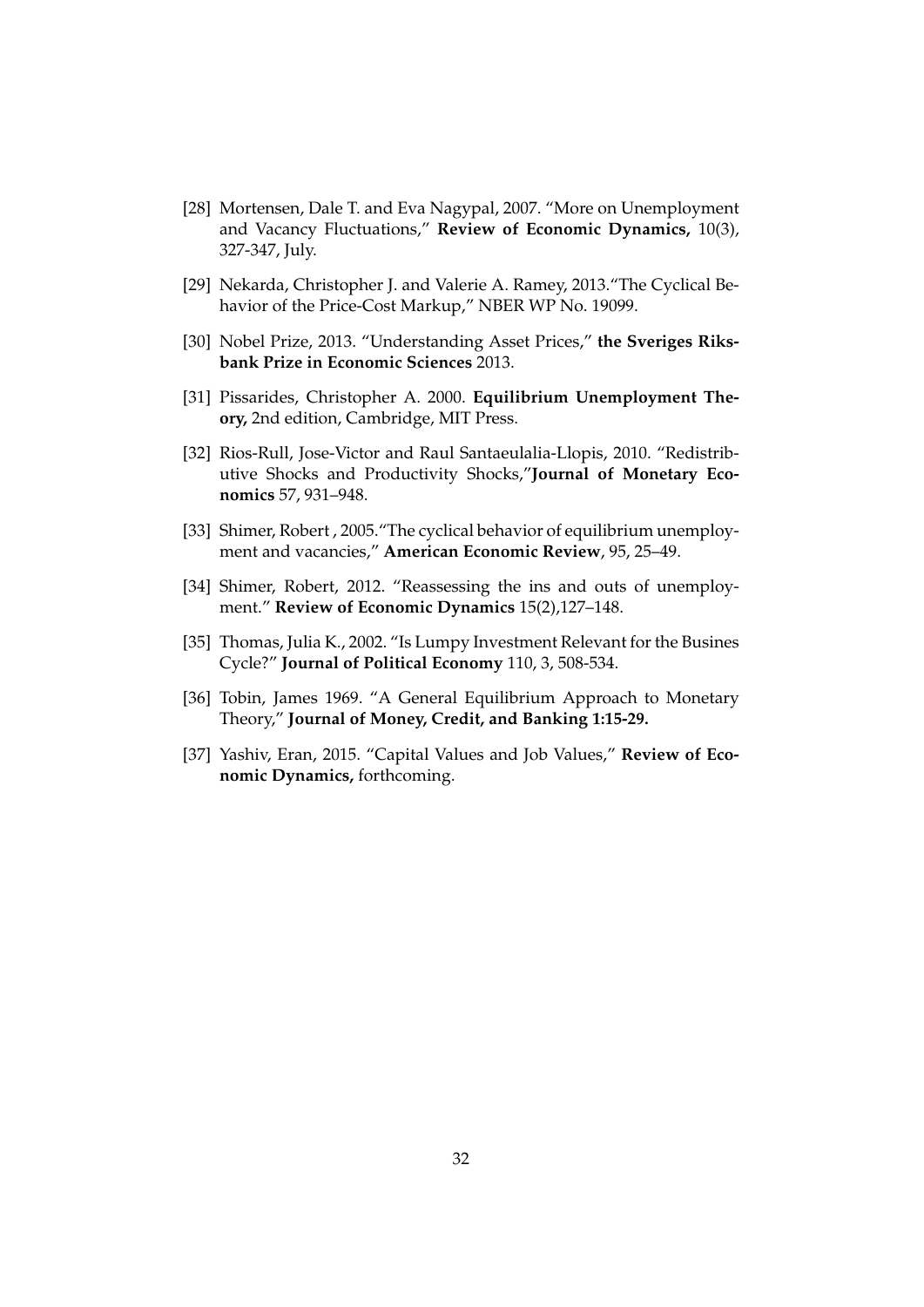## **12 Tables and Figures**

## **Table 1 Alternative Formulations of The Recruiting Equation (1)**

#### **Linear Costs Models**

|   | paper                         | firm size  | LHS, costs, arguments         |
|---|-------------------------------|------------|-------------------------------|
|   | Pissarides (2000, chapter 1)  | single job | v, p                          |
| 2 | Pissarides (2000, chapter 2)  | single job | υ                             |
| 3 | <b>Shimer</b> (2005)          | single job | v                             |
| 4 | Hall (2005)                   | single job | v                             |
| 5 | Mortensen and Nagypal (2007)  | single job | $\overline{v}$                |
| 6 | Hall and Milgrom (2008)       | large      | 7 <sub>7</sub>                |
| 7 | Hagedorn and Manovskii (2008) | single job | $v : c^{K} p + c^{w} p^{\xi}$ |
| 8 | Christiano et al (2013)       | large      |                               |
| 9 | Hall (2014a)                  | single job | $\overline{v}$                |

|   | RHS, job value |                         |                |                      |  |  |  |  |  |
|---|----------------|-------------------------|----------------|----------------------|--|--|--|--|--|
|   | f (production) | $w$ (wages)             | s (separation) | $\rho$ (discounting) |  |  |  |  |  |
| 1 | exo, stoch     | Nash                    | exo, constant  | constant             |  |  |  |  |  |
| 2 | exo, stoch     | Nash                    | endo, stoch    | constant             |  |  |  |  |  |
| 3 | exo, stoch     | Nash                    | exo, stoch     | constant             |  |  |  |  |  |
| 4 | exo, stoch     | sticky                  | exo, constant  | constant             |  |  |  |  |  |
| 5 | exo, stoch     | Nash /rigid/Calvo       | exo, constant  | constant             |  |  |  |  |  |
| 6 | exo, stoch     | alternating offers      | exo, constant  | constant             |  |  |  |  |  |
| 7 | exo, stoch     | Nash                    | exo, constant  | constant             |  |  |  |  |  |
| 8 | $h_t = l_t$ ;  | alternating offers      | exo, constant  | GE, IMRS             |  |  |  |  |  |
| 9 | exo, stoch     | Nash/alternating offers | exo, constant  | from stock market    |  |  |  |  |  |

exo=exogenous

endo=endogenous

stoch= stochastic

*v*=vacancies, *h*=hires,*n*=employment

GE=General Equilibrium

IMRS=Intertemporal Rate of Substitution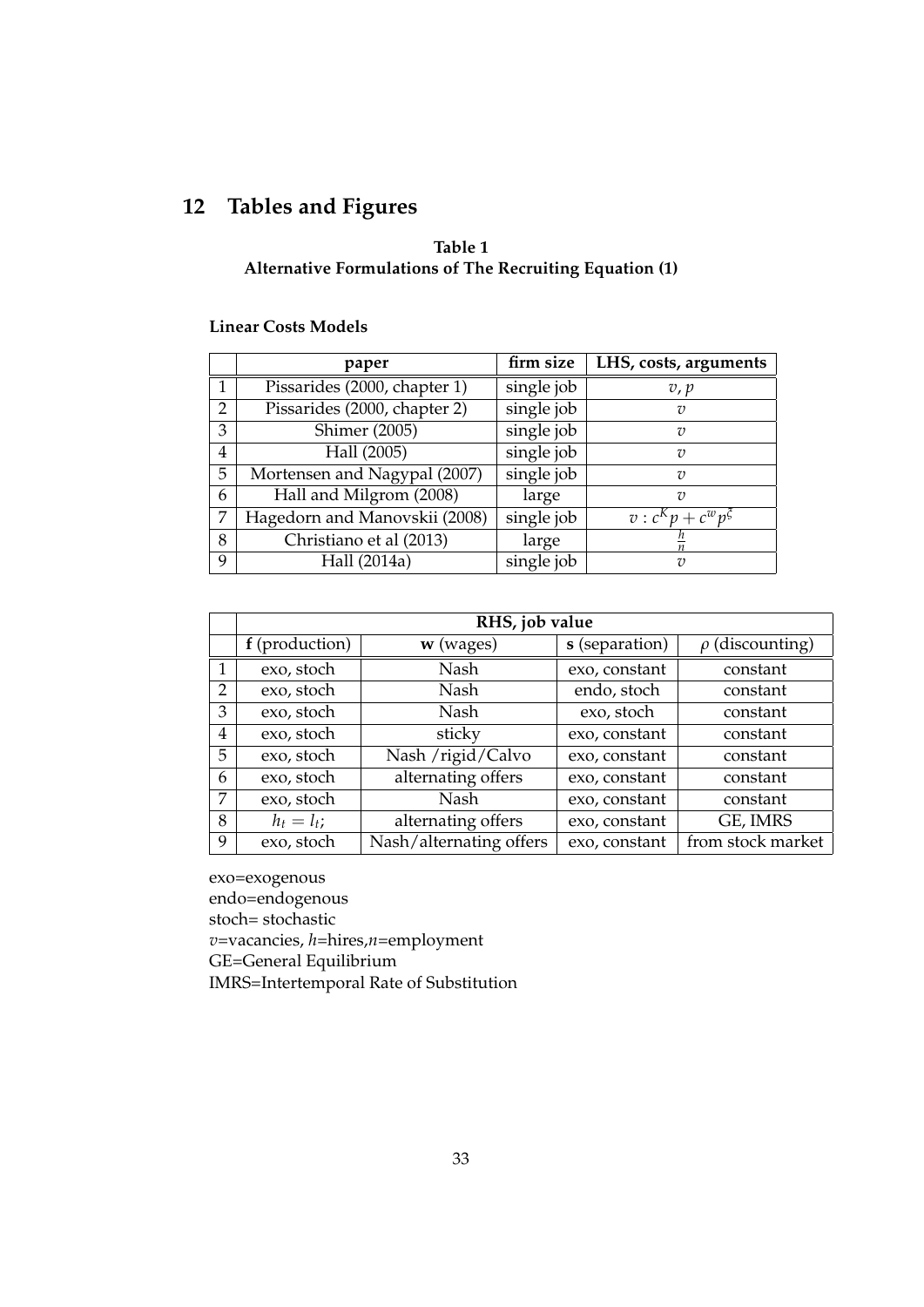## **Convex Costs Models**

|   | paper                       | size  | LHS, costs, arguments             |               |  |
|---|-----------------------------|-------|-----------------------------------|---------------|--|
|   |                             |       | arguments                         | function      |  |
|   | Merz and Yashiv (2007)      | large | $\frac{n}{n}$ , $\frac{i}{k}$ , j | linear-convex |  |
| റ | Gertler and Trigari (2009)  | large |                                   | quadratic     |  |
| 3 | Gali (2010)                 | large |                                   | power         |  |
| 4 | Acemoglu and Hawkins (2014) | large | 7)                                | convex        |  |

|              | RHS, job value                      |                      |                |                      |  |  |  |  |  |
|--------------|-------------------------------------|----------------------|----------------|----------------------|--|--|--|--|--|
|              | f (production)                      | $w$ (wages)          | s (separation) | $\rho$ (discounting) |  |  |  |  |  |
|              | $e^{z_t}n_t^{\alpha}k_t^{1-\alpha}$ | exo, stoch           | exog, stoch    | <b>WACC</b>          |  |  |  |  |  |
|              | $z_t n_t^{\alpha} k_t^{1-\alpha}$   | Nash, Calvo          | exo, constant  | GE, IMRS             |  |  |  |  |  |
| $\mathbf{z}$ | $A_t N_t^{1-\alpha}$                | Nash, Calvo          | exo, constant  | GE, IMRS             |  |  |  |  |  |
|              | y(n;z)                              | Intrafirm bargaining | exo, constant  | constant             |  |  |  |  |  |

exo=exogenous

stoch= stochastic

WACC=Weighted Average Cost of Capital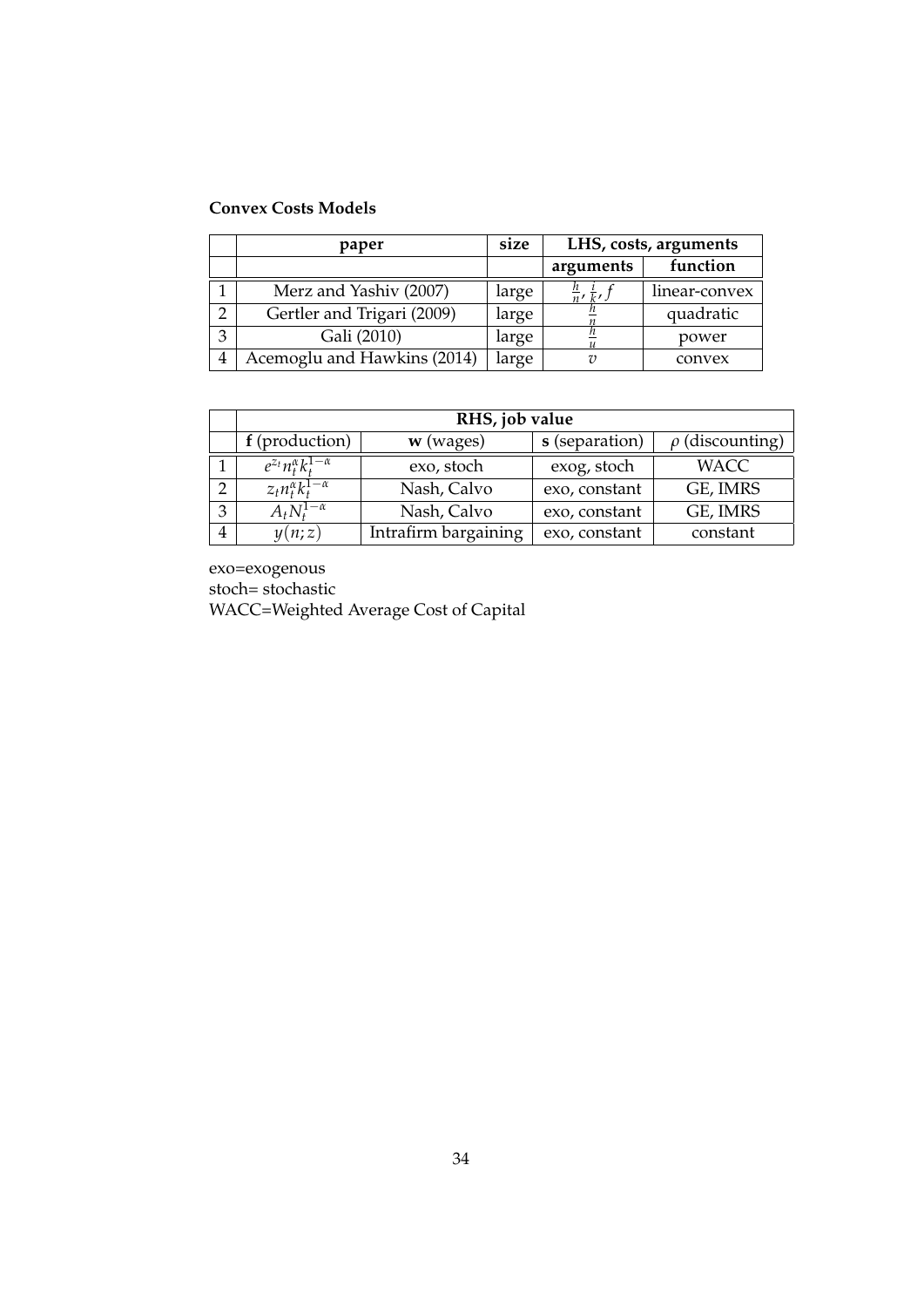## **Table 2**

#### **Descriptive Sample Statistics** Quarterly, U.S. data

| a. 1976:1-2013:4 ( $n = 152$ )                                                     |  |  |  |  |  |                                                                    |  |  |       |
|------------------------------------------------------------------------------------|--|--|--|--|--|--------------------------------------------------------------------|--|--|-------|
| $rac{wn}{f}$ $rac{h^1}{n}$<br>$\tau$ $\frac{l}{k}$<br>Variable<br>1/b <sup>1</sup> |  |  |  |  |  |                                                                    |  |  |       |
| Mean                                                                               |  |  |  |  |  | $0.14$ $0.38$ $0.024$ $0.02$ $0.62$ $0.126$ $0.031$ $0.125$ $0.99$ |  |  |       |
| <b>Standard Deviation</b> 0.01 0.05 0.003 0.003 0.02 0.010 0.007 0.010             |  |  |  |  |  |                                                                    |  |  | 0.005 |

| <b>b.</b> 1994:1-2013:4 ( $n = 80$ )             |      |      |              |  |      |       |       |                                                                                                                                       |
|--------------------------------------------------|------|------|--------------|--|------|-------|-------|---------------------------------------------------------------------------------------------------------------------------------------|
| Variable                                         |      |      |              |  |      |       |       | $\frac{f}{k}$ $\tau$ $\frac{i}{k}$ $\delta$ $\frac{wn}{f}$ $\frac{h}{n} = \frac{h^1 + h^2}{n}$ $\frac{v}{n}$ $\psi = \psi^1 + \psi^2$ |
| Mean                                             | 0.15 | 0.34 | $0.026$ 0.02 |  | 0.61 | 0.178 | 0.028 | 0.178                                                                                                                                 |
| <b>Standard Deviation</b> 0.01 0.005 0.002 0.002 |      |      |              |  | 0.03 | 0.012 | 0.005 | 0.012                                                                                                                                 |
|                                                  |      |      |              |  |      |       |       |                                                                                                                                       |
|                                                  |      |      |              |  |      |       |       |                                                                                                                                       |
|                                                  |      |      |              |  |      |       |       |                                                                                                                                       |

| Mean                      | 0.99  |
|---------------------------|-------|
| <b>Standard Deviation</b> | 0.005 |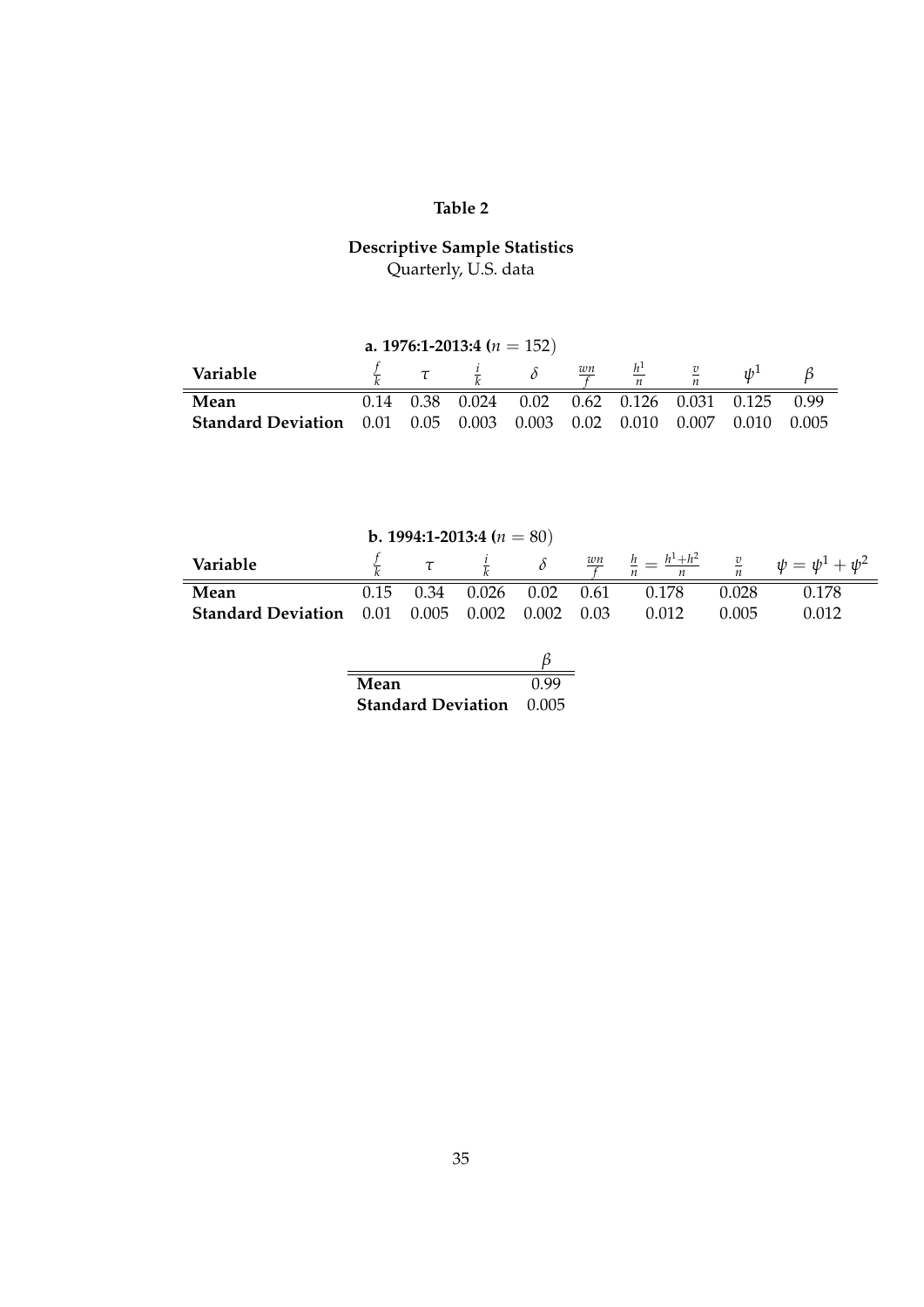**Table 3 Co-Movement of Hiring Rates from Non Employment and GDP**





Figure 1: Cyclicality of  $\frac{h_t^1}{n_t}$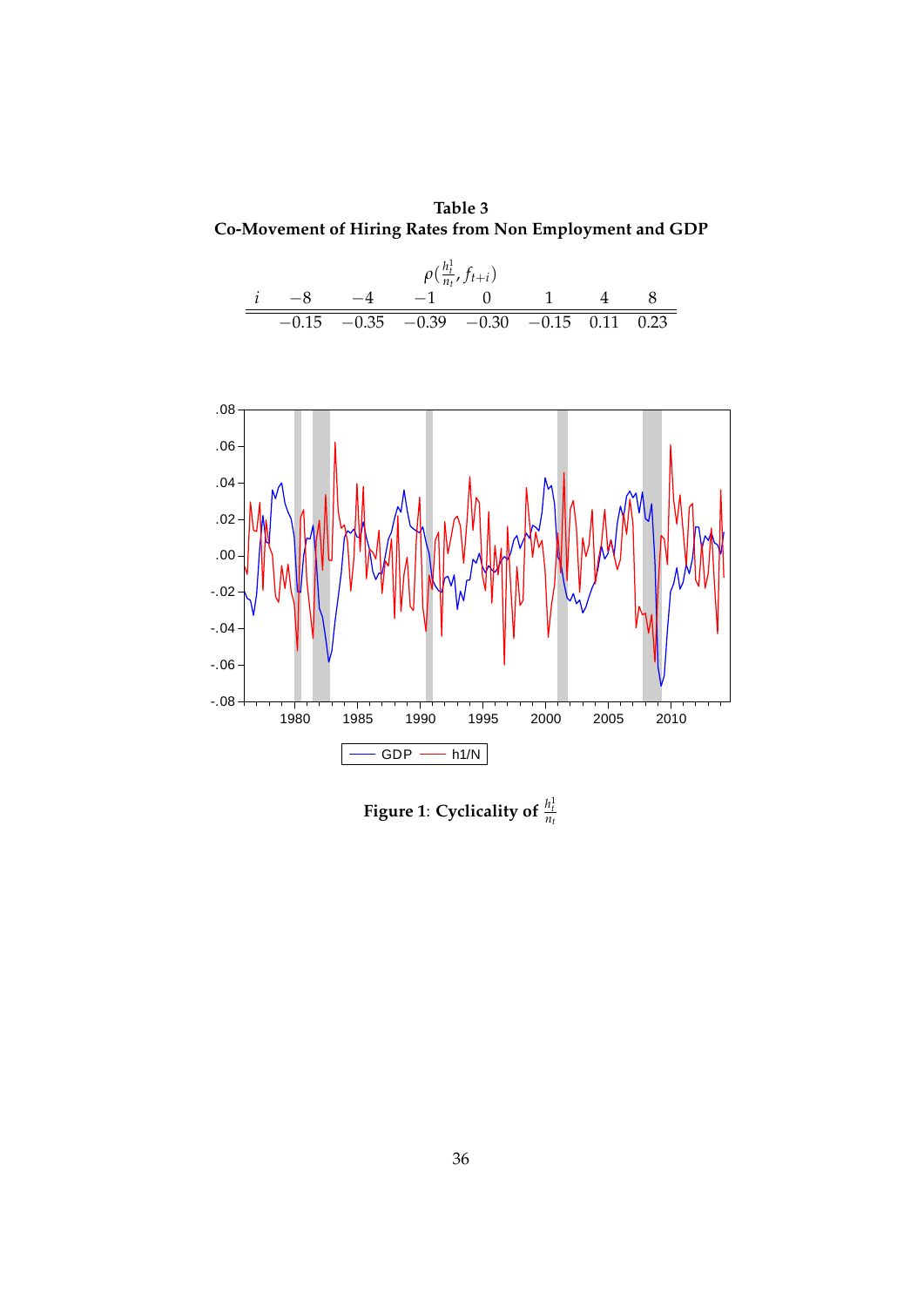**Table 4 Co-Movement of Hiring Rates from Employment (job to job flows) and GDP**





Figure 2: Cyclicality of  $\frac{h_t^2}{n_t}$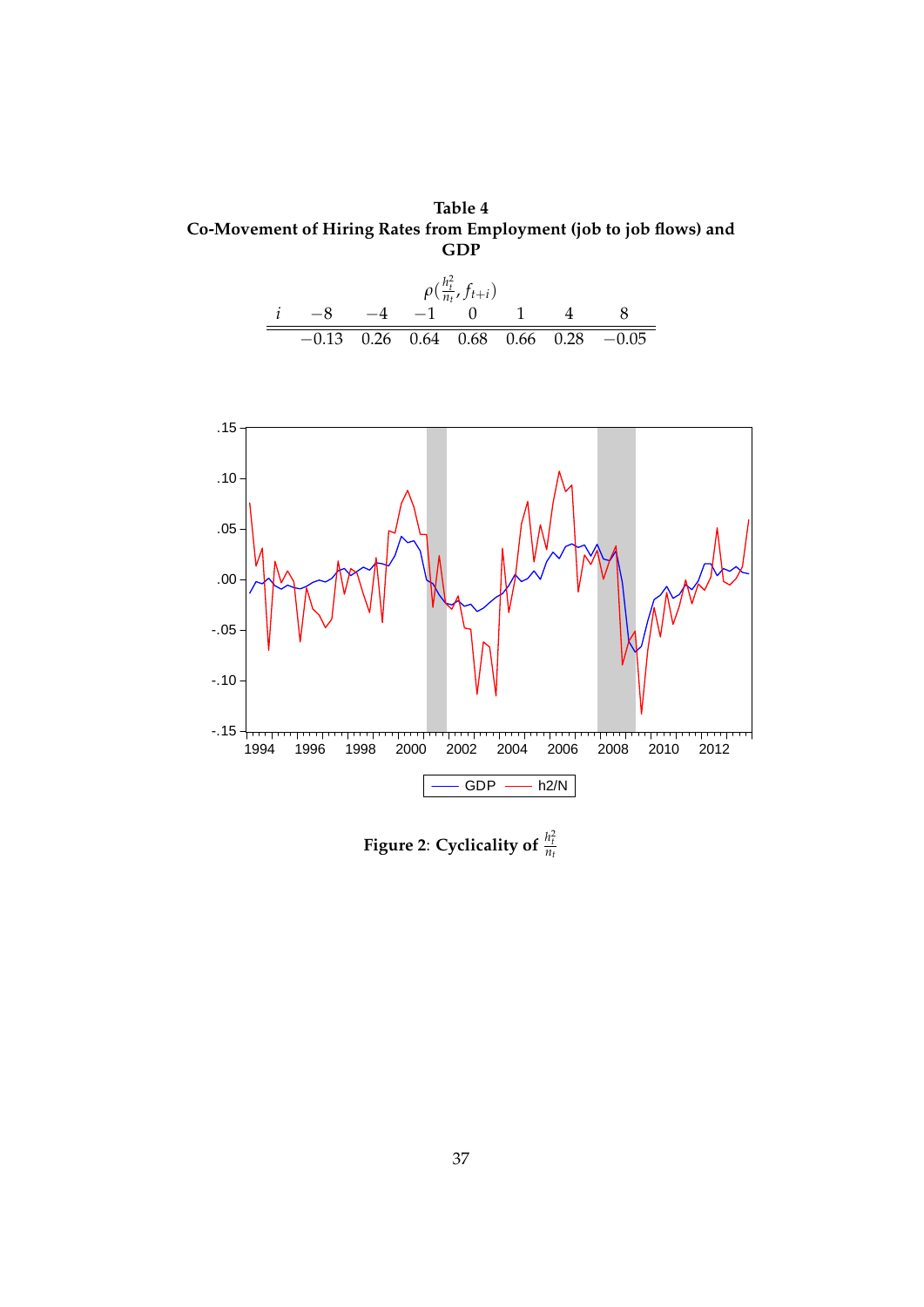**Table 5 Co-Movement of Vacancy Rates and GDP**

| $\rho(\frac{v_t}{n_t},f_{t+i})$ |  |  |  |                    |  |  |                                          |  |  |
|---------------------------------|--|--|--|--------------------|--|--|------------------------------------------|--|--|
|                                 |  |  |  | $-8$ $-4$ $-1$ 0 1 |  |  |                                          |  |  |
|                                 |  |  |  |                    |  |  | $-0.26$ 0.29 0.82 0.89 0.83 0.39 $-0.13$ |  |  |



Figure 3: Cyclicality of  $\frac{v_t}{n_t}$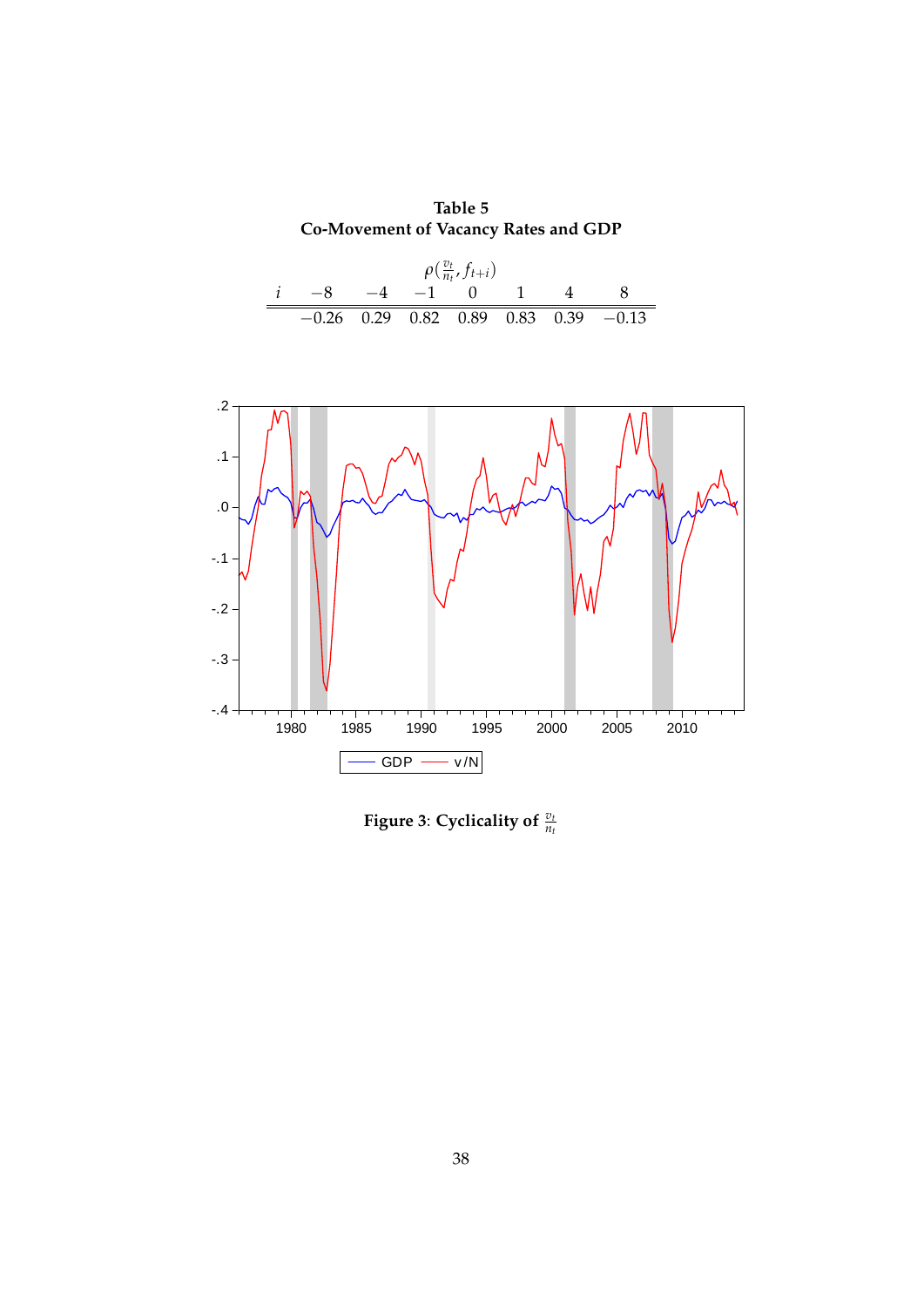## **Table 6 Total Hiring Flows (NSA, 000s)** Sample:  $2001 : 1 - 2014 : 06$

|                 | CPS  | <b>JOLTS</b> |
|-----------------|------|--------------|
| Mean            | 8595 | 4698         |
| Median          | 8609 | 4765         |
| Std. Dev.       | 496  | 484          |
| C.O.V           | 0.06 | 0.10         |
| <b>Skewness</b> | 0.25 | $-0.25$      |
| Kurtosis        | 2.42 | 2.14         |

### **Table 7 Stochastic Behavior of the Gross Hiring Rate and Other Labor Market Variables**

## **Co-Movement (contemporaneous correlation) with GDP**

| logged, HP filtered |             |                        |         |  |  |  |  |  |
|---------------------|-------------|------------------------|---------|--|--|--|--|--|
| $h_t^1$<br>$n_{t}$  | $u_t + o_t$ | $u_t + o_t$<br>$pop_t$ | po p    |  |  |  |  |  |
| $-0.25$             | 0.53        | $-0.72$                | $-0.82$ |  |  |  |  |  |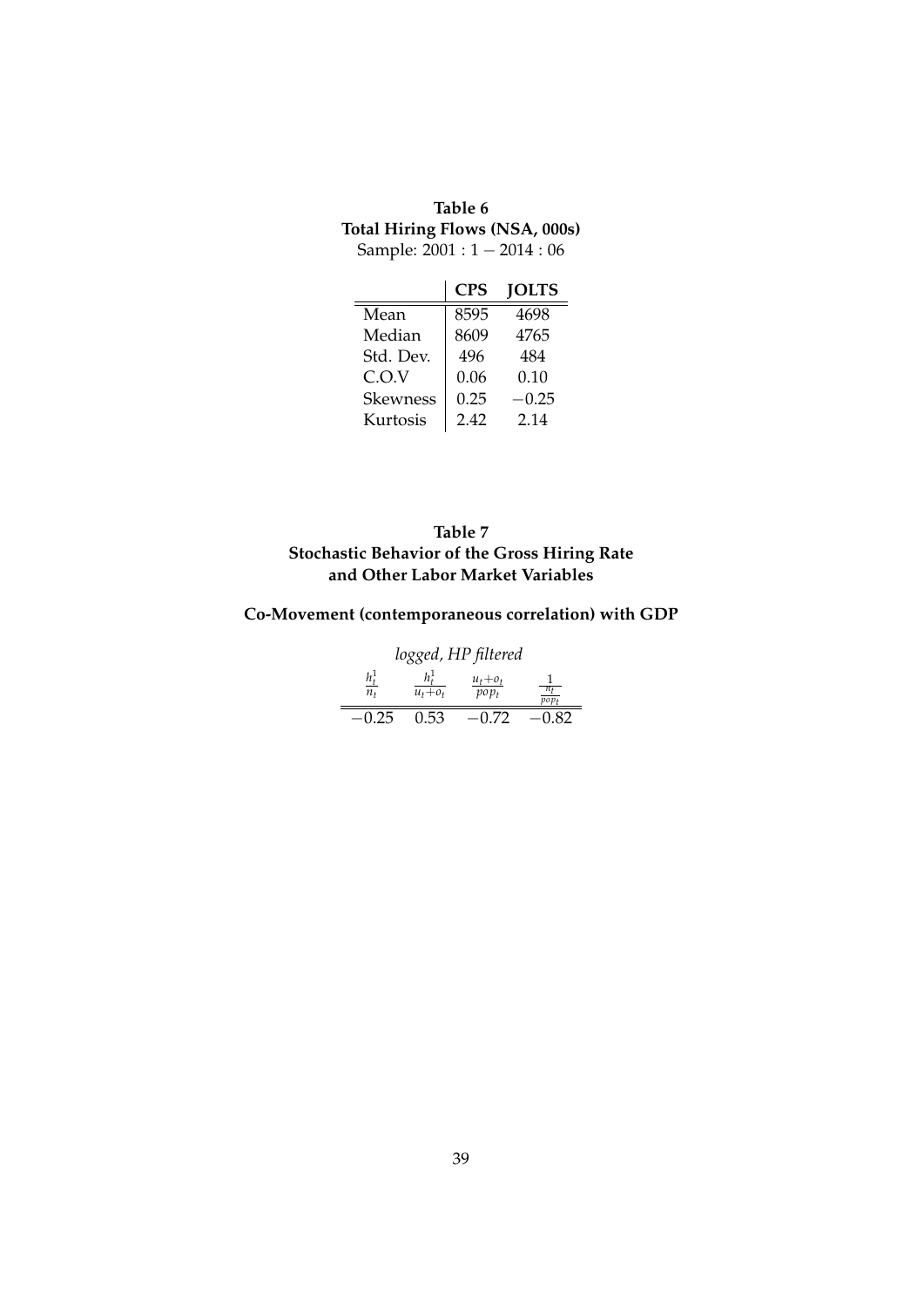



Figure 4: Gross and Net Flows  $\frac{h_t^1}{n_t}$ ,  $\psi_t^1$ ,  $\frac{n_{t+1}-n_t}{n_t}$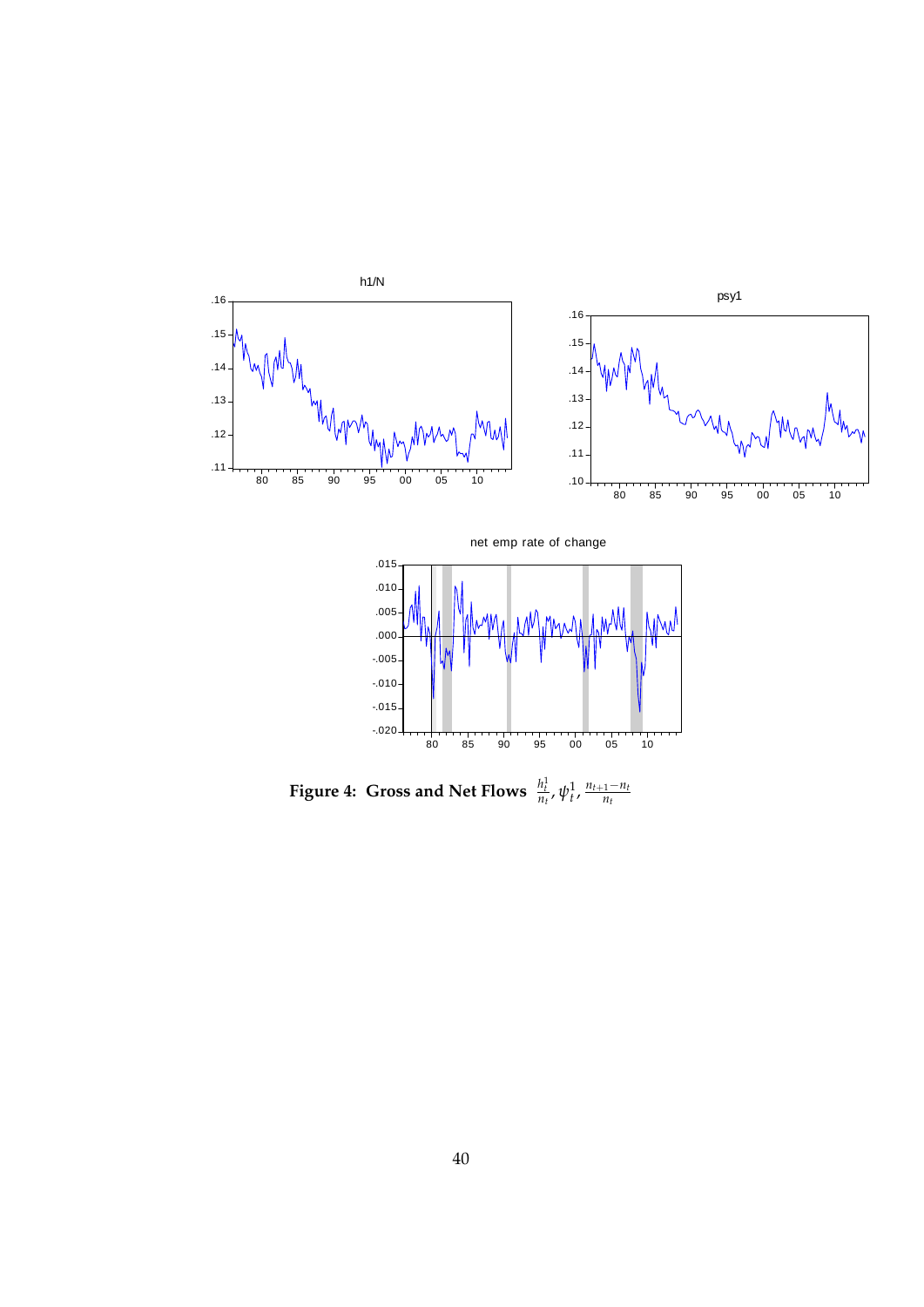

Figure 5:  $\frac{h_t^1}{n_t}$ ,  $\psi_t$  logged, HP filtered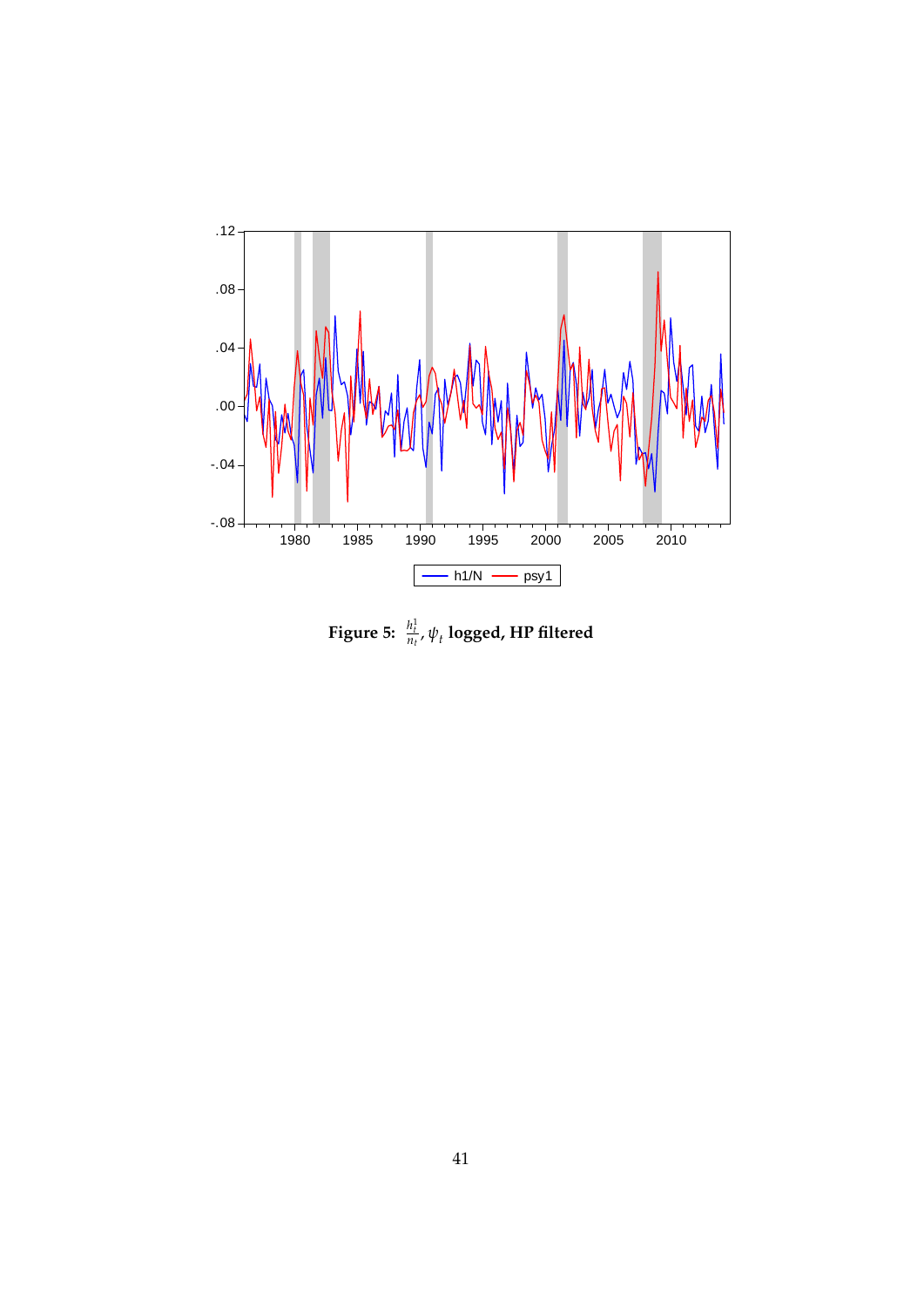### **Table 8 GMM Estimates**

|                  | specification                                                      | $e_1$    | $e_2$ | $e_{31}$ | $e_{32}$ | $\alpha$ | J-Statistic |
|------------------|--------------------------------------------------------------------|----------|-------|----------|----------|----------|-------------|
| $\mathfrak a$    | benchmark                                                          | 77.3     | 9.1   | $-2.8$   | $-19.6$  | 0.66     | 51.6        |
|                  |                                                                    | (6.3)    | (1.0) | (1.2)    | (0.9)    | (0.003)  | (0.74)      |
| $\boldsymbol{b}$ | constrained case                                                   | 32.2     | 2.3   | $-1.5$   |          | 0.65     | 83.9        |
|                  | $\lambda_1 = 0.9; \lambda_2 = 0$                                   | (6.4)    | (0.4) | (0.9)    |          |          | (0.30)      |
|                  | $1976 - 2013$                                                      |          |       |          |          |          |             |
| $\mathcal{C}$    | Tobin's q for $N$                                                  | $\Omega$ | 30.8  | $\Omega$ | $\Omega$ | 0.70     | 61.9        |
|                  |                                                                    |          | (0.9) |          |          | (0.003)  | (0.48)      |
| $\boldsymbol{d}$ | Standard matching model<br>$\eta_2 = 1, \lambda_1 = \lambda_2 = 0$ | $\theta$ | 9.3   | $\Omega$ | $\Omega$ | 0.77     | 62.5        |
|                  |                                                                    |          | (0.1) |          |          | (0.002)  | (0.46)      |

#### **Notes:**

1. The tables report point estimates with standard errors in parentheses. The J-statistic is reported with  $p$  value in parentheses.

2. The following parameter values are set unless indicated otherwise:  $\lambda_1 = 0.6; \lambda_2 = 0.2; \eta_1 = \eta_2 = 2, \eta_{31} = \eta_{32} = 1.$ 

3. The sample period is 1994:1 – 2013:4, except for Row b where it is 1976:1-2013:4.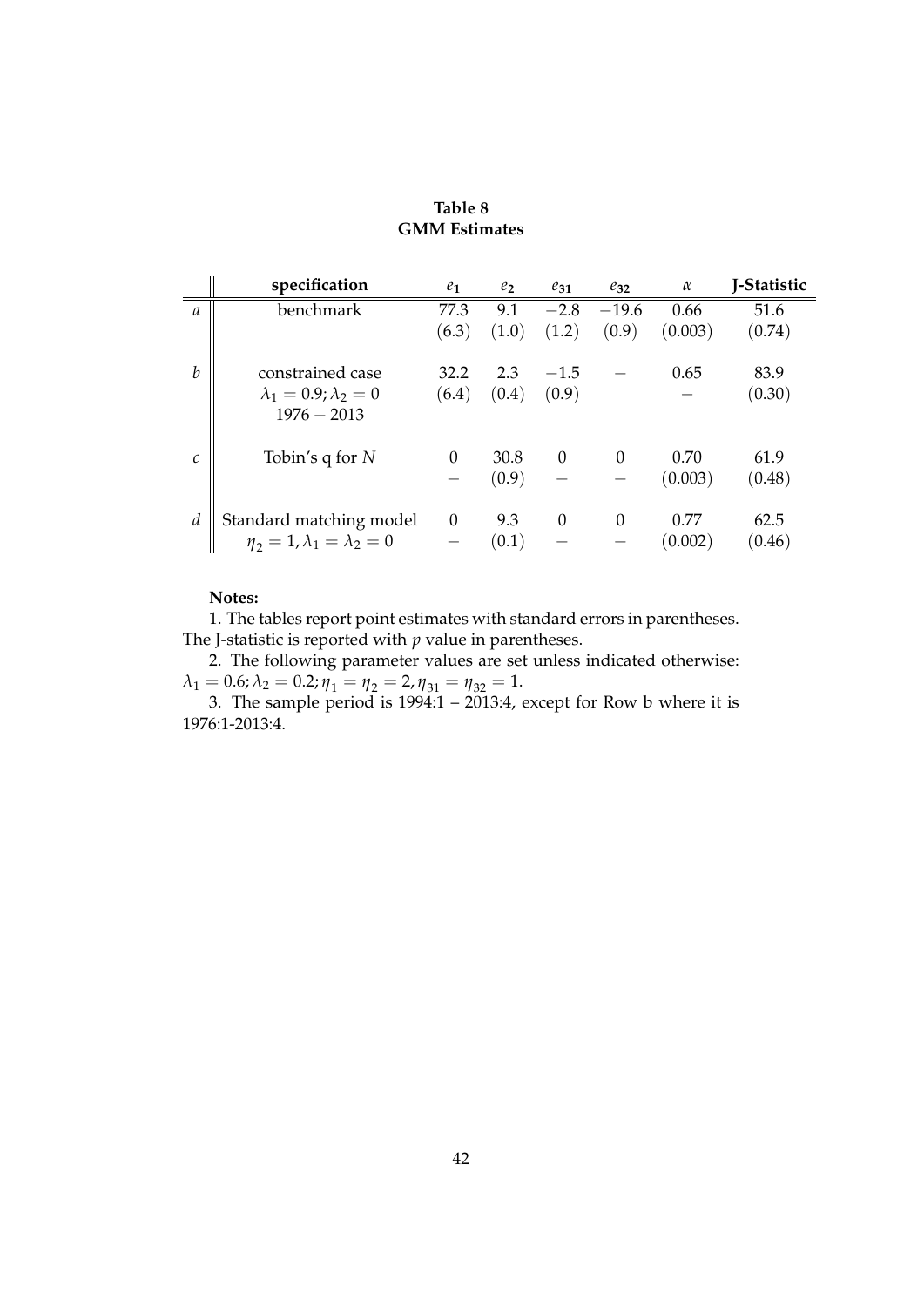### **Table 9 Estimated Marginal Costs – Data Moments**  $1994:1 - 2013:4$

|                  |      |      |      | benchmark constrained Tobin's Q for $N$ Std matching model |
|------------------|------|------|------|------------------------------------------------------------|
|                  |      |      |      |                                                            |
| mean             | 0.12 | 0.13 | 0.90 | 0.97                                                       |
| median           | 0.12 | 0.13 | 0.89 | 1.00                                                       |
| std.             | 0.03 | 0.01 | 0.03 | 0.13                                                       |
| auto-correlation | 0.91 | 0.80 | 0.55 | 0.92                                                       |

#### **Notes:**

1. The series in the table are the LHS of the estimated equation (reported in Table 8) namely  $(1 - \tau_t) \frac{g_{v_t}}{a_t}$  $q_t \frac{f_t}{n_t}$ .

2. The sample period is 1994:1 – 2013:4, except for column "constrained" where it is 1976:1-2013:4.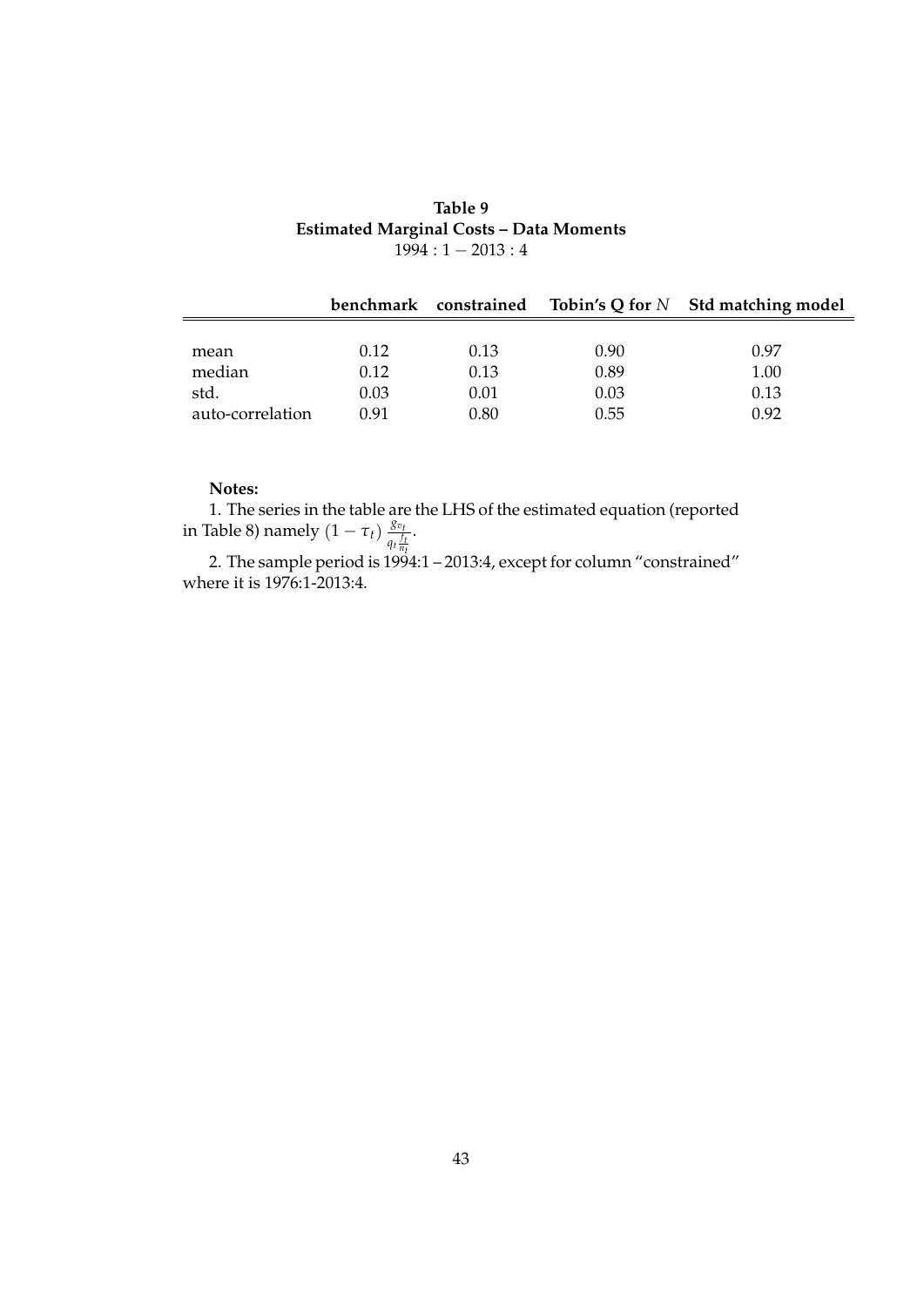|                                                                                        | 1         | $\overline{2}$ | 3         | 4         |
|----------------------------------------------------------------------------------------|-----------|----------------|-----------|-----------|
|                                                                                        | benchmark | constrained    | Tobin's q | Std model |
| $var(PV_{t,T})$                                                                        | 0.01      | 0.01           | 0.01      | 0.01      |
|                                                                                        |           |                |           |           |
| $\frac{\Omega^r\Omega^f E(MP)}{1-\Omega}\sum(\Omega)^{j-1}cov\big(P_t, g^r_{t+j}\big)$ |           |                |           |           |
| $var(PV_{t,T})$                                                                        | 0.04      | 0.01           | 0.09      | 0.07      |
| $\frac{\Omega^r \Omega^f E(MP)}{1-\Omega} \sum (\Omega)^{j-1} cov(P_t,g^f_{t+j})$      |           |                |           |           |
| $var(PV_{t,T})$                                                                        | $-0.02$   | $-0.001$       | 0.04      | 0.03      |
| $\frac{\Omega^r\Omega^f E(MP)}{1-\Omega}\sum(\Omega)^{j-1}cov\big(P_t, g^s_{t+j}\big)$ |           |                |           |           |
| $\overline{var(PV_{t,T})}$                                                             | $-0.007$  | 0.07           | 0.06      | 0.06      |
| $\Omega^r \Omega^f \sum (\Omega)^{j-1} cov(P_t, MP_{t+j})$                             |           |                |           |           |
| $var(PV_{t,T})$                                                                        | 0.74      | 0.60           | 0.78      | 0.62      |
| residual                                                                               | 0.24      | 0.32           | 0.02      | 0.21      |

**Table 10 Variance Decomposition (***T* = 30**)**

1. See Appendix E. The basic decomposition equation is:

$$
var(PV_t) \cong \frac{\Omega^r \Omega^f E(MP)}{1 - \Omega} \sum_{j=1}^T (\Omega)^{j-1} cov(PV_t, g^r_{t+j}) +
$$
  

$$
\frac{\Omega^r \Omega^f E(MP)}{1 - \Omega} \sum_{j=1}^T (\Omega)^{j-1} cov(PV_t, g^f_{t+j}) +
$$
  

$$
\frac{\Omega^r \Omega^f E(MP)}{1 - \Omega} \sum_{j=2}^T (\Omega)^{j-1} cov(PV_t, g^s_{t+j}) +
$$
  

$$
\Omega^r \Omega^f \sum_{j=1}^T (\Omega)^{j-1} cov(PV_t, MP_{t+j})
$$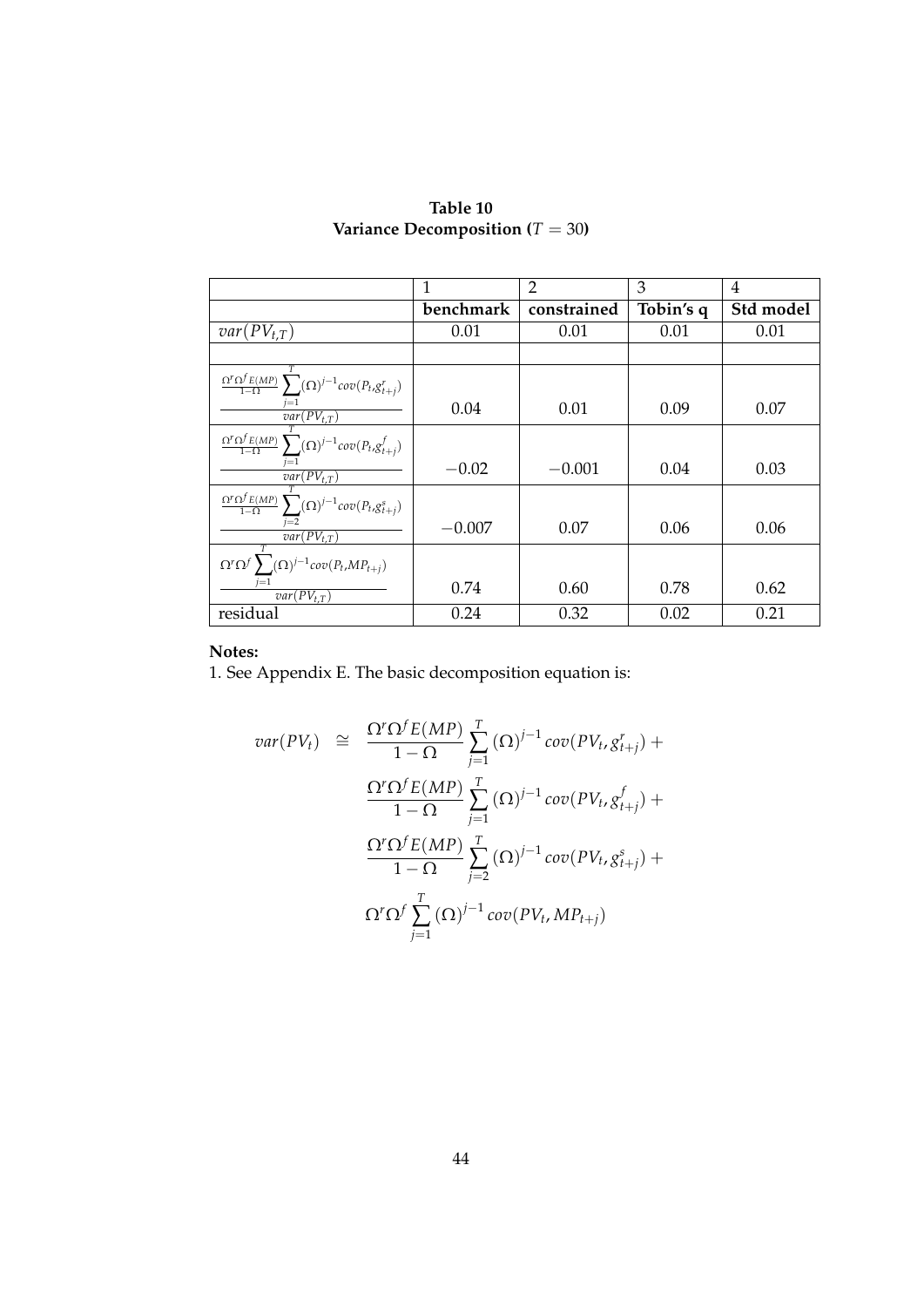

**Figure 6: Recruitment**  $(\frac{v_t}{n_t})$ **, Job Values**  $(\frac{Q_t^{\lambda}}{f_t})$ ), and Investment Rates ( $\frac{i_t}{k_t}$ )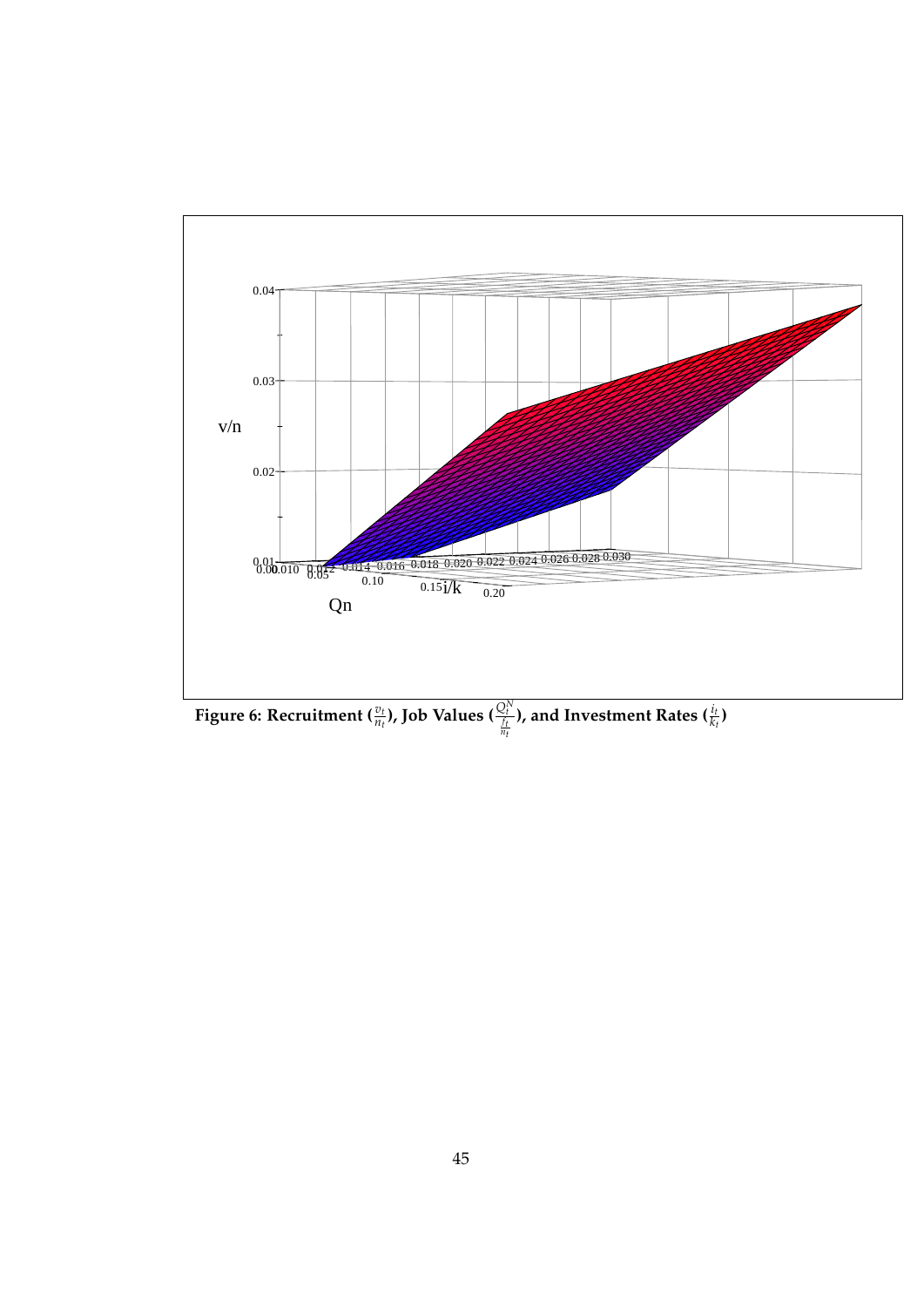

**Figure 7:** Recruitment  $\left(\frac{v_t}{n_t}\right)$  and Job Filling Rates  $(q_t^1, q_t^2)$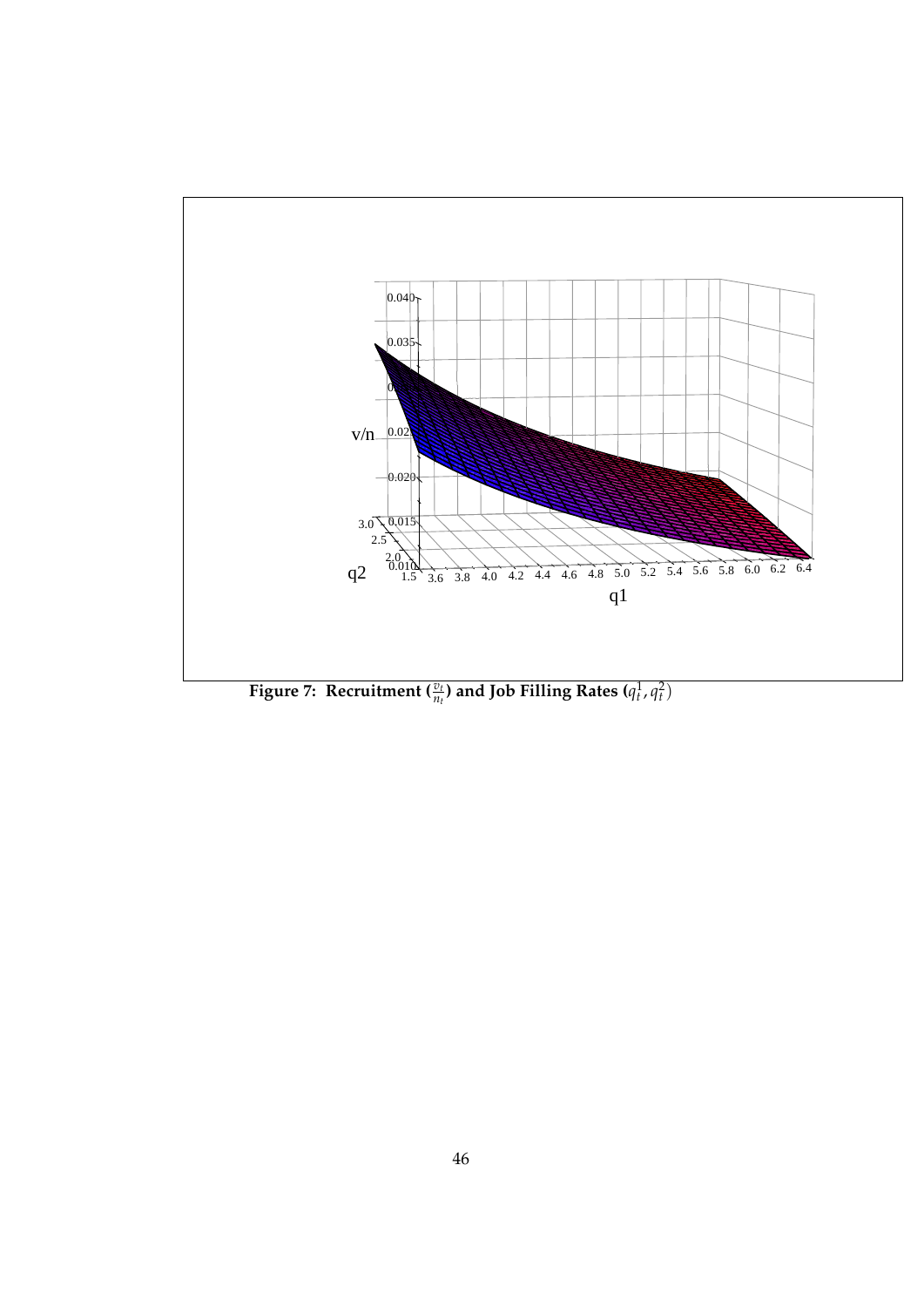

**Figure 8: Job Values Across Models**

1. Benchmark refers to the preferred specification of Table 8, row (a). Its values are given on the LHS.

2. Tobin's q and standard model refer to the specifications of Table 8, rows (c) and (d), respectively. Their values are given on the RHS.

3. NBER-dated recessions are shaded.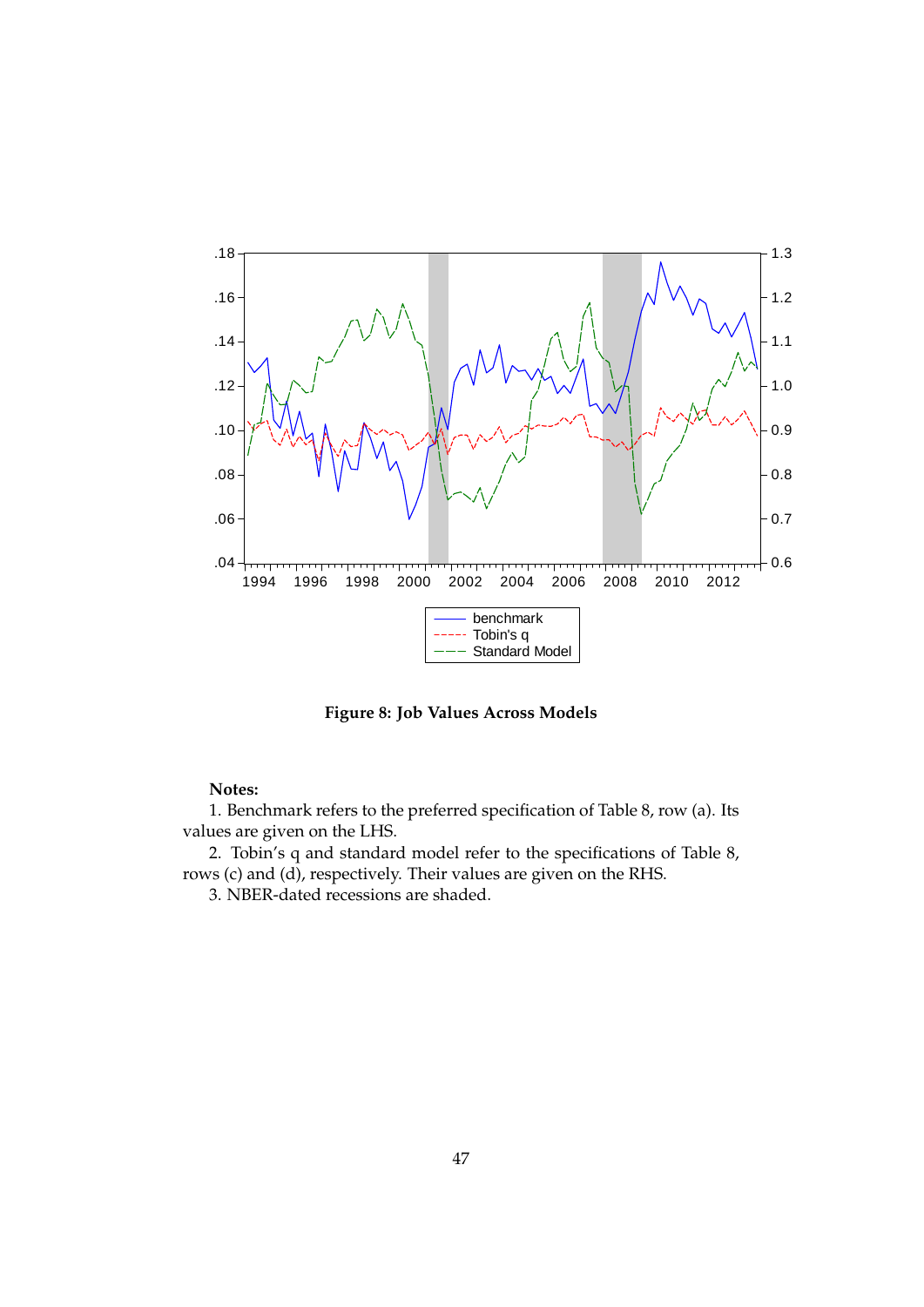## **Table 11 Job Value Cyclicality**  $\rho(LHS_t, f_{t+i})$ *HP filtered* (*λ* = 1600)

| Benchmark Model |  |  |                                                  |  |  |  |  |
|-----------------|--|--|--------------------------------------------------|--|--|--|--|
|                 |  |  | $-4$ $-1$                                        |  |  |  |  |
|                 |  |  | $\gamma$ -0.04 -0.46 -0.67 -0.63 -0.49 0.04 0.33 |  |  |  |  |

| <b>Constrained Case</b> |  |  |                                                 |              |  |  |  |
|-------------------------|--|--|-------------------------------------------------|--------------|--|--|--|
|                         |  |  | $-1$                                            | $\mathbf{U}$ |  |  |  |
|                         |  |  | $\gamma$ 0.04 -0.29 -0.38 -0.29 -0.14 0.21 0.32 |              |  |  |  |

| Tobin's q |                                               |  |              |  |  |  |  |
|-----------|-----------------------------------------------|--|--------------|--|--|--|--|
|           |                                               |  | $-4$ $-1$ () |  |  |  |  |
|           | $\gamma$ -0.28 -0.24 0.03 0.13 0.27 0.41 0.19 |  |              |  |  |  |  |

## Standard Model

| $i \t -8 \t -4 \t -1 \t 0 \t 1 \t 4 \t 8$ |  |  |  |
|-------------------------------------------|--|--|--|
| $y$ -0.26 0.38 0.85 0.90 0.79 0.39 -0.18  |  |  |  |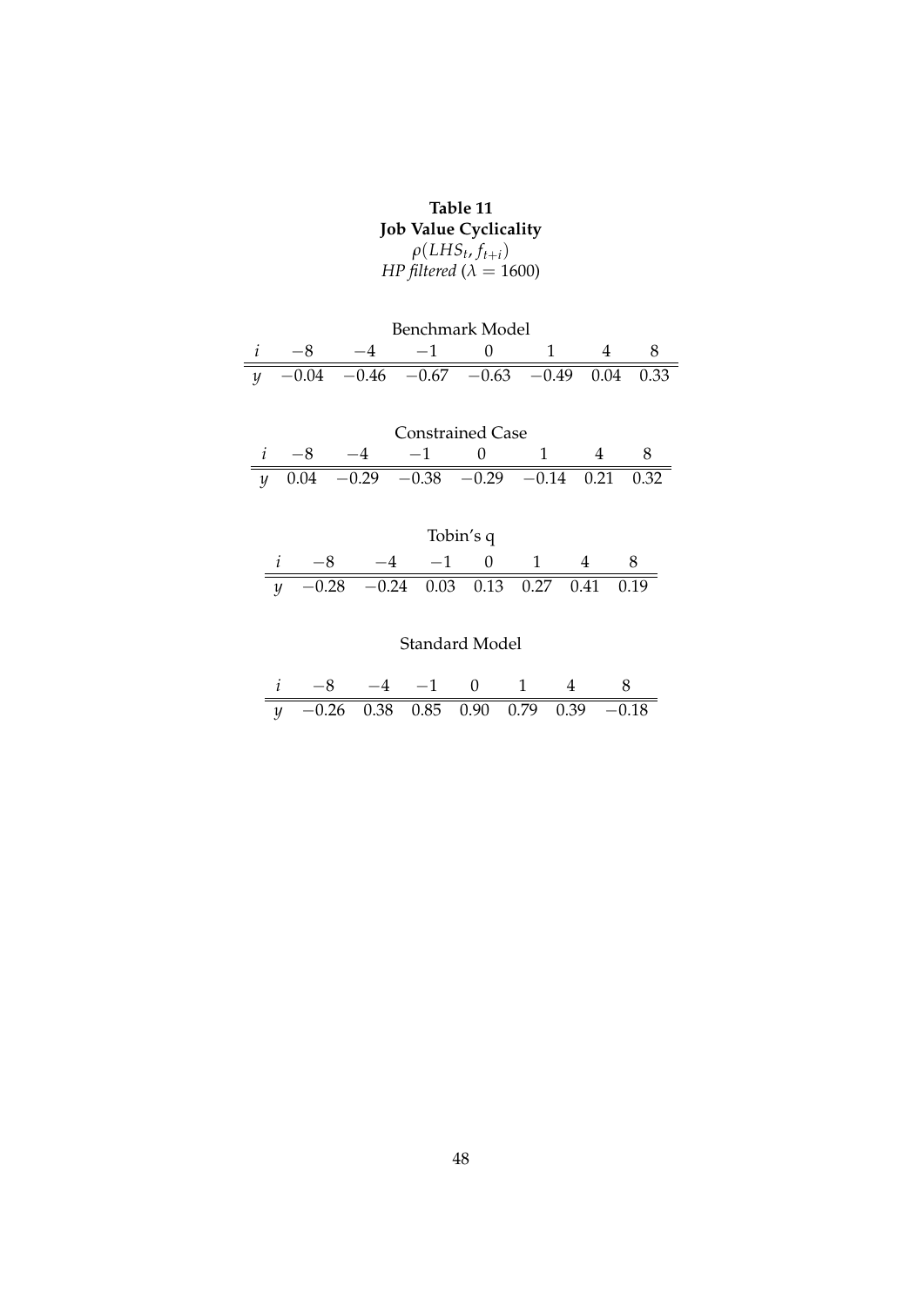**Table 12a Volatility of Recruiting Variables**

|                               | std  |
|-------------------------------|------|
| $\frac{i_t}{k_t}$             | 0.07 |
| $q^1_t$                       | 0.12 |
| $q_t^2$                       | 0.08 |
| $\overline{v_t}$              | 0.11 |
| $\frac{n_t}{h_t}$<br>$n_{t}$  | 0.02 |
| $\overline{h^1_t}$<br>$n_{t}$ | 0.02 |

### **Table 12b Moments of the Determinants of Recruitment**

|     |      | $(1-\tau_t)$ |
|-----|------|--------------|
| std | 0.02 | 0.12         |
|     |      | -0.63        |

### **Table 12c Co-Movement of Recruiting Variables**

| $\rho$ (row,column)    | $f_t$   | $(1-\tau_t)\frac{f_t}{n_t}$ |
|------------------------|---------|-----------------------------|
| $\frac{i_t}{k_t}$      | 0.87    | $-0.83$                     |
|                        | $-0.89$ | 0.67                        |
|                        | $-0.79$ | 0.39                        |
| $\frac{v_t}{n_t}$      | 0.91    | $-0.56$                     |
| $\overline{h_t}$<br>n, | 0.27    | 0.15                        |
| $h_t^1$<br>$n_{t}$     | 0.28    | 0.78                        |

## **Notes:**

1. All series are logged and HP-filtered.

2.  $Q_t^N$  is computed using the point estimates of row (a) in Table 8.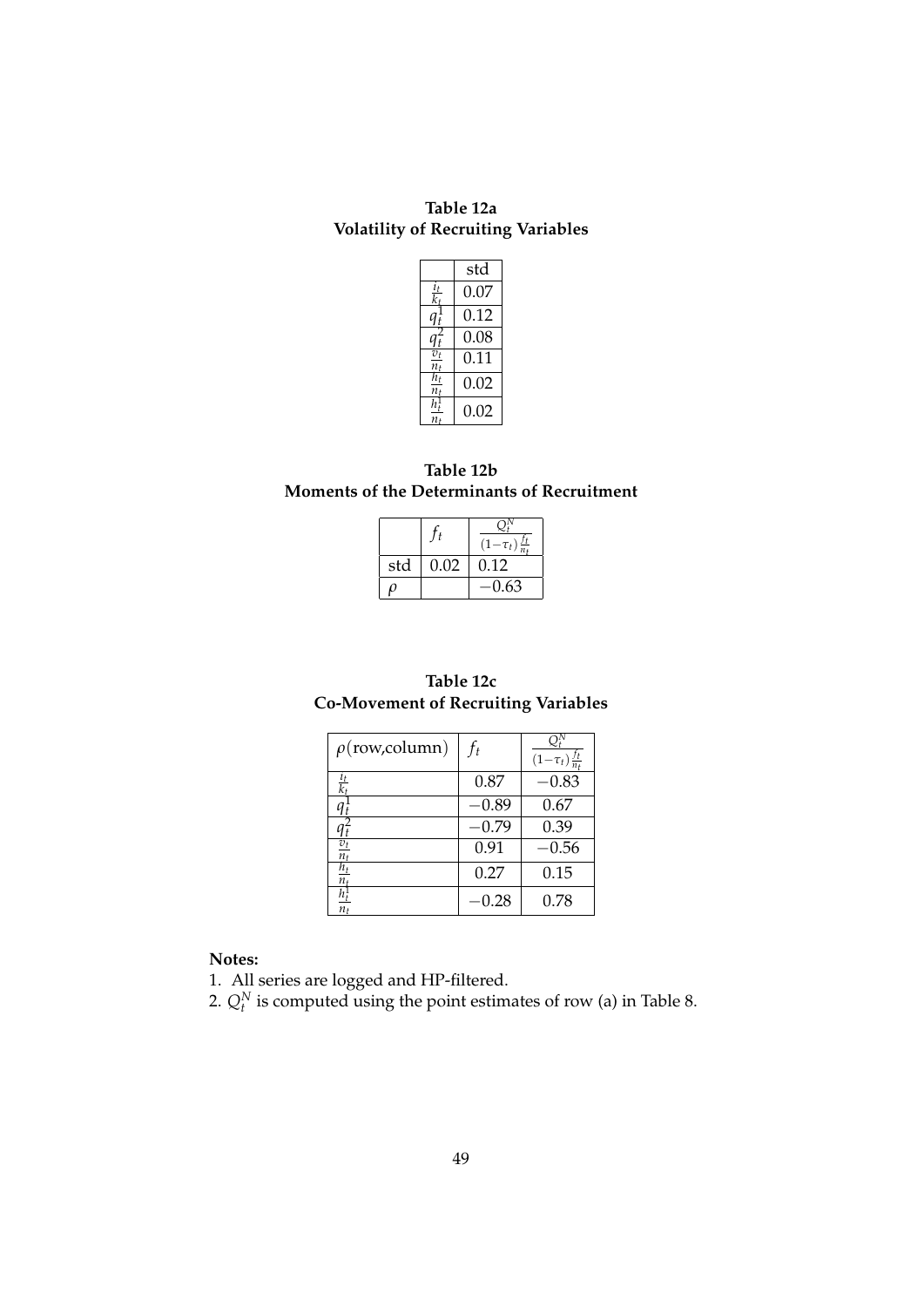

**Figure 9: Logged, HP filtered Series**

**Notes:** NBER-dated recessions are shown betwen the vertical lines.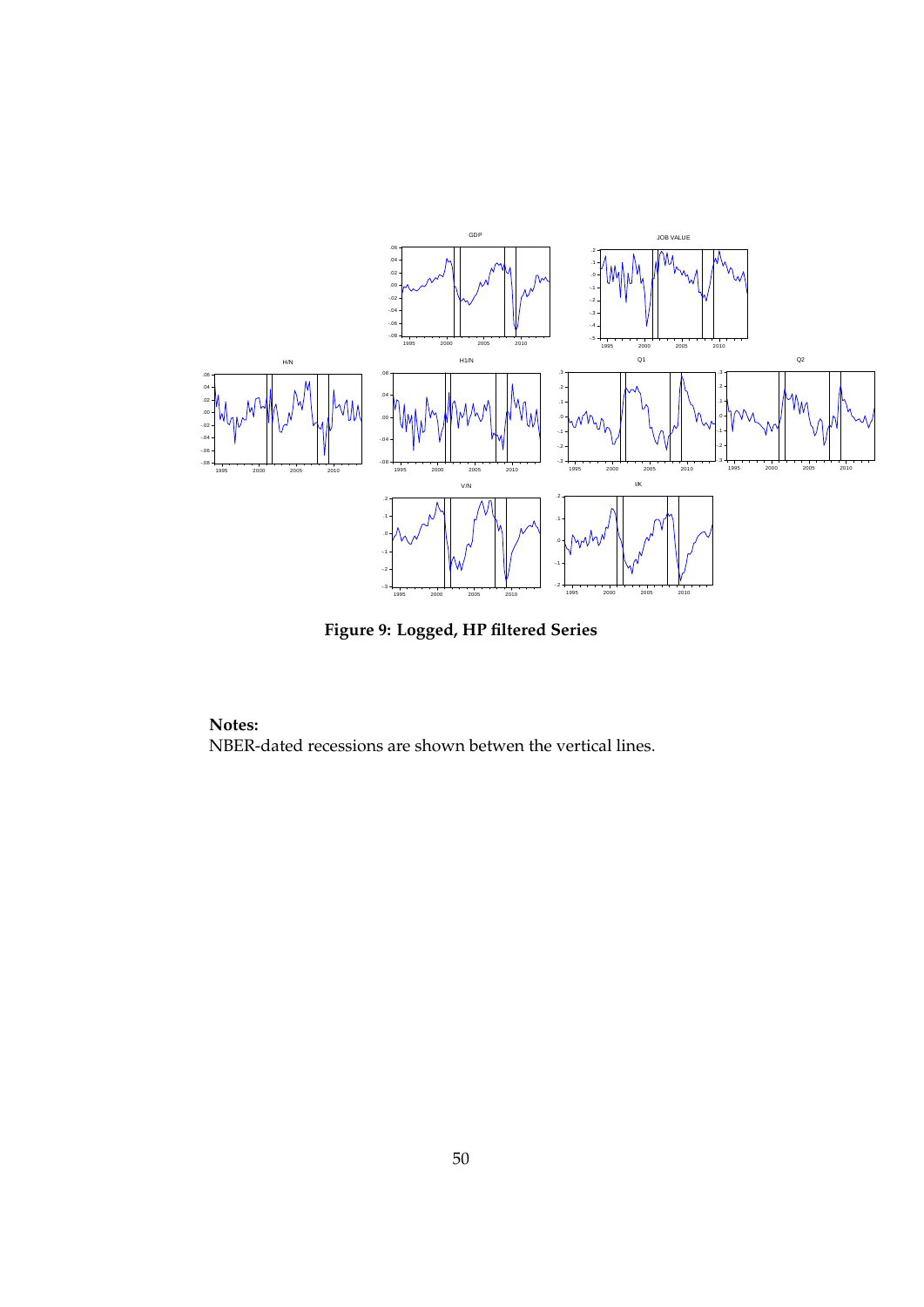| Table 13                                 |  |  |  |  |
|------------------------------------------|--|--|--|--|
| Variance Decomposition: The Vacancy Rate |  |  |  |  |

|                                                                                                                                                                                                                                                                                                                                                                                             | variance        | <b>relative to</b> $var(\frac{v_t}{n_t})$ |
|---------------------------------------------------------------------------------------------------------------------------------------------------------------------------------------------------------------------------------------------------------------------------------------------------------------------------------------------------------------------------------------------|-----------------|-------------------------------------------|
| $\frac{v_t}{n}$<br>var(                                                                                                                                                                                                                                                                                                                                                                     | $2.3 * 10^{-5}$ |                                           |
| $\frac{\frac{Q_t^N}{(1-\tau_t)\frac{f_t}{h_t}}\left(q_t^1+q_t^2\right)}{e_2\left[(1-\lambda_1-\lambda_2)+\lambda_1q_t^1+\lambda_2q_t^2\right]^2}$<br>var                                                                                                                                                                                                                                    | $2.7 * 10^{-6}$ | 0.12                                      |
| $\left(\frac{\left(e_{31}q_t^1 + e_{32}q_t^2\right)\frac{it}{k_t}}{e_2\left[(1-\lambda_1-\lambda_2)+\lambda_1q_t^1 + \lambda_2q_t^2\right]^2}\right)$<br>var                                                                                                                                                                                                                                | $2.5 * 10^{-5}$ | 1.08                                      |
| $\frac{Q_t^N}{(1-\tau_t)\frac{f_t}{n_t}}\left(q_t^1+q_t^2\right)$<br>$\frac{\frac{1}{(1-\tau_t)\frac{f_t}{n_t}}\left(q_t+q_t\right)}{e_2\left[(1-\lambda_1-\lambda_2)+\lambda_1q_t^1+\lambda_2q_t^2\right]^2},\frac{\left(e_{31}q_t^1+e_{32}q_t^2\right)\frac{i_t}{k_t}}{e_2\left[(1-\lambda_1-\lambda_2)+\lambda_1q_t^1+\lambda_2q_t^2\right]^2}$<br>$\mathcal{C} \mathcal{O} \mathcal{V}$ | $2.4 * 10^{-6}$ | 0.11                                      |

**Table 14 Co-Movement: The Vacancy Rate**

| $\frac{v_t}{n_t}$ , f <sub>t</sub>                                                                                                            | 0.91 |
|-----------------------------------------------------------------------------------------------------------------------------------------------|------|
| $\frac{\Delta_t}{(1-\tau_t)\frac{f_t}{n_t}}\left(q_t^1+q_t^2\right)$<br>$e_2[(1-\lambda_1-\lambda_2)+\lambda_1q_t^1+\lambda_2q_t^2]^2$ , $ft$ | 0.26 |
| $\left(e_{31}q_t^1+e_{32}q_t^2\right)\frac{t_t}{k_t}$<br>$-\lambda_1-\lambda_2+\lambda_1q_t^1+\lambda_2q_t^2^2$ , $f_t$                       | U.Y2 |

| $Q_t^{\prime\prime}$<br>$\frac{\partial_t}{\partial t}$ , $\frac{\partial_t}{\partial t}$                                                                                                                                                                | (1.56 |
|----------------------------------------------------------------------------------------------------------------------------------------------------------------------------------------------------------------------------------------------------------|-------|
| $\frac{1}{(1-\tau_t)\frac{f_t}{n_t}}\left(q_t^1+q_t^2\right)$<br>$e_2\left[\left(1\!-\!\lambda_1\!-\!\lambda_2\right)\!+\!\overline{\lambda_1q_t^1\!+\!\lambda_2q_t^2\right]^2}\boldsymbol{\prime}\;\overline{\left(1\!-\!\tau_t\right)\frac{f_t}{n_t}}$ | 0.49  |
| $-\left(e_{31}q_t^1+e_{32}q_t^2\right)\frac{t_t}{k_t}$<br>$Q_t^N$<br>$\sqrt{e_2\left[\left(1-\lambda_1-\lambda_2\right)+\lambda_1q_t^1+\lambda_2q_t^2\right]^2}$ , $\sqrt{(1-\tau_t)\frac{f_t}{n_t}}$                                                    |       |

1. All series are logged and HP-filtered.

2.  $Q_t^N$  is computed using the point estimates of row (a) in Table 8.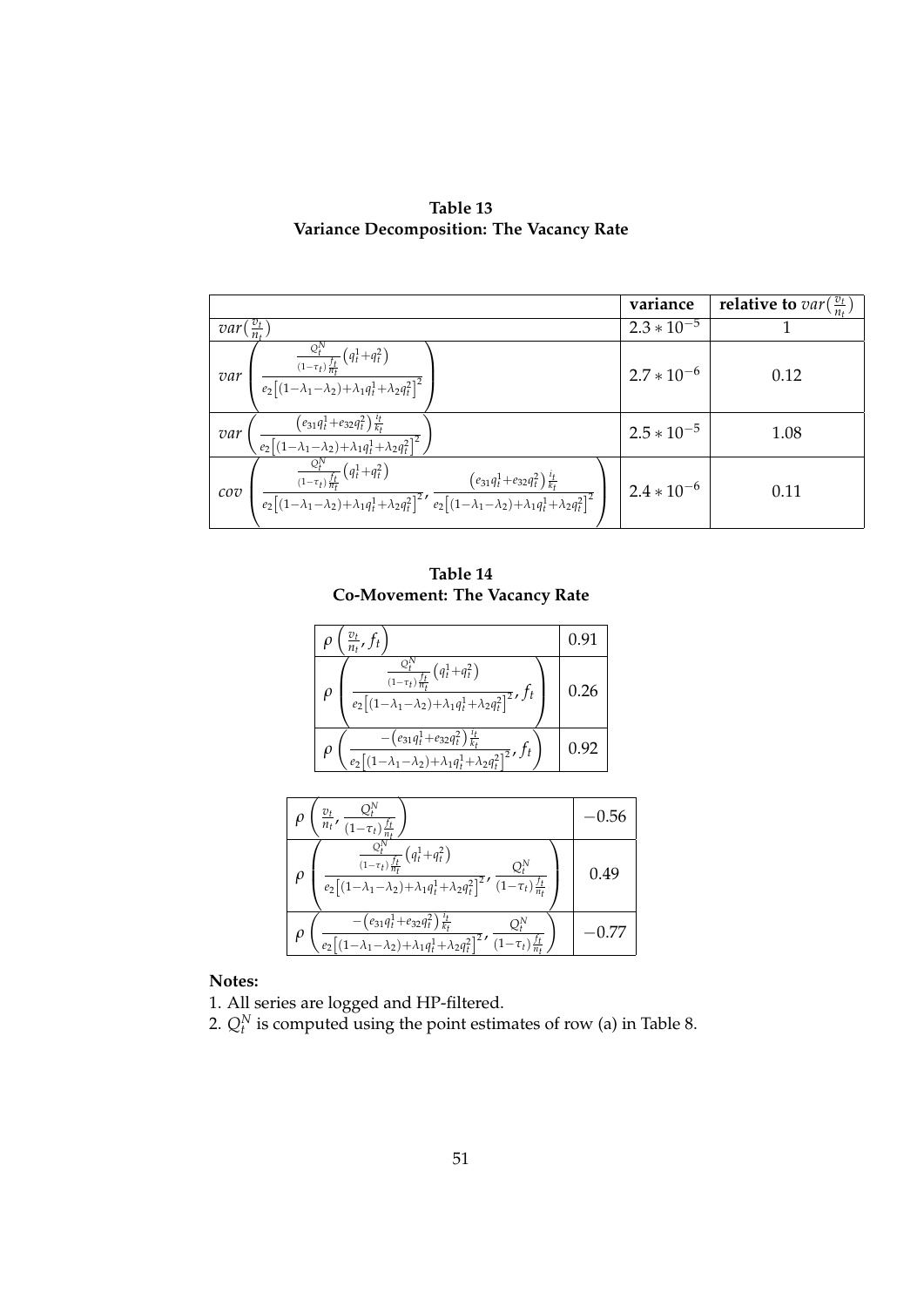|                                                                                                                                                                                                                                                                                                                           | variance        | relative to $var(\frac{h_t}{n_t})$ |
|---------------------------------------------------------------------------------------------------------------------------------------------------------------------------------------------------------------------------------------------------------------------------------------------------------------------------|-----------------|------------------------------------|
| $var(\frac{h_t}{n_t})$                                                                                                                                                                                                                                                                                                    | $1.5 * 10^{-4}$ |                                    |
| $\frac{\frac{Q_t^N}{(1-\tau_t)\frac{f_t}{n_t}}\left(q_t^1+q_t^2\right)^2}{e_2\big[(1-\lambda_1-\lambda_2)+\lambda_1q_t^1+\lambda_2q_t^2\big]^2}$<br>var                                                                                                                                                                   | $1.8 * 10^{-4}$ | 1.19                               |
| $\left(\frac{\left(q_l^1\!+\!q_l^2\right)\left(e_{31}q_l^1\!+\!e_{32}q_l^2\right)\frac{l_l}{k_f}}{\left(e_2\right[\left(1\!-\!\lambda_1\!-\!\lambda_2\right)\!+\!\lambda_1q_l^1\!+\!\lambda_2q_l^2\right]^2}\right)$<br>var                                                                                               | $4.4 * 10^{-4}$ | 2.90                               |
| $\frac{\frac{Q_l^N}{(1-\tau_t)\frac{f_l}{n_t}}\left(q_l^1+q_t^2\right)^2}{e_2\big[(1-\lambda_1-\lambda_2)+\lambda_1q_l^1+\lambda_2q_t^2\big]^2},$<br>cov<br>$\frac{\left(q_t^1+q_t^2\right)\left(e_{31}q_t^1+e_{32}q_t^2\right)\frac{i_t}{k_t}}{e_2\left[(1-\lambda_1-\lambda_2)+\lambda_1q_t^1+\lambda_2q_t^2\right]^2}$ | $2.3 * 10^{-4}$ | 1.55                               |

**Table 15 Variance Decomposition: The Total Hiring Rate**

**Table 16 Co-Movement: The Total Hiring Rate**

| $\frac{h_t}{n_t}$ , $f_t$                                                                                                                                                                                                       | 0.27 |
|---------------------------------------------------------------------------------------------------------------------------------------------------------------------------------------------------------------------------------|------|
| $\frac{\frac{Q_t^N}{(1-\tau_t)\frac{f_t}{n_t}}\left(q_t^1+q_t^2\right)^2}{e_2\left[(1-\lambda_1-\lambda_2)+\lambda_1q_t^1+\lambda_2q_t^2\right]^2},f_t$<br>$\rho$                                                               | 0.65 |
| $\left(\frac{-\left(q_{t}^{1}+q_{t}^{2}\right)\left(e_{31}q_{t}^{1}+e_{32}q_{t}^{2}\right)\frac{\dot{t}_{t}}{k_{t}}}{e_{2}\left[(1-\lambda_{1}-\lambda_{2})+\lambda_{1}q_{t}^{1}+\lambda_{2}q_{t}^{2}\right]^{2}},f_{t}\right)$ | 0.82 |
|                                                                                                                                                                                                                                 |      |
| $\left(\frac{h_t}{n_t}, \frac{Q_t^{\mathcal{U}}}{(1-\tau_t)\frac{f_t}{n_t}}\right)$                                                                                                                                             | 0.15 |
| $\frac{Q_t^N}{(1-\tau_t)\frac{f_t}{\tau}}\left(q_t^1+q_t^2\right)^2$                                                                                                                                                            |      |

| $e_2\left[\left(1\!-\!\lambda_1\!-\!\lambda_2\right)\!+\!\lambda_1q_t^1\!+\!\lambda_2q_t^2\right]^2$ ( $\overline{1\!-\!\tau_t)^{f_t}_{n_t}}$                      |  |
|--------------------------------------------------------------------------------------------------------------------------------------------------------------------|--|
| $\left(q_t^1+q_t^2\right)\left(e_{31}q_t^1+e_{32}q_t^2\right)\frac{t_t}{k_t}$<br>$\left[\overline{(1-\lambda_1-\lambda_2)+\lambda_1q_t^1+\lambda_2q_t^2}\right]^2$ |  |

1. All series are logged and HP-filtered.

2.  $Q_t^N$  is computed using the point estimates of row (a) in Table 8.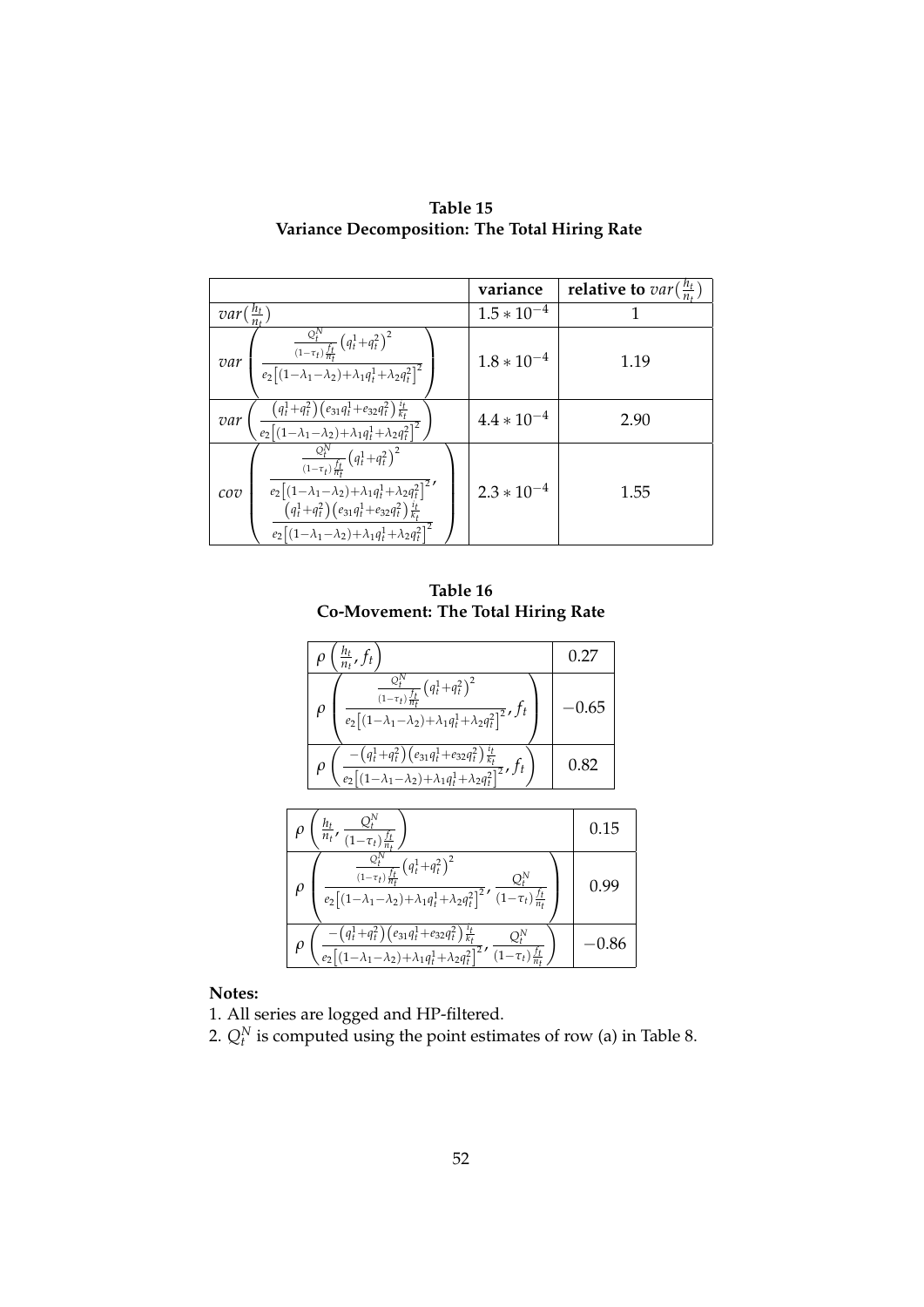**Table 17 Variance Decomposition: The Hiring Rate (from non-employment)**

|                                                                                                                                                                                                                                                                                                          | variance        | relative to $var(\frac{h_t^1}{n_t})$ |
|----------------------------------------------------------------------------------------------------------------------------------------------------------------------------------------------------------------------------------------------------------------------------------------------------------|-----------------|--------------------------------------|
| var(                                                                                                                                                                                                                                                                                                     | $1.2 * 10^{-5}$ |                                      |
| $\frac{\frac{Q_t^N}{(1-\tau_t)\frac{f_t}{n_t}}\left(q_t^1+q_t^2\right)q_t^1}{e_2\big[(1-\lambda_1-\lambda_2)+\lambda_1q_t^1+\lambda_2q_t^2\big]^2}$<br>var                                                                                                                                               | $1.4 * 10^{-4}$ | 11.4                                 |
| $\left(\frac{q_t^1 (e_{31}q_t^1 + e_{32}q_t^2) \frac{q_t}{k_t}}{e_2 [(1-\lambda_1-\lambda_2)+\lambda_1q_t^1 + \lambda_2q_t^2]^2}\right)$<br>var                                                                                                                                                          | $9.3 * 10^{-5}$ | 7.6                                  |
| $\frac{\frac{Q_t^N}{(1-\tau_t)\frac{f_t}{n_t}}\left(q_t^1+q_t^2\right)q_t^1}{e_2\left[(1-\lambda_1-\lambda_2)+\lambda_1q_t^1+\lambda_2q_t^2\right]^2},\,\frac{q_t^1\left(e_{31}q_t^1+e_{32}q_t^2\right)\frac{i_t}{k_t}}{e_2\left[(1-\lambda_1-\lambda_2)+\lambda_1q_t^1+\lambda_2q_t^2\right]^2}$<br>cov | $1.1 * 10^{-4}$ | 9.0                                  |

**Table 18 Co-Movement: The Hiring Rate (from non-employment)**

| $\frac{1}{n_t}$ , $f_t$                                                                                                                                                               |      |
|---------------------------------------------------------------------------------------------------------------------------------------------------------------------------------------|------|
| $\frac{Q_t^{\scriptscriptstyle +}}{\left(1-\tau_t\right)\frac{f_t}{n_t}}\left(q_t^1\!+\!q_t^2\right)\!q_t^1$<br>$e_2[(1-\lambda_1-\lambda_2)+\lambda_1q_t^1+\lambda_2q_t^2]^2$ , $ft$ | 0.68 |
| $-q_t^1\left(e_{31}q_t^1+e_{32}q_t^2\right)\frac{t_t}{k_t}$<br>$\frac{1}{-\lambda_1-\lambda_2+\lambda_1q_t^1+\lambda_2q_t^2}$ , $f_t$                                                 | 0.84 |

| $h_{\rm t}^1$<br>$\overline{n_t}$                                                                                                                                                                                                                            | 0.78         |
|--------------------------------------------------------------------------------------------------------------------------------------------------------------------------------------------------------------------------------------------------------------|--------------|
| $\frac{\epsilon_t}{(1-\tau_t)\frac{f_t}{n_t}}\left(q_t^1+q_t^2\right)\overline{q_t^1}$<br>Οŀ<br>$e_2\big[\big(1\!-\!\lambda_1\!-\!\lambda_2\big)\!+\!\lambda_1q_t^1\!+\!\overline{\lambda_2q_t^2\big]^2},\,\overline{\big(1\!-\!\tau_t\big)\frac{f_t}{n_t}}$ | <b>J.YY7</b> |
| $-q_t^1\left(e_{31}q_t^1+e_{32}q_t^2\right)\frac{t_t}{k_t}$<br>$1-\lambda_1-\lambda_2)+\lambda_1q_t^1+\lambda_2q_t^2\big ^2$<br>$(1-\tau_t)\frac{f_t}{n}$ .                                                                                                  | 0.84         |

- 1. All series are logged and HP-filtered.
- 2.  $Q_t^N$  is computed using the point estimates of row (a) in Table 8.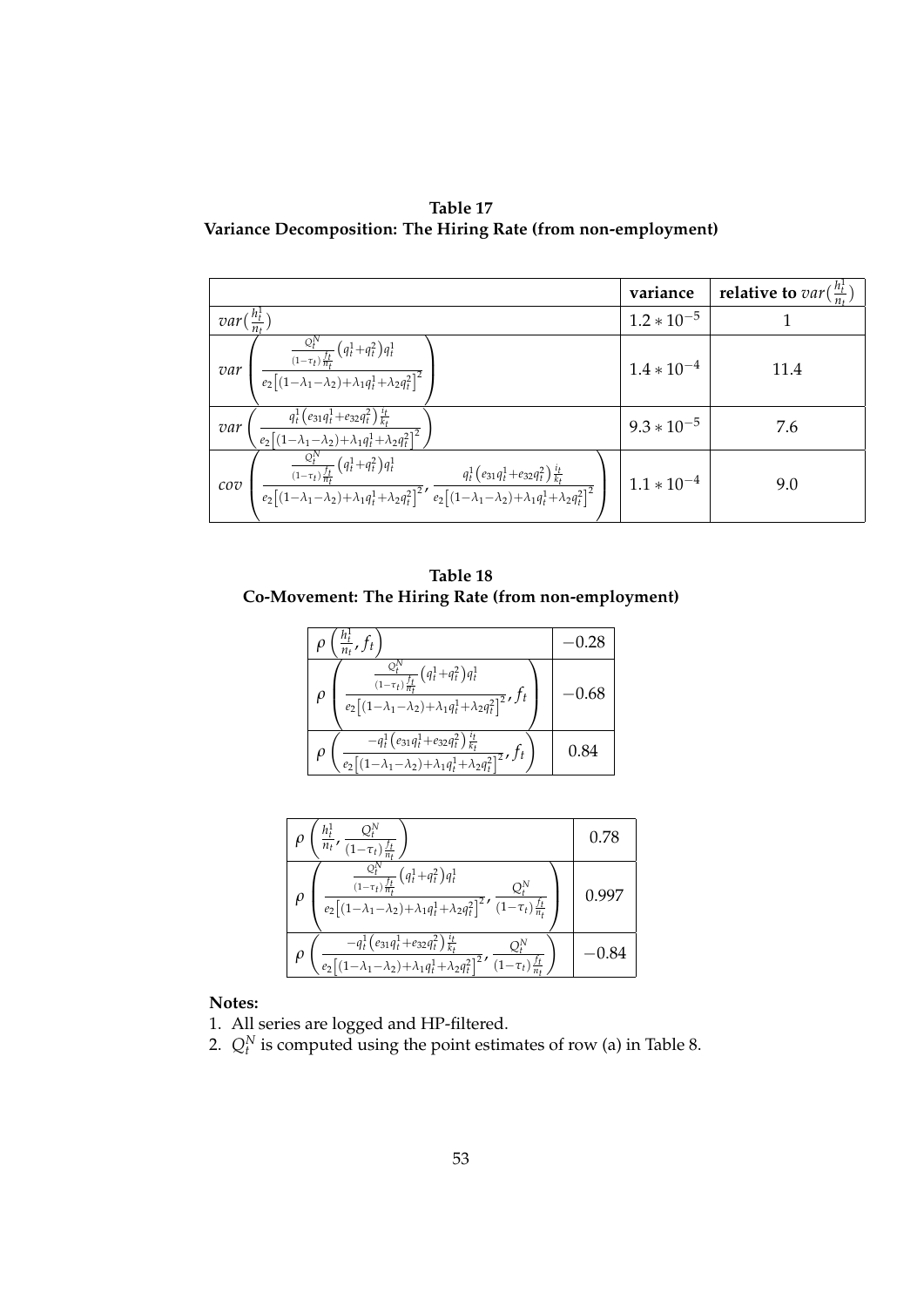| Table 19                                                 |
|----------------------------------------------------------|
| Variance Decomposition: The Vacancy Rate, Standard Model |

|                                                                                                                                                                                                                                                                               | variance value | $\ln \frac{v_t}{n_t}$<br>relative to var ( |
|-------------------------------------------------------------------------------------------------------------------------------------------------------------------------------------------------------------------------------------------------------------------------------|----------------|--------------------------------------------|
| <i>var</i> $\left(\ln \frac{v_t}{n_t}\right)$                                                                                                                                                                                                                                 | 0.03           | 1                                          |
| $\left(\frac{1}{\sigma-1}\right)^2$ var $\left[\ln \frac{e_2}{\mu}\right]$                                                                                                                                                                                                    | 0.05           | 1.8                                        |
| $v\left(\frac{1}{\sigma-1}\right)^2$ var $\left \ln\left(\frac{u_t}{n_t}\right)^{1-\sigma}\right $                                                                                                                                                                            | 0.05           | 1.6                                        |
| $\frac{\left(\frac{1}{\sigma-1}\right)^2 var \left[\ln \frac{Q_t^N}{\frac{f_t}{n_t}(1-\tau_t)}\right]}{\left(\frac{1}{\sigma-1}\right)^2 cov \left[\ln \frac{e_2}{\mu_t}, \ln \left(\frac{u_t}{n_t}\right)\right]}$                                                           | 0.09           | 2.9                                        |
|                                                                                                                                                                                                                                                                               | 0.04           | 1.3                                        |
| $\frac{\left(\frac{1}{\sigma-1}\right)^2 cov \left[\ln \frac{e_2}{\mu_t}, \ln \frac{Q_t^N}{\frac{f_t}{\mu_t}(1-\tau_t)}\right]}{\left(\frac{1}{\sigma-1}\right)^2 cov \left[\ln \left(\frac{u_t}{n_t}\right)^{1-\sigma}, \ln \frac{Q_t^N}{\frac{f_t}{n_t}(1-\tau_t)}\right]}$ | 0.01           | 0.3                                        |
|                                                                                                                                                                                                                                                                               | $-0.03$        | $-1.0$                                     |

**Table 20 Co-Movement: The Vacancy Rate, Standard Model**

| $\ln \frac{v_t}{n_t}$ , $\ln f_t$<br>$\rho$                                                                     | 0.89    |
|-----------------------------------------------------------------------------------------------------------------|---------|
| $\ln\frac{e_2}{\mu_t}$ , $\ln f_t$ )<br>$\rho$                                                                  | 0.01    |
| $\ln\left(\frac{u_t}{n_t}\right)^{1-\sigma}$ , $\ln f_t$<br>$\rho$                                              | $-0.87$ |
| $\ln \frac{Q_t^N}{\frac{f_t}{n_t}(1-\tau_t)}, \ln f_t$<br>$\rho$                                                | 0.90    |
| $\frac{\ln \frac{v_t}{n_t}, \ln \frac{Q_t^N}{\frac{f_t}{n_t}(1-\tau_t)}}{$<br>$\rho$                            | 0.96    |
| $\ln \frac{e_2}{\mu_t}, \ln \frac{Q_t^N}{\frac{f_t}{n_t}(1-\tau_t)}\right)$<br>$\rho$                           | 0.27    |
| $\overline{ \ln \left( \frac{u_t}{n_t} \right)^{1-\sigma} }, \frac{Q_t^N}{\frac{f_t}{n_t}(1-\tau_t)}$<br>$\rho$ | -0.85   |

1. All series are logged and HP-filtered.

2.  $Q_t^N$  is computed using the point estimates of row (d) in Table 8.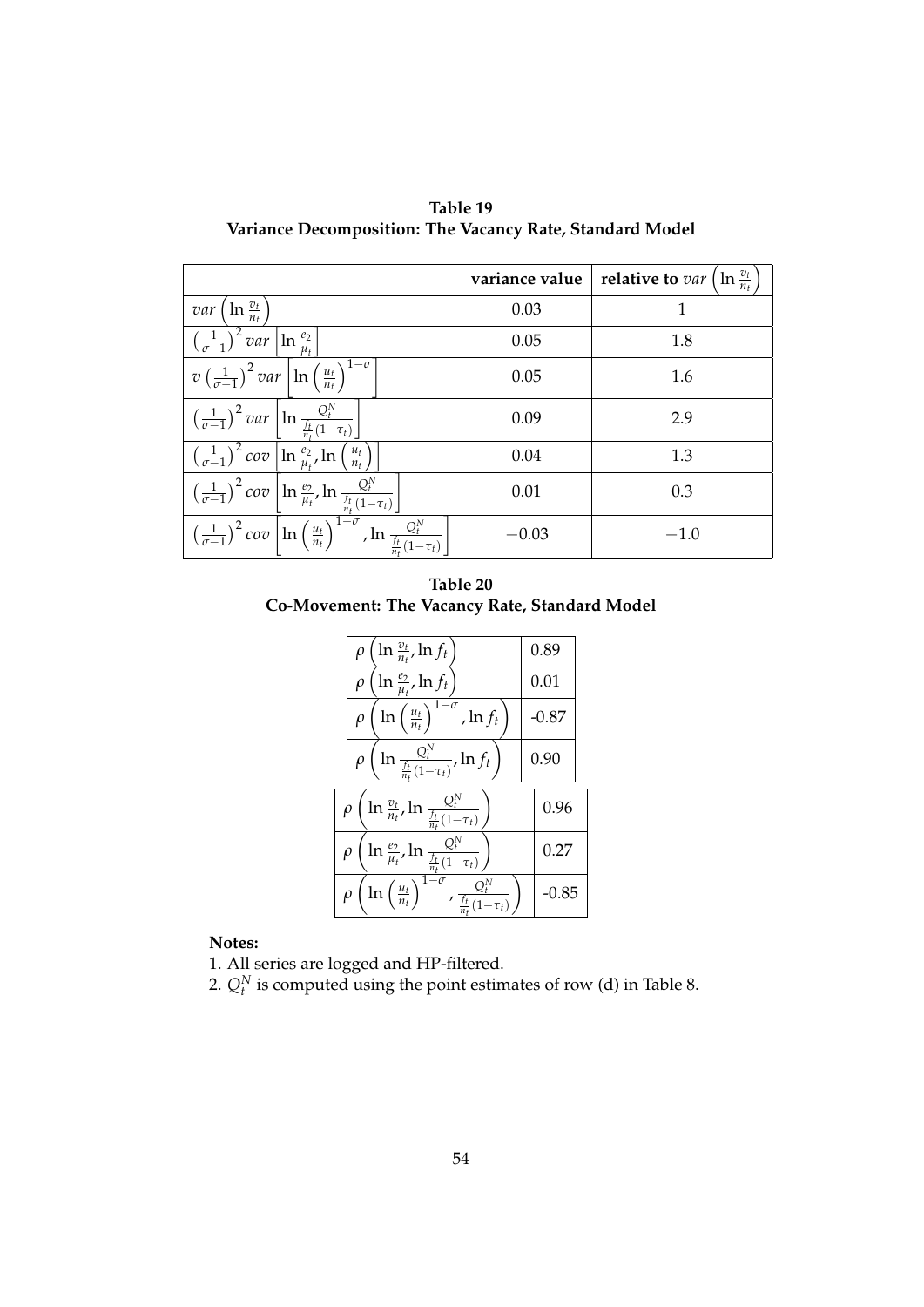**Table 21 The Labor Share and GDP**  $ρ(f_t, \frac{w_{t+i}}{\frac{f_{t+i}}{n_{t+i}}}$ )

|  |                                                   | logged, HP filtered ( $\lambda = 1600$ ) |  |  |
|--|---------------------------------------------------|------------------------------------------|--|--|
|  |                                                   | $-4$ $-1$ () 1                           |  |  |
|  | $-0.36$ $-0.38$ $-0.29$ $-0.23$ $-0.02$ 0.53 0.46 |                                          |  |  |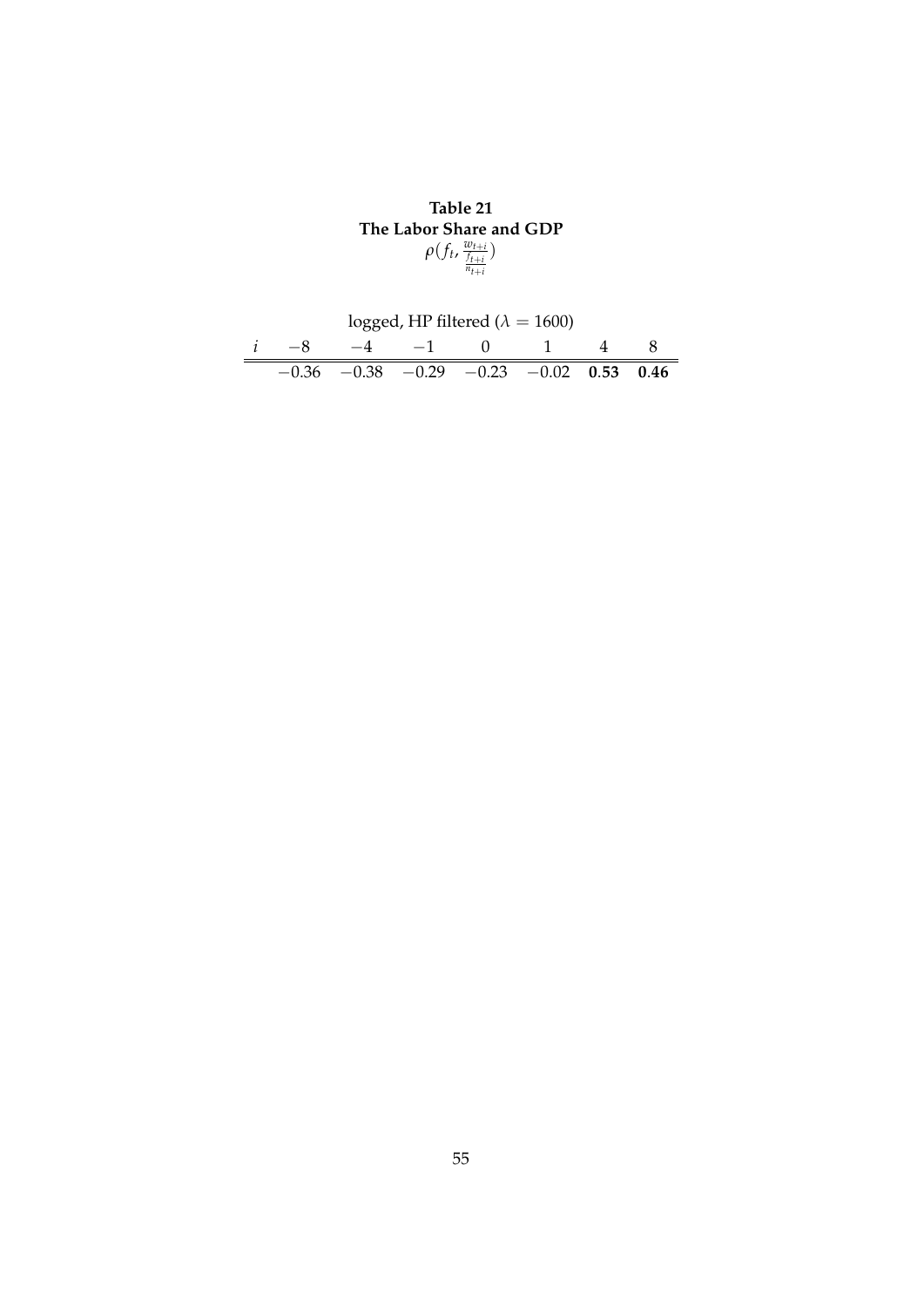

**Figure 10: Decline in Worker Flows and Vacancy Rates**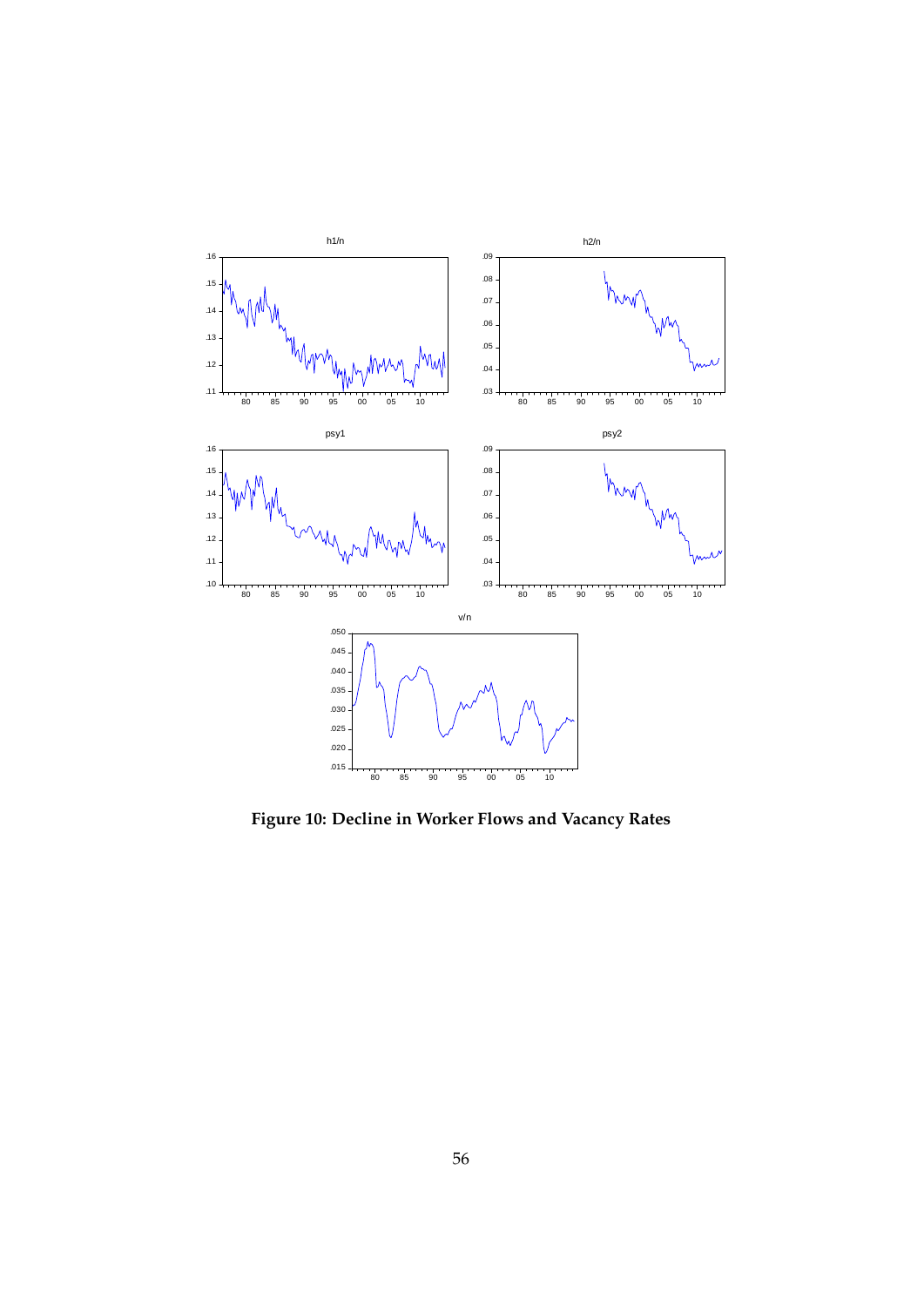## **Table 22 Decline in Labor Market Fluidity**

$$
\frac{Q_t^N}{\frac{f_t}{n_t}} = (1 - \tau) \frac{g_v}{q^1 \frac{f}{n}} = (1 - \tau_t) e_3 \frac{i_t}{k_t} + \frac{(1 - \tau_t)}{q_t^1} e_2 \left(1 - \lambda_1 + \lambda_1 q_t^1\right)^2 \frac{v_t}{n_t}
$$

## **Data Averages**

|                   | 1976:1-1995:4 | 1996:1-2013:4 |
|-------------------|---------------|---------------|
| $\frac{v_t}{n_t}$ | 0.035         | 0.028         |
| $\tau_{t}$        | 0.41          | 0.34          |
|                   | 4.0           | 44            |
|                   | 0.022         | 0.026         |

## **Parameter Point Estimates**

| $e_2$ | پي ر |
|-------|------|
| eз    | 5    |
|       | 9    |

## **Job Value Estimates**

| 1976:1-1995:4 | $1996:1-2013:4$ |
|---------------|-----------------|
| 0.135         | 0.126           |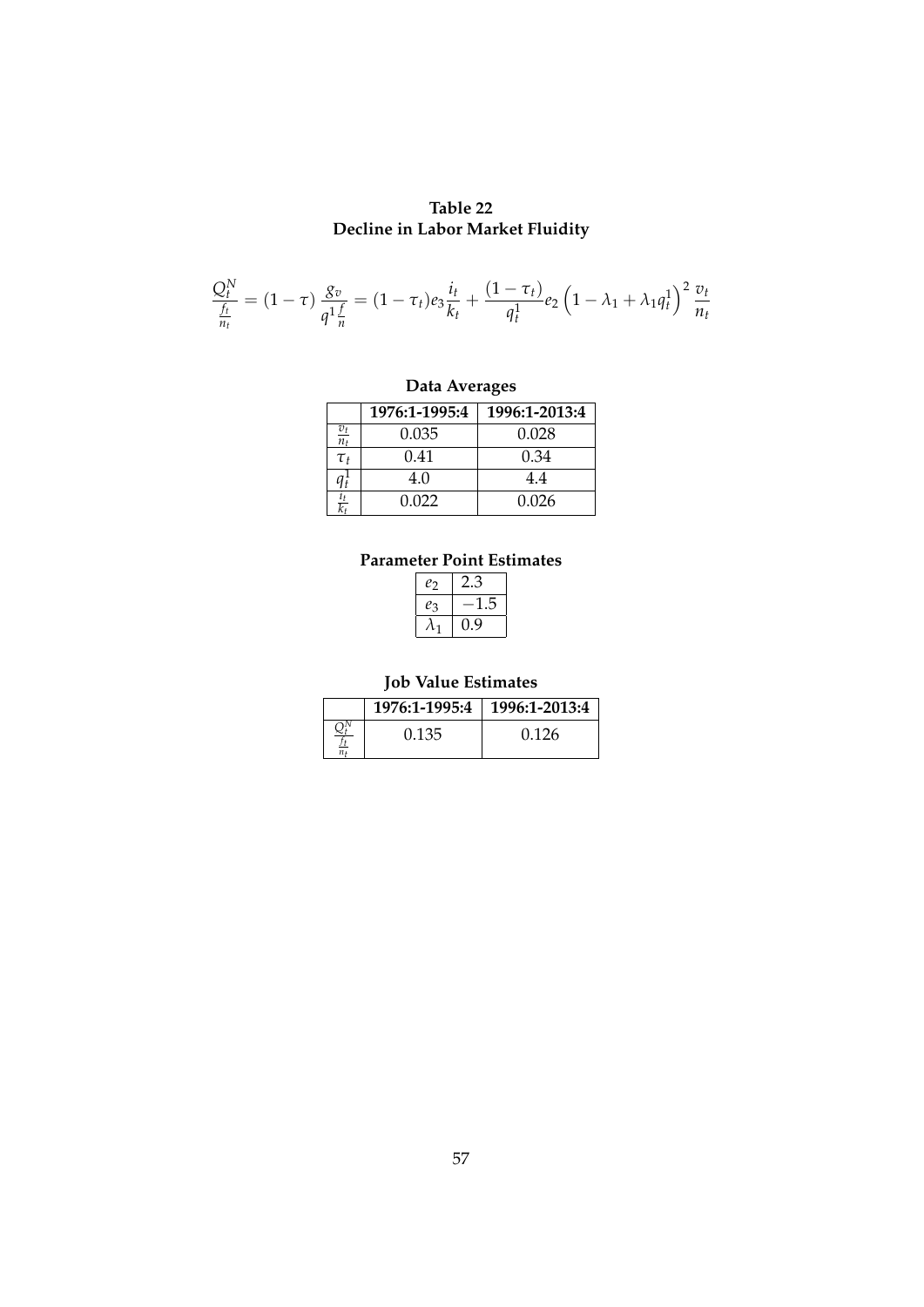

**Figure 11: Job Values and Marginal Costs Across Sub-Periods**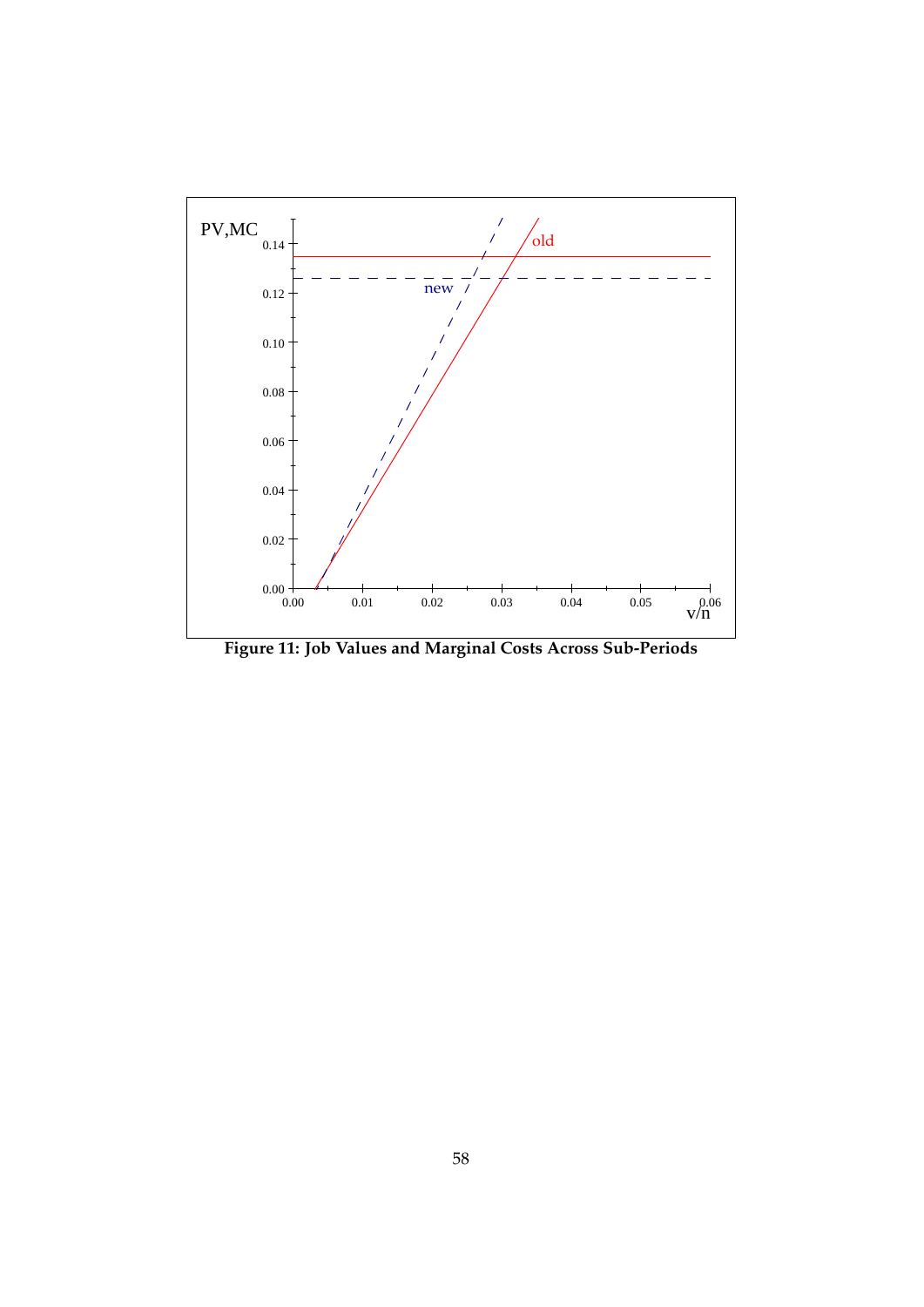## **13 Appendix A: Alternative Formulations of The Vacancy Creation/Hiring Equation (1)**

|   | paper                         | the hiring equation                                                                      | reference                |
|---|-------------------------------|------------------------------------------------------------------------------------------|--------------------------|
|   |                               |                                                                                          |                          |
| 1 | Pissarides (2000, chapter 1)  | $\frac{\frac{(r+\lambda+\beta\theta q(\theta))pc}{q(\theta)}-(1-\beta)(p-z)}{q(\theta)}$ | eq 1.24, p.19            |
| 2 | Pissarides (2000, chapter 2)  | $\frac{c}{q(\theta)} = \overline{(1-\beta)\frac{1-R}{r+\lambda}}$                        | eq 2.14, p.43            |
| 3 | <b>Shimer</b> (2005)          | $\overline{c[(r+s+\lambda)\frac{1}{q(\theta_{p,s})}+\beta\theta_{p,s}]}$                 | eq 6, p.35               |
|   |                               | $= (1 - \beta)(p - z) + \lambda c E_{p,s} \frac{1}{q(\theta_{p',s'})}$                   |                          |
| 4 | Hall (2005)                   | $\overline{k} = \beta \overline{\rho}(x_s) \sum_{s'} \pi_{ss'}(J_{s'}-w_{s'})$ ; $J_s$   | eqs. 4 and 5, p.54       |
|   |                               | $= z_s + \beta (1 - \delta) \sum_{s'} \pi_{ss'} (J_{s'} - w_{s'})$                       |                          |
| 5 | Hall and Milgrom (2008)       | $c = q(\theta_i)(P_i-W_i)$                                                               | eq.4, p.1657             |
| 6 | Mortensen and Nagypal (2007)  | $\frac{c\theta_p}{f(\theta_n)} = J_p = \frac{p-w_p - sJ_p + \lambda(E_pJ_{p'}-J_p)}{r}$  | eqs. 3 and 6, pp.330-1   |
| 7 | Hagedorn and Manovskii (2008) | $c_p = \delta q(\theta_p) E_p J_{p'}$                                                    | p. 1694                  |
| 8 | Christiano et al (2013)       | $\kappa \frac{1}{Q_t} = J_t = v_t^p - w_t^p$                                             | eqs. 7-10,               |
|   |                               | $v_t = v_t - w_t + \rho \beta E_t \frac{C_t}{C_{t+1}} (v_{t+1}^p - w_{t+1}^p)$           | Appendix A1              |
| 9 | Hall (2014a)                  | $rac{cx}{H/V} = \frac{1}{1+r} \left( \frac{x-w}{r+s} \right)$                            | eq 6, p. 5; eq.11, p. 12 |

## **Linear Costs Models**

## **Convex Costs Models**

|                | paper            | the hiring equation                                                                                                                                                                          | reference               |
|----------------|------------------|----------------------------------------------------------------------------------------------------------------------------------------------------------------------------------------------|-------------------------|
|                |                  |                                                                                                                                                                                              |                         |
| $\mathbf{1}$   | Merz             | $(1 - \tau_t) g_{h_t}$                                                                                                                                                                       | eq F2, p.1421           |
|                | & Yashiv (2007)  | $= E_t[m_{t+1}(1-\tau_{t+1})]$                                                                                                                                                               |                         |
|                |                  | $(f_{n_{t+1}}-g_{n_{t+1}}-w_{t+1}+(1-\psi_{t+1})g_{n_{t+1}})]$                                                                                                                               |                         |
| $\overline{2}$ | Gertler          | $\kappa x$                                                                                                                                                                                   | eq.12, p. 45            |
|                | & Trigari (2009) | $=\beta E\left[\begin{array}{cc} \frac{\bar{c}}{\bar{c}'}((1-\alpha)\frac{y'}{n'}-w'\\ +\frac{\kappa}{2}x'^2+\rho kx' \mid w, s \end{array}\right]$<br>$x=\frac{h}{n}$                       |                         |
| 3              | Gali (2010)      | $\left(\frac{P_t^I}{P_t}\right)(1-\alpha) A_t N_t(j)^{-\alpha}$                                                                                                                              | eq 11, p.500            |
|                |                  | $\frac{W_t(j)}{P_t}$<br>$+\Gamma\left(\frac{H_t}{U_t^0}\right)^{\frac{1-\tilde{\varsigma}}{\tilde{\varsigma}}}$<br>$=$<br>$-(1-\delta)\vec{E_t} \{\vec{\beta} \frac{C_t}{C_{t+1}} G_{t+1}\}$ |                         |
| $\overline{4}$ | Acemoglu         | $c'(v) = qJ_n(n.t; z); J_n(n.t; z)$                                                                                                                                                          | eqs.2 and 6, p. 588,590 |
|                |                  | & Hawkins (2014) $\Big  = \frac{\phi}{1-\phi} [V(n,t;z) - V^{(t)}(t)]$                                                                                                                       |                         |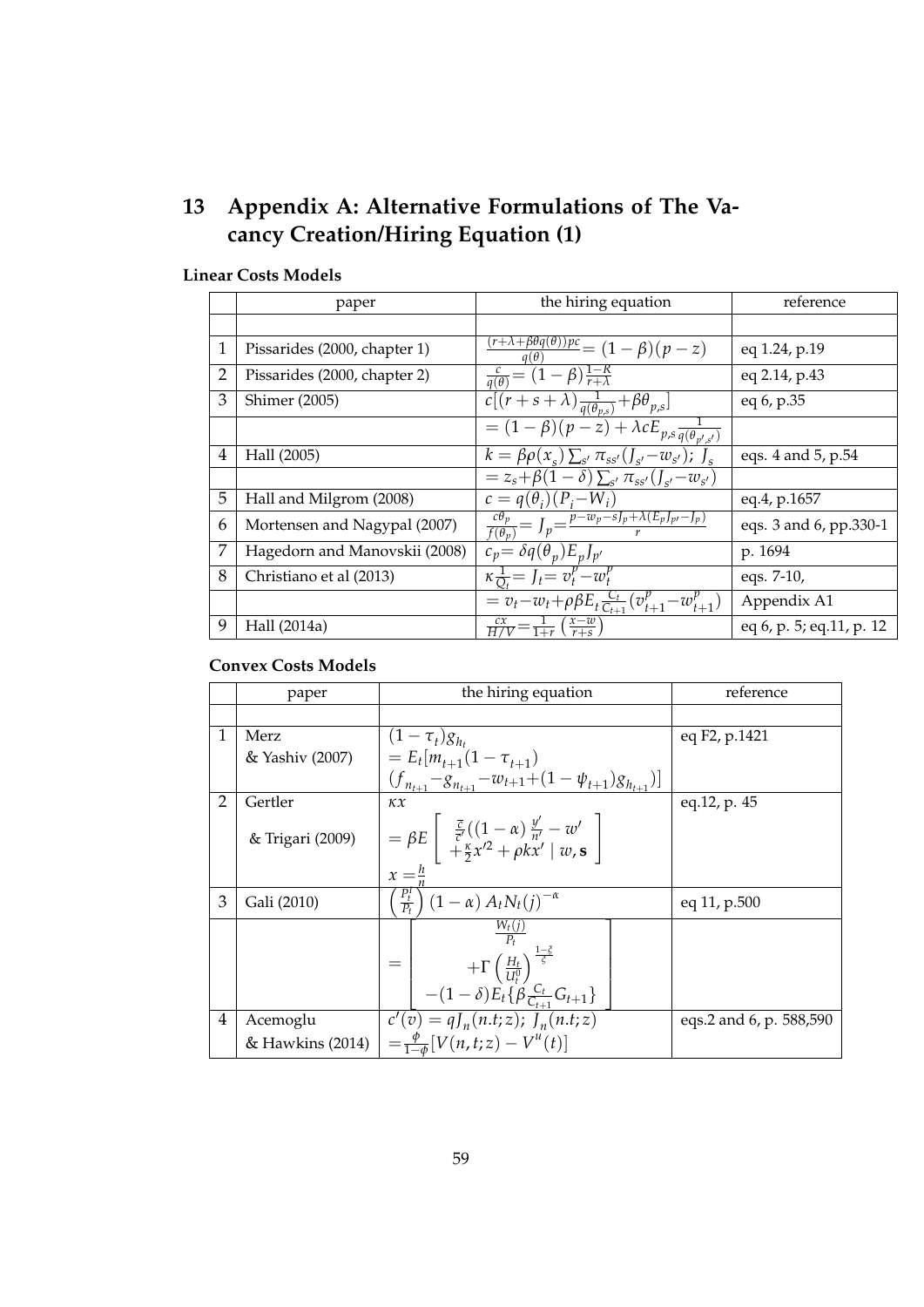## **14 Appendix B: The Estimating Equations**

## **14.1 The Cost Function and its Derivatives**

$$
g(\cdot) = \begin{bmatrix} \frac{e_1}{\eta_1} (\frac{i_t}{k_t})^{\eta_1} \\ + \frac{e_2}{\eta_2} \left[ \frac{(1 - \lambda_1 - \lambda_2)v_t + \lambda_1 q_t^1 v_t + \lambda_2 q_t^2 v_t}{n_t} \right]^{\eta_2} \\ + \frac{e_{31}}{\eta_{31}} \left( \frac{i_t}{k_t} \frac{q_t^1 v_t}{n_t} \right)^{\eta_{31}} + \frac{e_{32}}{\eta_{32}} \left( \frac{i_t}{k_t} \frac{q_t^2 v_t}{n_t} \right)^{\eta_{32}} \end{bmatrix} f(z_t, n_t, k_t).
$$
(42)

$$
\frac{g_{i_t}}{\frac{f_t}{k_t}} = \left[ +e_{31} \left( \frac{q_t^1 v_t}{n_t} \right)^{\eta_{31}} \left( \frac{i_t}{k_t} \right)^{\eta_{31}-1} + e_{32} \left( \frac{q_t^2 v_t}{n_t} \right)^{\eta_{32}} \left( \frac{i_t}{k_t} \right)^{\eta_{32}-1} \right]
$$
(43)

$$
\frac{g_{v_t}}{\frac{f_t}{n_t}} = \begin{bmatrix} e_2 \left[ \frac{(1 - \lambda_1 - \lambda_2)v_t + \lambda_1 q_t^1 v_t + \lambda_2 q_t^2 v_t}{n_t} \right]^{\eta_2 - 1} \left[ (1 - \lambda_1 - \lambda_2) + \lambda_1 q_t^1 + \lambda_2 q_t^2 \right] \\ + e_{31} q_t^1 \left( \frac{i_t}{k_t} \right)^{\eta_{31}} \left( \frac{q_t^1 v_t}{n_t} \right)^{\eta_{31} - 1} \\ + e_{32} q_t^2 \left( \frac{i_t}{k_t} \right)^{\eta_{32}} \left( \frac{q_t^2 v_t}{n_t} \right)^{\eta_{32} - 1} \end{bmatrix}
$$
\n(44)

$$
\frac{g_{k_t}}{\frac{f_t}{k_t}} = -\left[e_1(\frac{i_t}{k_t})^{\eta_1} + e_{31}\left(\frac{q_t^1 v_t}{n_t} \frac{i_t}{k_t}\right)^{\eta_{31}} + e_{32}\left(\frac{q_t^2 v_t}{n_t} \frac{i_t}{k_t}\right)^{\eta_{32}}\right] \tag{45}
$$
\n
$$
+ (1 - \alpha) \left[ + \frac{e_2}{\eta_2} \left[ \frac{(1 - \lambda_1 - \lambda_2)v_t + \lambda_1 q_t^1 v_t + \lambda_2 q_t^2 v_t}{n_t} \right] \eta_2 + \frac{e_{31}}{\eta_{31}} \left( \frac{i_t}{k_t} \frac{q_t^1 v_t}{n_t} \right)^{\eta_{31}} + \frac{e_{32}}{\eta_{32}} \left( \frac{i_t}{k_t} \frac{q_t^2 v_t}{n_t} \right)^{\eta_{32}} \right]
$$

$$
\frac{g_{n_t}}{\frac{f_t}{n_t}} = - \begin{bmatrix} e_2 \left[ \frac{(1 - \lambda_1 - \lambda_2)v_t + \lambda_1 q_t^1 v_t + \lambda_2 q_t^2 v_t}{n_t} \right]^{n_2} \\ + e_{31} \left( \frac{q_t^1 v_t}{n_t} \frac{i_t}{k_t} \right)^{n_{31}} + e_{32} \left( \frac{q_t^2 v_t}{n_t} \frac{i_t}{k_t} \right)^{n_{32}} \end{bmatrix} \qquad (46)
$$
\n
$$
+ \alpha \begin{bmatrix} \frac{e_1}{n_1} \left( \frac{i_t}{k_t} \right)^{n_1} \\ + \frac{e_2}{n_2} \left[ \frac{(1 - \lambda_1 - \lambda_2)v_t + \lambda_1 q_t^1 v_t + \lambda_2 q_t^2 v_t}{n_t} \right]^{n_2} \\ + \frac{e_{31}}{n_3} \left( \frac{i_t}{k_t} \frac{q_t^1 v_t}{n_t} \right)^{n_{31}} + \frac{e_{32}}{n_3} \left( \frac{i_t}{k_t} \frac{q_t^2 v_t}{n_t} \right)^{n_{32}} \end{bmatrix}
$$

## **14.2 The Estimating Equations**

Replacing expected variables by actual ones and a rational expectations forecast error, the estimating equations are: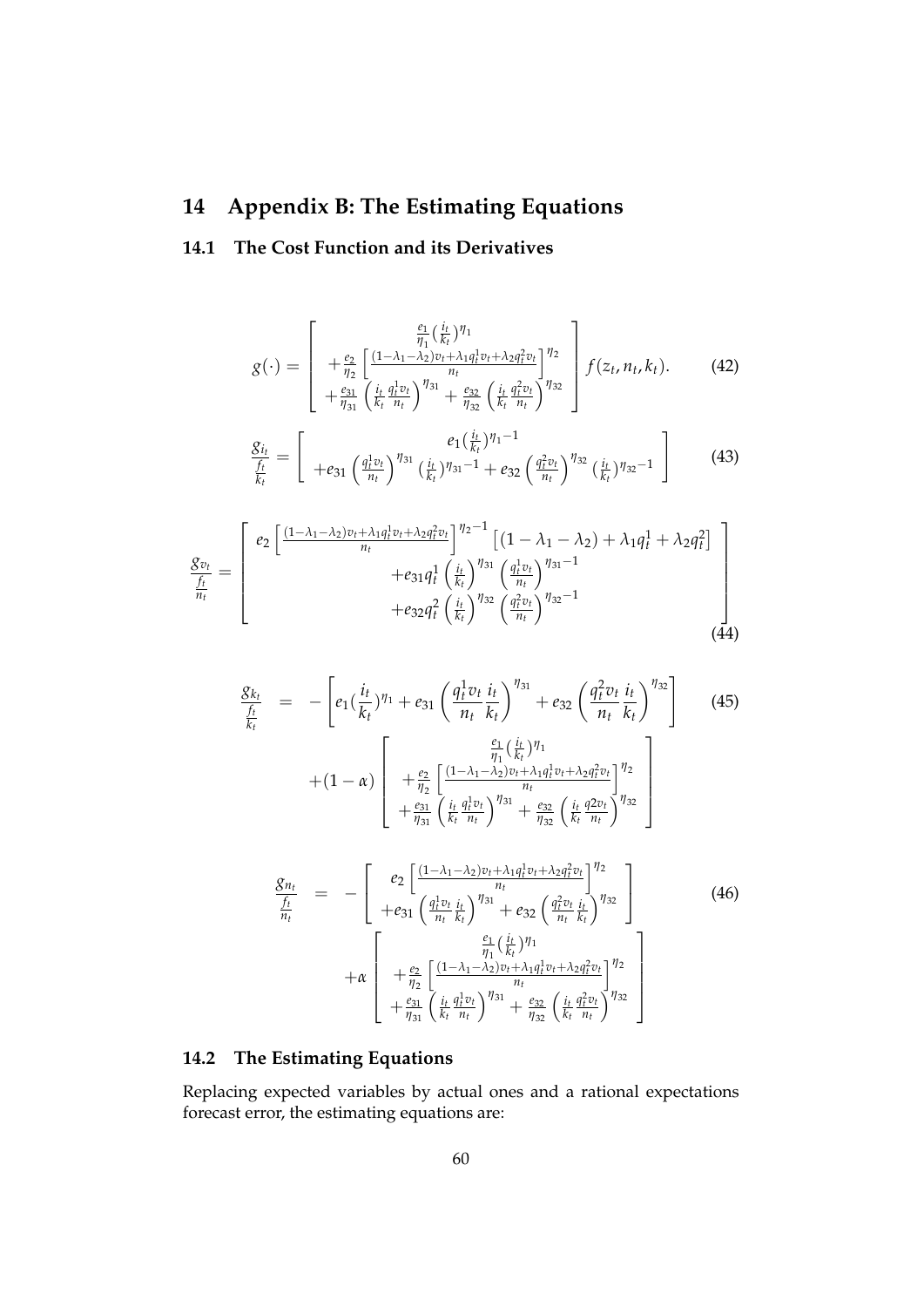$$
(1 - \tau_t) \left( g_{i_t} + p_t^I \right) = \rho_{t,t+1} \left( 1 - \tau_{t+1} \right) \left[ \begin{array}{c} f_{k_{t+1}} - g_{k_{t+1}} \\ + (1 - \delta_{t+1}) \left( g_{i_{t+1}} + p_{t+1}^I \right) \end{array} \right] + j_t^k \tag{47}
$$

I estimate this equation after dividing throughout by  $\frac{f_t}{k_t}$ .

$$
(1 - \tau_t) \frac{g_{v_t}}{q_t} = \rho_{t,t+1} (1 - \tau_{t+1}) \left[ \begin{array}{c} f_{n_{t+1}} - g_{n_{t+1}} - w_{t+1} \\ + (1 - \psi_{t+1}) \frac{g_{v_{t+1}}}{g_{t+1}} \end{array} \right] + j_t^n \qquad (48)
$$

I estimate this equation after dividing throughout by  $\frac{f_t}{n_t}$ .

As explained in the text, estimation pertains to *α*,*e*1,*e*2,*e*31,*e*32, *η*<sup>1</sup> , *η*<sup>2</sup> , *η*31, *η*32, *λ*1, *λ*<sup>2</sup> or a sub-set of these parameters.

#### **14.2.1 Tobin's Q Approach**

This approach ignores the other factor of production (i.e., assumes no adjustment costs for it), in the current case investment in capital. Hence in this case  $e_1 = e_{31} = e_{32} = 0$  and  $\eta_2 = 2$  and only equation (48) is estimated.

#### **14.2.2 The Standard Search and Matching Model**

In this case  $e_1 = e_{31} = e_{32} = 0$ ,  $\eta_2 = 1$ ,  $\lambda_1 = \lambda_2 = 0$  and there is only the hiring equation given by:

$$
(1 - \tau_t) \frac{e_2}{q_t} = \left[ \rho_{t,t+1} \left( 1 - \tau_{t+1} \right) \frac{\frac{f_{t+1}}{n_{t+1}}}{\frac{f_t}{n_t}} \left[ \alpha - \frac{w_{t+1}}{\frac{f_{t+1}}{n_{t+1}}} + (1 - \psi_{t+1}) \frac{e_2}{q_{t+1}} \right] \right] + j_t
$$
\n(49)

This is estimated for  $e_2$  and  $\alpha$ .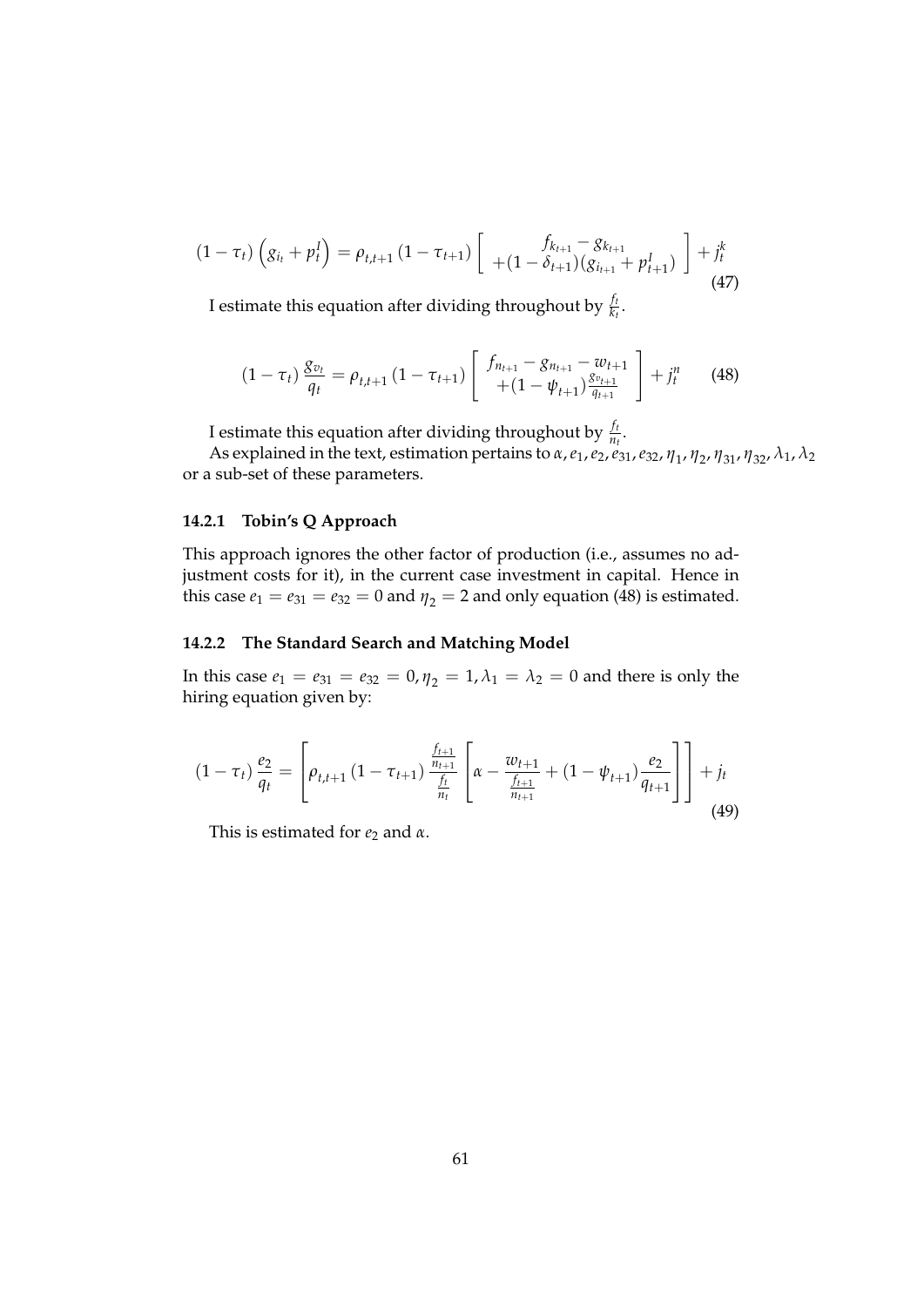| 15 | <b>Appendix C: the Data</b> |  |
|----|-----------------------------|--|
|    |                             |  |

| variable               | symbol         | definition                                                  |
|------------------------|----------------|-------------------------------------------------------------|
| <b>GDP</b>             |                | gross value added of NFCB                                   |
| GDP deflator           | p <sup>f</sup> | price per unit of gross value added of NFCB                 |
| wage share             | $\frac{wn}{f}$ | numerator: compensation of employees in NFCB                |
| discount rate          | r              | the rate of non-durable consumption growth minus 1          |
| employment             | п              | employment in nonfinancial corporate business sector        |
| hiring                 | h              | gross hires                                                 |
| separation rate        | ψ              | gross separations divided by employment                     |
| vacancies              | $\overline{v}$ | adjusted Help Wanted Index                                  |
| investment             |                | gross investment in NFCB sector                             |
| capital stock          | k              | stock of private nonresidential fixed assets in NFCB sector |
| depreciation           | δ              | depreciation of the capital stock                           |
| price of capital goods | n <sup>1</sup> | real price of new capital goods                             |

| symbol               | source                                           |
|----------------------|--------------------------------------------------|
|                      | NIPA accounts, table 1.14, line 41               |
| p <sup>j</sup>       | NIPA table 1.15, line 1                          |
| wn<br>$\overline{f}$ | NIPA; see note 7                                 |
| r                    | NIPA Table 2.3.3, lines 3, 8, and 13; see note 1 |
| п                    | CPS; see note 2                                  |
| h                    | CPS; see note 3                                  |
| ψ                    | CPS; see note 3                                  |
| v                    | Conference Board; see note 4                     |
|                      | BEA and Fed Flow of Funds; see note 5            |
| k                    | BEA and Fed Flow of Funds; see note 5            |
| δ                    | BEA and Fed Flow of Funds; see note 5            |
| v'                   | NIPA and U.S. tax foundation; see note 6         |
|                      |                                                  |

The sample period is 1976:2-2013:4 unless noted otherwise; all data are quarterly.

#### **Notes:**

1. *The discount rate and the discount factor*

The discount rate is based on a DSGE-type model with logarithmic utility  $U(c_t) = \ln c_t$ . Define the discount factor as  $\rho_t \equiv \frac{1}{1+r_t}$ 

In this model:

$$
U'(c_t) = U'(c_{t+1}) \cdot (1 + r_t)
$$
\n(50)

Hence:

$$
\rho_t = \frac{c_t}{c_{t+1}}\tag{51}
$$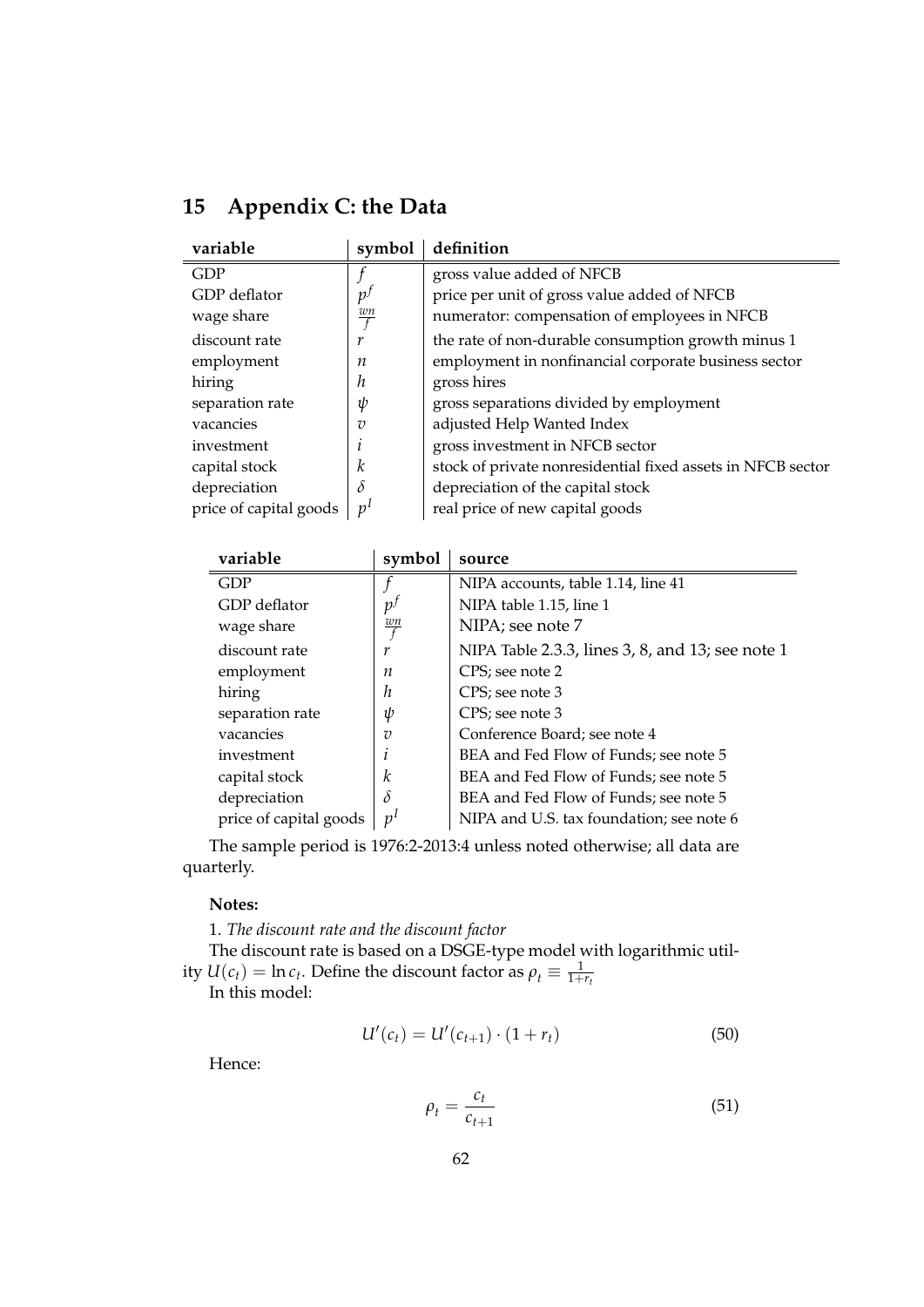where *c* is non-durable consumption (goods and services) and 5% of durable consumption.

### 2. *Employment*

As a measure of employment in the nonfinancial corporate business sector (*n*) I take wage and salary workers in non-agricultural industries (series ID LNS12032187) less government workers (series ID LNS12032188), less self-employed workers (series ID LNS12032192). All series originate from CPS databases. I do not subtract workers in private households (the unadjusted series ID LNU02032190) from the above due to lack of sufficient data on this variable.

#### 3. *Hiring and Separation Rates*

The aggregate flow from non-employment – unemployment (*U*) and out of the labor force (*O*) – to employment is to be denoted *OE* + *UE* and the separation rate  $\psi_t$  is rate of the flow in the opposite direction,  $EU + EO$ . Worker flows within employment – i.e., job to job flows – are to be denoted *EE*.

I denote:

$$
\frac{h}{n} = \left(\frac{h^1}{n}\right) + \left(\frac{h^2}{n}\right)
$$
\n
$$
\frac{h^1}{n} = \frac{OE + UE}{E}
$$
\n
$$
\frac{h^2}{n} = \frac{EE}{E}
$$
\n(52)

Hence *h* <sup>1</sup> and *h* <sup>2</sup> denote flows from non-employment and from other employment, respectively.

Separation rates are given by:

$$
\psi = \psi^{1} + \psi^{2}
$$
\n
$$
\psi^{1} = \frac{EO + EU}{E}
$$
\n
$$
\psi^{2} = \frac{EE}{E} = \frac{h^{2}}{n}
$$
\n(53)

Employment dynamics now satisfies:

$$
n_{t+1} = (1 - \psi_t^1 - \psi_t^2)n_t + h_t^1 + h_t^2
$$
  
=  $(1 - \psi_t)n_t + h_t, \quad 0 \le \psi_t \le 1$   

$$
h_t^2 = \psi_t^2
$$
 (54)

To calculate hiring and separation rates for the whole economy I use the following: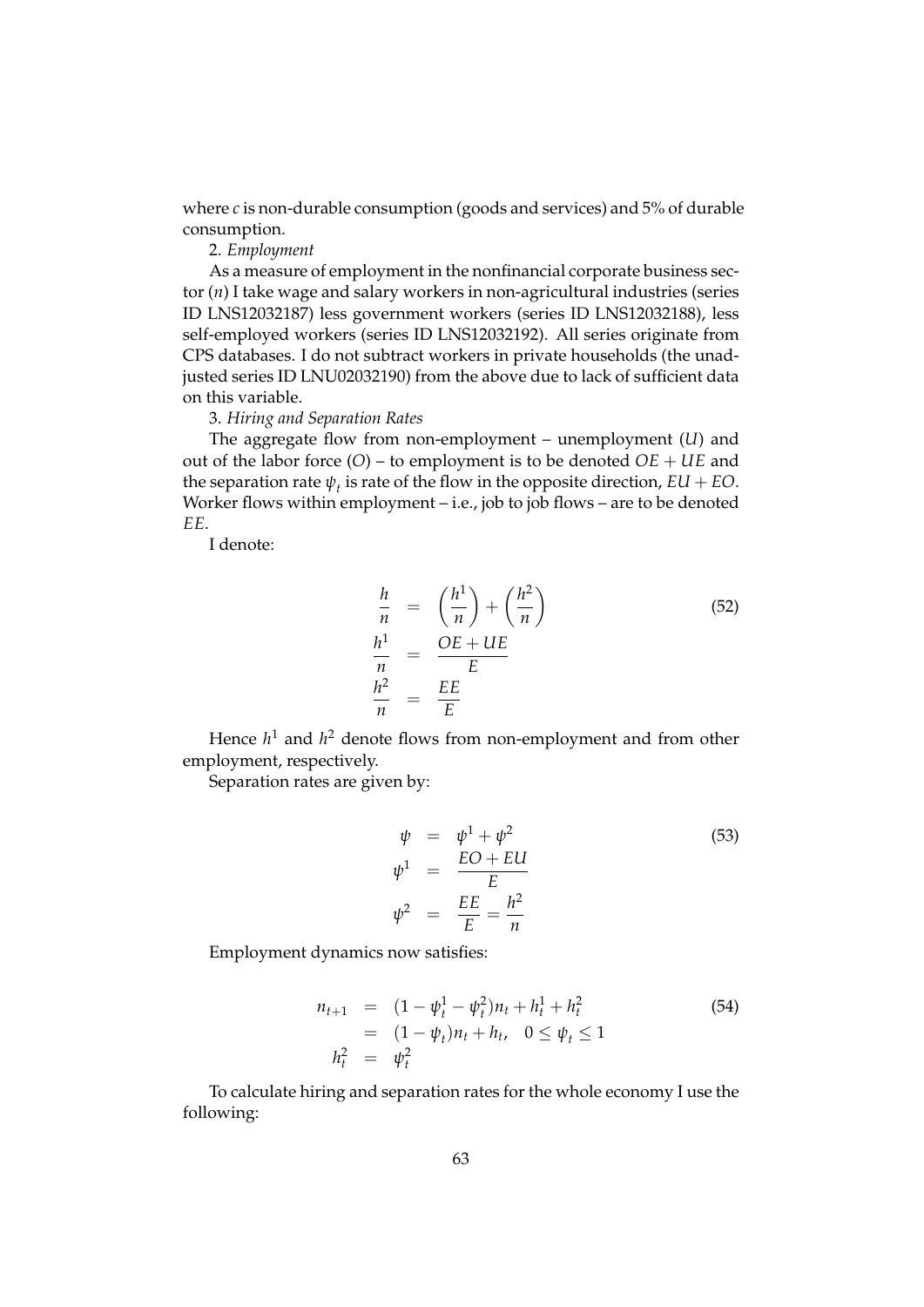a. *The*  $h_t^1$  *and*  $\psi_t^1$  *flows.* I compute the flows between E (employment), U (unemployment) and O (not-in-the-labor-force) that correspond to the E,U,O stocks published by the CPS. The methodology of adjusting flows to stocks is taken from BLS, and is presented in Frazis et al (2005).<sup>9</sup>The data till 1990:Q1 were kindly provided by Ofer Cornfeld. The data from 1990:Q2 onwards were taken from the CPS (http://www.bls.gov/cps/cps\_flows.htm). Employment is the quarterly average of the original seasonally adjusted total employment series from BLS (LNS12000000).

b. *The*  $h_t^2$  *and*  $\psi_t^2$  *flows.* The data on EE, available only from 1994:Q1 onward, were computed by multiplying the percentage of people moving from one employer to another using Fallick and Fleischman  $(2004)'s<sup>10</sup>$ data by the NSA population series LNU00000000, taken from the CPS, completing several missing observations and performing seasonal adjustment.

4. *Vacancies*

I use the vacancies series based on the Conference Board Composite Help-Wanted Index that takes into account both printed and web job advertisements, as computed by Barnichon. The updated series is available at

https://sites.google.com/site/regisbarnichon/research/publications.

This index was multiplied by a constant to adjust its mean to the mean of the JOLTS vacancies series over the overlapping sample period (2001:Q1– 2013:Q4)

5. *Investment, capital and depreciation*

The goal here is to construct the quarterly series for real investment flow  $i_t$ , real capital stock  $k_t$  , and depreciation rates  $\delta_t$ . I proceed as follows:

- Construct end-of-year fixed-cost net stock of private nonresidential fixed assets in NFCB sector, *K<sup>t</sup>* . In order to do this I use the quantity index for net stock of fixed assets in NFCB (FAA table 4.2, line 37, BEA) as well as the 2009 current-cost net stock of fixed assets (FAA table 4.1, line 37, BEA).
- Construct annual fixed-cost depreciation of private nonresidential fixed assets in NFCB sector, *D<sup>t</sup>* . The chain-type quantity index for depreciation originates from FAA table 4.5, line 37. The current-cost depreciation estimates (and specifically the 2009 estimate) are given in FAA table 4.4, line 37.
- Calculate the annual fixed-cost investment flow, *I<sup>t</sup>* :

<sup>&</sup>lt;sup>9</sup> Frazis, Harley J., Edwin L. Robison, Thomas D. Evans and Martha A. Duff, 2005. Estimating Gross Flows Consistent with Stocks in the CPS, **Monthly Labor Review,** September, 3-9.

<sup>10</sup>Fallick and Fleischman, 2004. "Employer-to-Employer Flows in the U.S. Labor Market: The Complete Picture of Gross Worker Flows," FEDS #2004-34.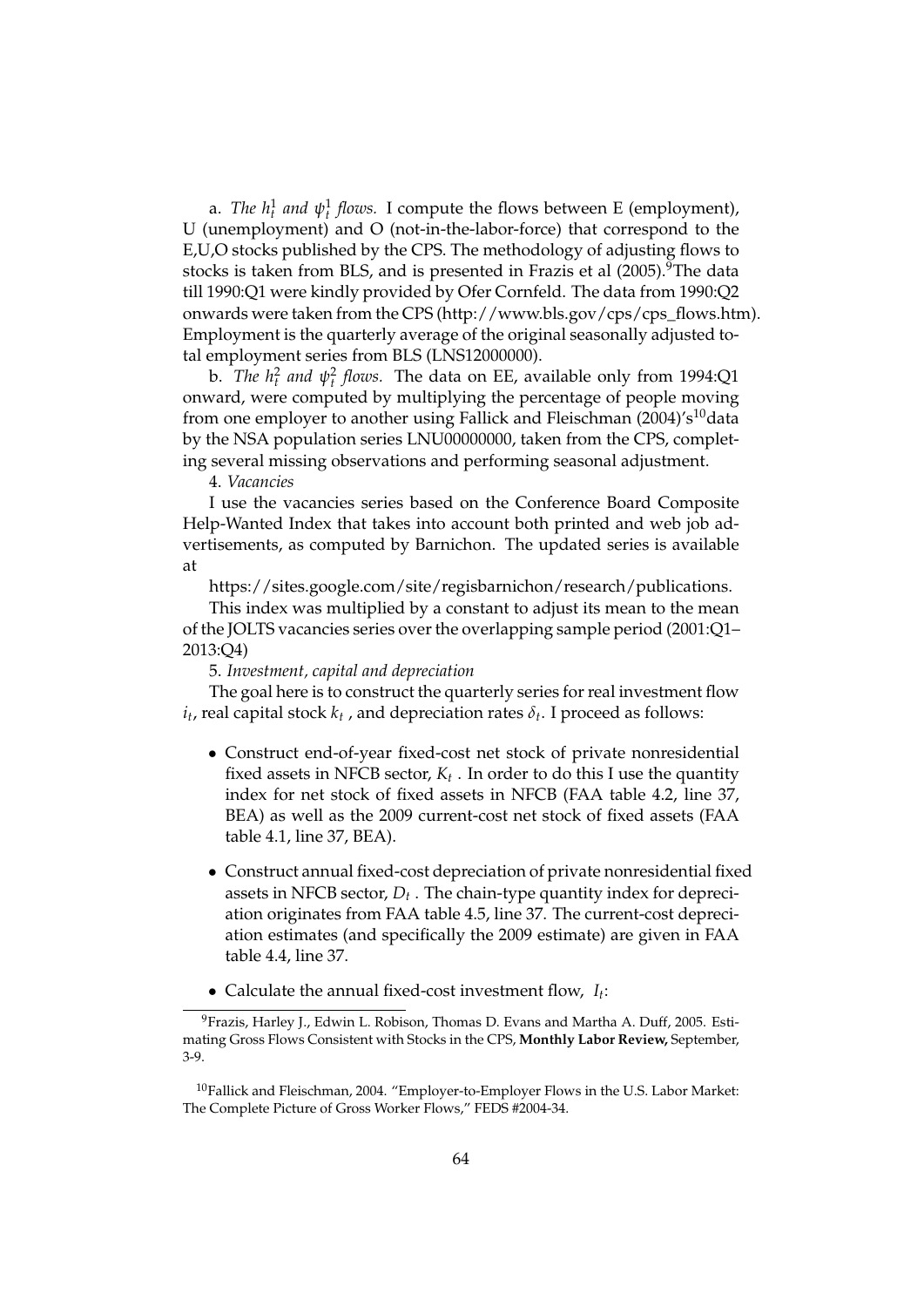$$
I_t = K_t - K_{t-1} + D_t
$$

Calculate implied annual depreciation rate, *δa*:

$$
\delta_a = \frac{I_t - (K_t - K_{t-1})}{K_{t-1} + I_t/2}
$$

Calculate implied quarterly depreciation rate for each year, *δqt*:

$$
\delta_q + (1 - \delta_q)\delta_q + (1 - \delta_q)^2 \delta_q + (1 - \delta_q)^3 \delta_q = \delta_a
$$

- Take historic-cost quarterly investment in private non-residential fixed assets by NFCB sector from the Flow of Funds accounts, atabs files, series FA105013005).
- Deflate it using the investment price index (the latter is calculated as consumption of fixed capital in domestic NFCB in current dollars (NIPA table 1.14, line 18) divided by consumption of fixed capital in domestic NFCB in chained 2009 dollars (NIPA table 1.14, line 42). This procedure yields the implicit price deflator for depreciation in NFCB. The resulting quarterly series, *it*\_*unadj*, is thus in real terms.
- Perform Denton's procedure to adjust the quarterly series  $i_t$ <sub>\_*unadj*</sub> from the Federal Flow of Funds accounts to the implied annual series from BEA  $I_t$ , using the depreciation rate  $\delta_{qt}$  from above. I use the simplest version of the adjustment procedure, when the discrepancies between the two series are equally spread over the quarters of each year. As a result of adjustment I get the fixed–cost quarterly series *i<sup>t</sup>* .
- Simulate the quarterly real capital stock series  $k_t$  starting from  $k_0$  ( $k_0$  is actually the fixed-cost net stock of fixed assets in the end of 1975, this value is taken from the series  $K_t$ ), using the quarterly depreciation series  $\delta_{qt}$  and investment series  $i_t$  from above:

$$
k_{t+1} = k_t \cdot (1 - \delta_{qt}) + i_t
$$

#### 6. *Real price of new capital goods*

In order to compute the real price of new capital goods,  $p<sup>I</sup>$ , I use the price indices for output and for investment goods.

Investment in NFCB *Inv* consists of equipment *Eq* and structures *St* as well as intellectual property, which I do not include. I define the time-*t* price-indices for good  $j = Eq$ , *St* as  $\tilde{p}_t^j$  $\mathcal{I}_t$ . The data are taken from NIPA table 1.1.4, lines 10, 11.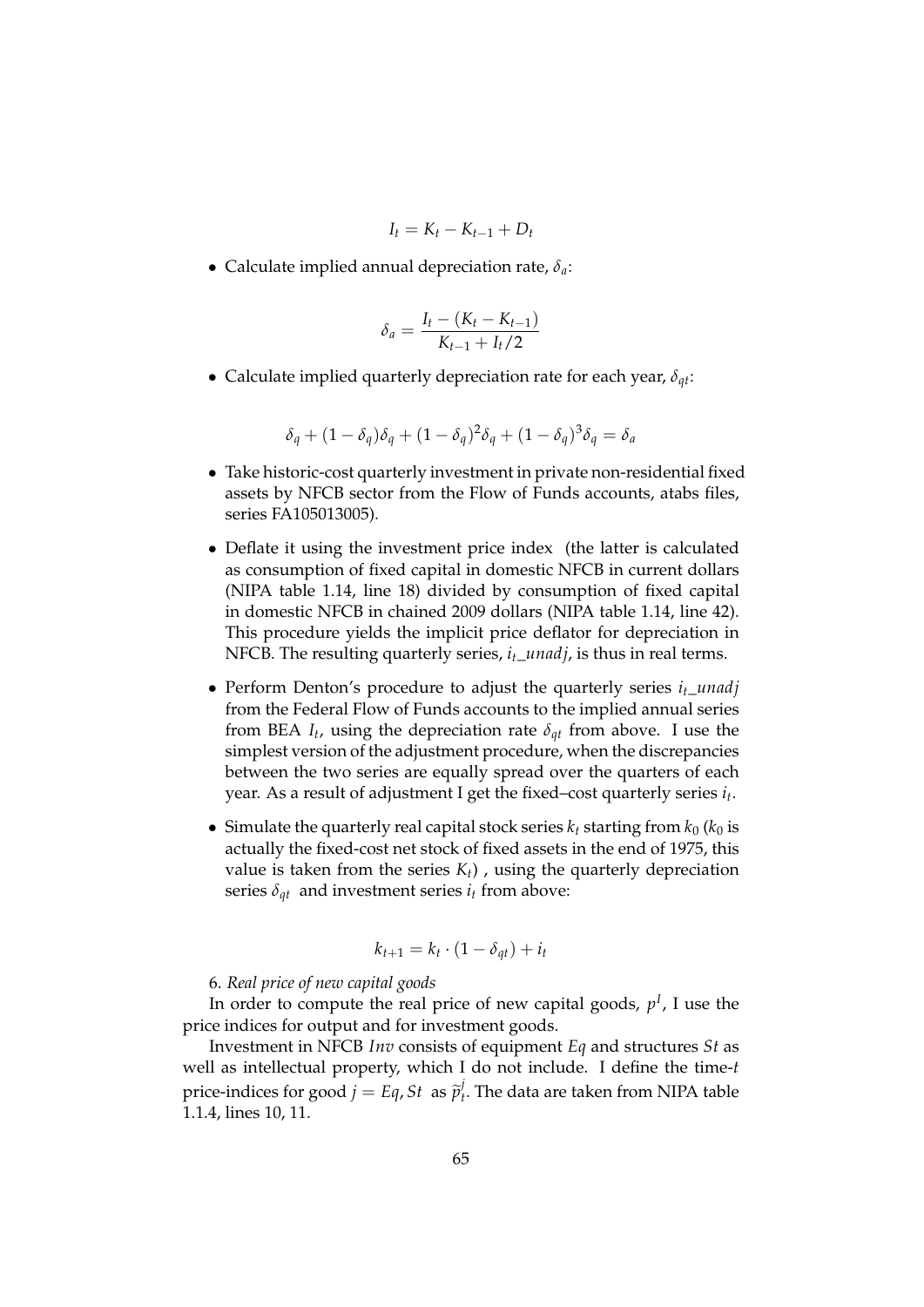I take from http://www.federalreserve.gov/econresdata/frbus/us-modelspackage.htm the following tax -related rates:

a. The parameter  $\tau$  – the statutory corporate income tax rate as reported by the U.S. Tax Foundation.

b. The investment tax credit on equipment and public utility structures, to be denoted *ITC*.

c. The percentage of the cost of equipment that cannot be depreciated if the firm takes the investment tax credit, denoted *χ*.

d. The present discounted value of capital depreciation allowances, denoted *ZPDESt* and *ZPDEEq* .

I then apply the following equations:

$$
p^{Eq} = \tilde{p}^{Eq} (1 - \tau_{Eq})
$$
  

$$
p^{St} = \tilde{p}^{St} (1 - \tau_{St}),
$$

$$
1 - \tau^{S_t} = \frac{(1 - \tau \, ZPDE^{St})}{1 - \tau}
$$
  

$$
1 - \tau^{Eq} = \frac{1 - ITC - \tau ZPDE^{Eq}(1 - \chi ITC)}{1 - \tau}
$$

Subsequently I compute their change between  $t - 1$  and  $t$  (denoted by  $\Delta p_t^j$  $_t')$  :

$$
\frac{\Delta p_t^{Inv}}{p_{t-1}^{Inv}} = \omega_t \frac{\Delta p_t^{Eq}}{p_{t-1}^{Eq}} + (1 - \omega_t) \frac{\Delta p_t^{St}}{p_{t-1}^{St}}
$$

where

(nominal expenditure share of *Eq* in 
$$
Inv
$$
)<sub>*t*-1</sub>  

$$
\omega_t = \frac{+(\text{nominal expenditure share of Eq in Inv)t}{2}.
$$

The weights  $\omega_t$  are calculated from the NIPA table 1.1.5, lines 9,11.

I divide the series by the price index for output,  $p_t^j$  $t<sub>t</sub>$ , to obtain the real price of new capital goods, *p I* .

As all of these prices are indices, in estimation I estimate a scaling parameter  $e^a$ .

#### 7. *Labor share*

NIPA table 1.14, line 20 (compensation of employees in NFCB) divided by line 17 in the same table (gross value added in NFCB).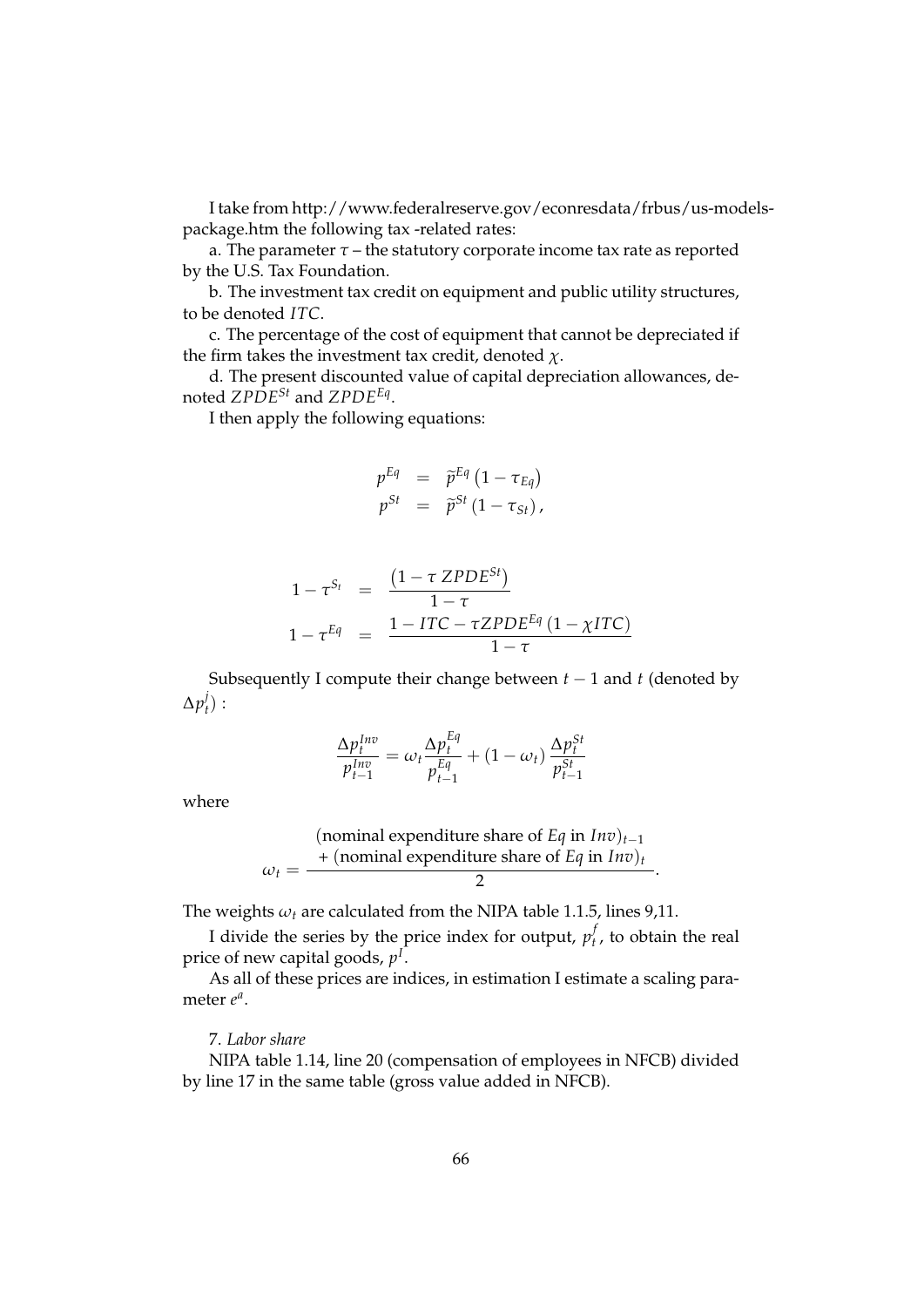## **16 Appendix D: The Approximation**

Equation (16) with the RHS iterated forward can be expressed as:

$$
(1 - \tau_t) \frac{g_{v_t}}{q_t} = E_t \sum_{j=1}^{\infty} \left[ \left( \prod_{l=1}^{j} \rho_{t+l-1, t+l} \right) \left( \prod_{l=2}^{j} (1 - \psi_{t+l-1}) \right) (1 - \tau_{t+j}) \left[ f_{n_{t+j}} - g_{n_{t+j}} - w_{t+j} \right] \right]
$$
(55)

So the RHS of the F.O.C., to be denoted *PV<sup>t</sup>* , can be written as:

$$
PV_{t} = E_{t} \sum_{j=1}^{\infty} \left[ \begin{array}{c} \left( \prod_{l=1}^{j} \rho_{t+l-1,l+l} \frac{\frac{f_{t+l}}{n_{t+l}}}{\frac{f_{t+l-1}}{n_{t+l-1}}} \right) \left( \prod_{l=2}^{j} (1 - \psi_{t+l-1}) \right) (1 - \tau_{t+j}) \\ \left[ \alpha - \frac{g_{n_{t+j}}}{\frac{f_{t+j}}{n_{t+j}}} - \frac{w_{t+j}}{\frac{f_{t+j}}{n_{t+j}}} \right] \end{array} \right] (56)
$$

Using a truncated value going to  $T$  rather than  $\infty$  and dropping the expectations operator one gets:

$$
PV_{t,T} = \sum_{j=1}^{T} \left[ \begin{array}{c} \left( \prod_{l=1}^{j} \rho_{t+l-1,l+l} \frac{\frac{f_{t+l}}{n_{t+l-1}}}{\frac{f_{t+l-1}}{n_{t+l-1}}} \right) \left( \prod_{l=2}^{j} (1 - \psi_{t+l-1}) \right) (1 - \tau_{t+j}) \\ \left[ \alpha - \frac{S_{n_{t+j}}}{\frac{f_{t+j}}{n_{t+j}}} - \frac{w_{t+j}}{\frac{f_{t+j}}{n_{t+j}}} \right] \end{array} \right] \tag{57}
$$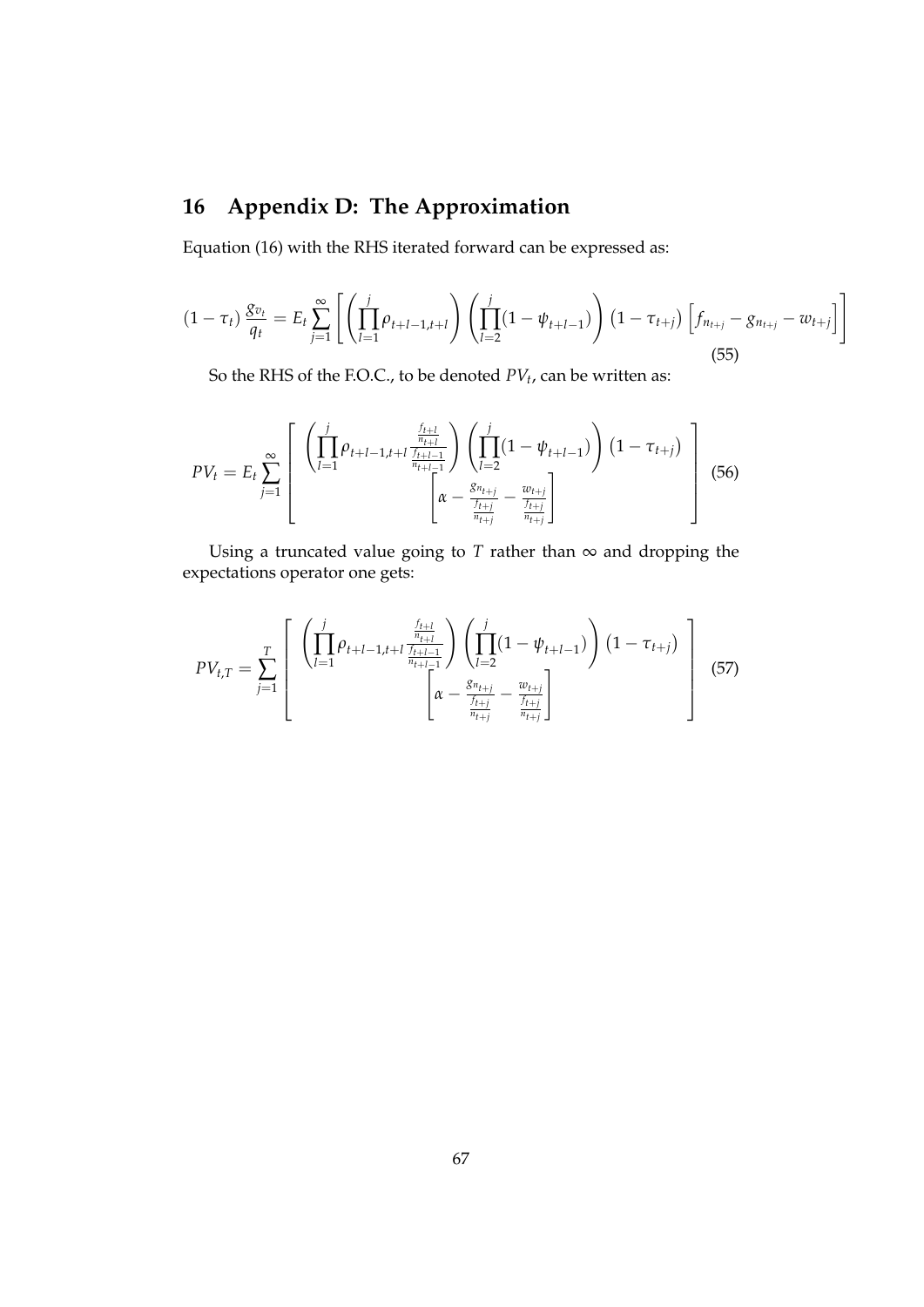## **17 Appendix E: The Variance Decomposition**

The following derivation follows Cochrane (1992), noting that the latter does a second order Taylor expansion while here a first -order one is undertaken. Define:

$$
MP_{t+j} \equiv (1 - \tau_{t+j}) \left( \alpha - \frac{g_{n_{t+j}}}{\frac{f_{t+j}}{n_{t+j}}} - \frac{w_{t+j}}{\frac{f_{t+j}}{n_{t+j}}} ) \right)
$$
(58)

$$
g_t^f = \ln\left(\frac{\frac{f_{t+1}}{n_{t+1}}}{\frac{f_t}{n_t}}\right) \tag{59}
$$

$$
g_t^s \equiv \ln(1 - \psi_t) \tag{60}
$$

$$
g_t^r \equiv \ln \rho_{t,t+1} \equiv \ln \left( \frac{1}{1+r_t} \right) \tag{61}
$$

$$
w_t \equiv \left(g_t^f + g_t^s + g_t^r\right) \tag{62}
$$

and

$$
\Omega^f = e^{E(g_t^f)} \tag{63}
$$

$$
\Omega^s = e^{E(g_t^s)}
$$
\n(64)

$$
\Omega^r = e^{E(g_t^r)} \tag{65}
$$

$$
\Omega = e^{E(w)} = \Omega^f \Omega^s \Omega^r \tag{66}
$$

Then (55) implies the present value relationship:

$$
P_{t} \equiv (1 - \tau_{t}) \frac{g_{v_{t}}}{q_{t}} = E_{t} \left[ \sum_{j=1}^{\infty} \exp\left[\sum_{l=1}^{j} g_{t+l}^{r}\right] \exp\left[\sum_{l=1}^{j} g_{t+l}^{f}\right] \exp\left[\sum_{m=l}^{j} g_{t+m-1}^{s}\right] M P_{t+j}\right]
$$
(67)

Multiply both sides by any variable *Z<sup>t</sup>* observed at time *t* and take expectations:

$$
E\left(Z_{t}P_{t}\right)=E\left[Z_{t}\sum_{j=1}^{\infty}\exp\left[\sum_{l=1}^{j}g_{t+l}^{r}\right]\exp\left[\sum_{l=1}^{j}g_{t+l}^{f}\right]\exp\left[\sum_{l=2}^{j}g_{t+l-1}^{s}\right]MP_{t+j}\right]
$$
\n(68)

The first order Taylor expansion of the term in square brackets is: